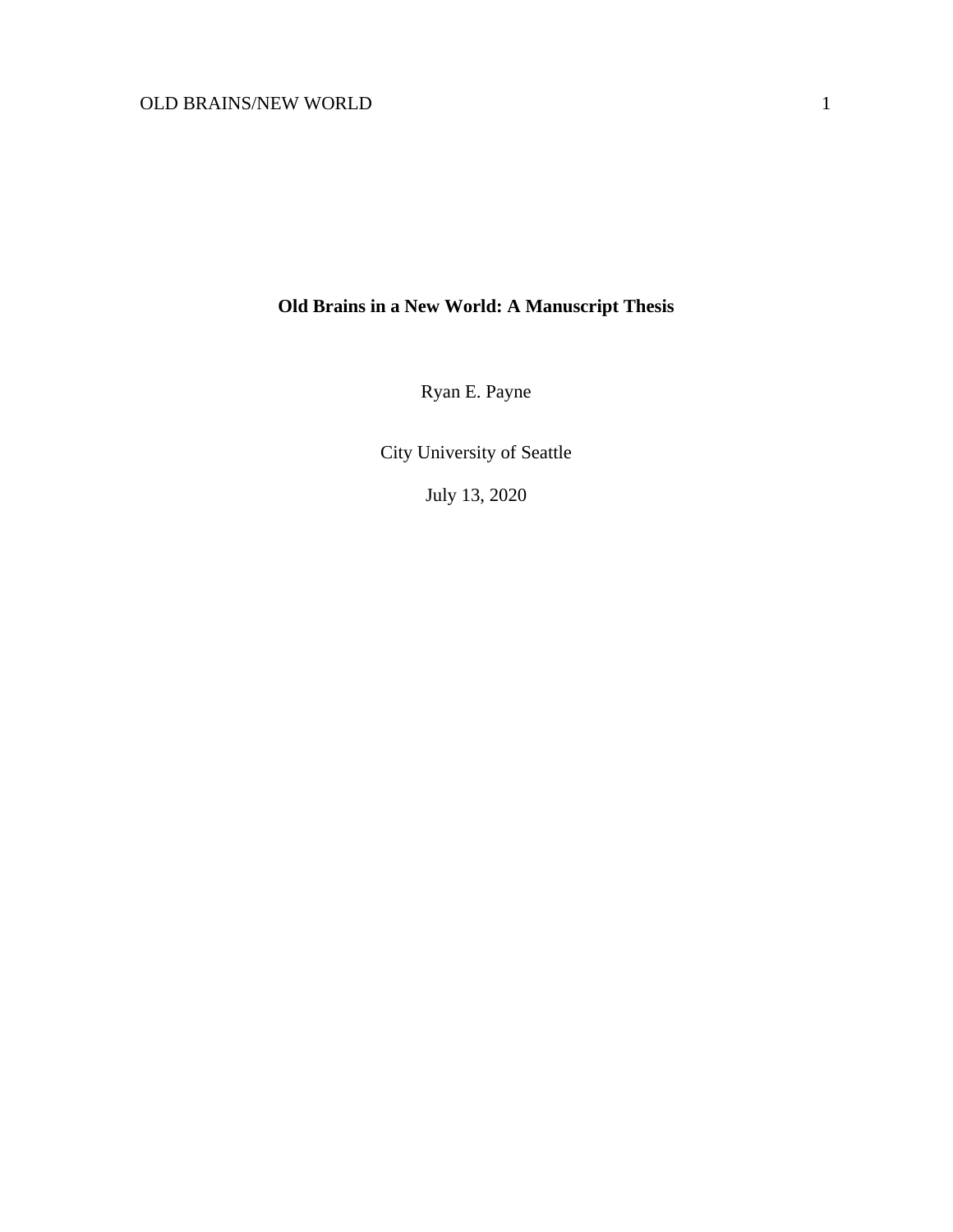## **Acknowledgements**

#### With special thanks to…

Bruce Hardy and Chris Kinman, for reading my thesis and for supporting my work throughout my time at CityU in their capacity as instructors.

The many administrative staff at CityU (senior and junior alike), who work hard behind the scenes and only ever hear from us when something doesn't go right!

Ron Manley, for making the neuroscience of trauma so irresistible and introducing our cohort to ideas that have set many of us on a path within the field of counselling.

Sandra Jarvis-Selinger and Helen Novak-Lauscher, for providing an under-qualified 24-year-old with an opportunity to develop his formal academic writing skills in an unimaginably informal environment.

Joan Rabillard, for recognizing that it was time for me to 'move on' from my former career and for helping me to do so via a conversation that possessed a degree of emotional immediacy typically reserved for counselling offices.

Shelagh Smith and Bernd Mueller for providing me with the supportive environment required to take my first steps in the field of counselling.

Sarah-Jane Thomson and Sara Davis who supplied hours-and-hours of supervision and friendship and both always treated me like a peer!

My initial individual and group clients: none of whom rejected me on the basis of grotesque inexperience, and none of whom I will ever forget!

My in-laws, for intermittently encouraging me to pursue graduate education during a time period ranging approximately from 1997 to 2017.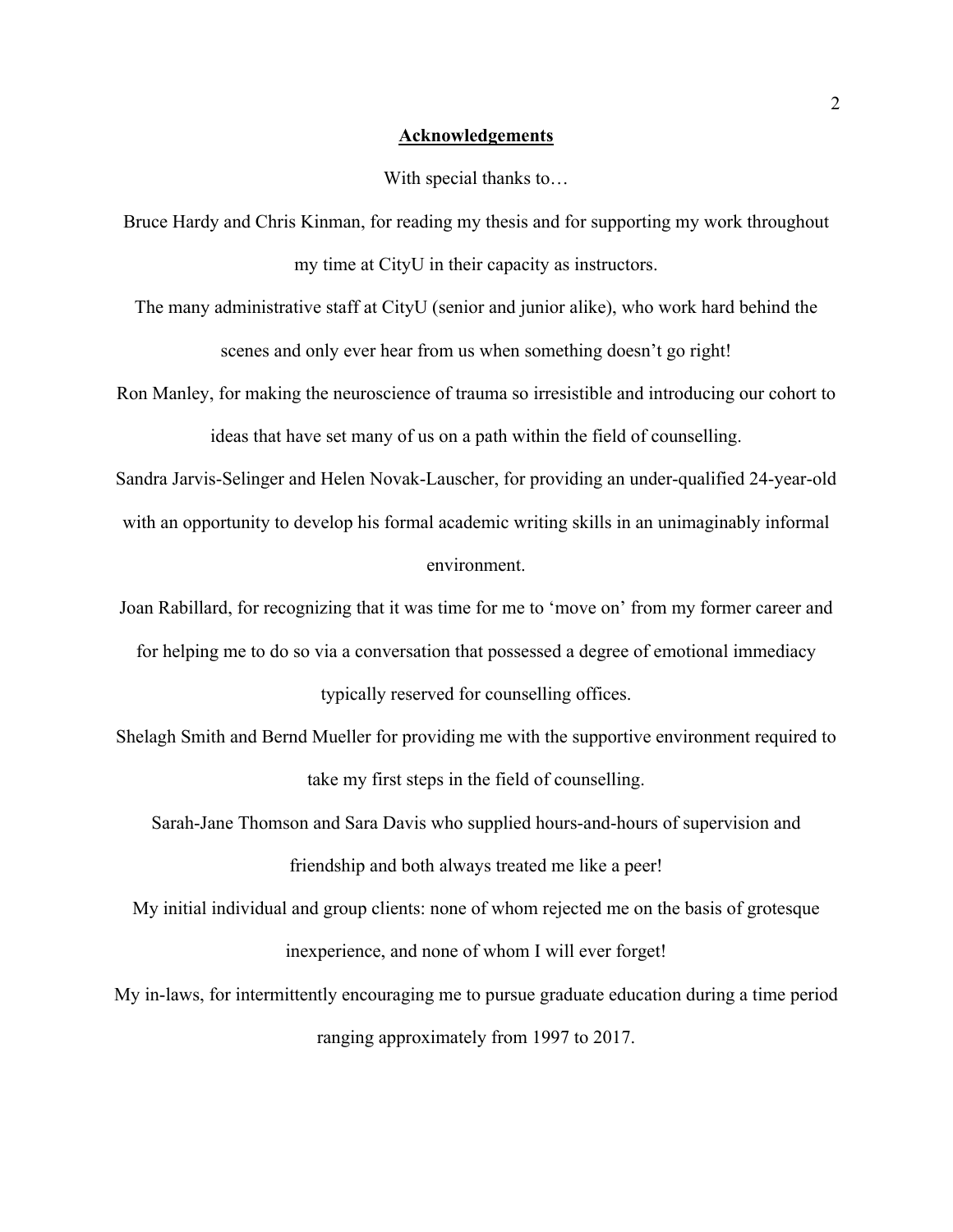My parents, for installing in me, from a young age, the powerful belief that I am intelligent, which is - without a doubt - the single most important pre-requisite for advanced education.

My sons, Sam and Leon, for teaching me more about the science of nervous system dysregulation than any textbook ever could and for providing me with remarkable emotional

support during this often long and lonely process.

My wife Kathryn Wynn, for consistently nurturing my desire to become something more than I currently am.

My classmates, each and all of whom possess unique qualities which I envy.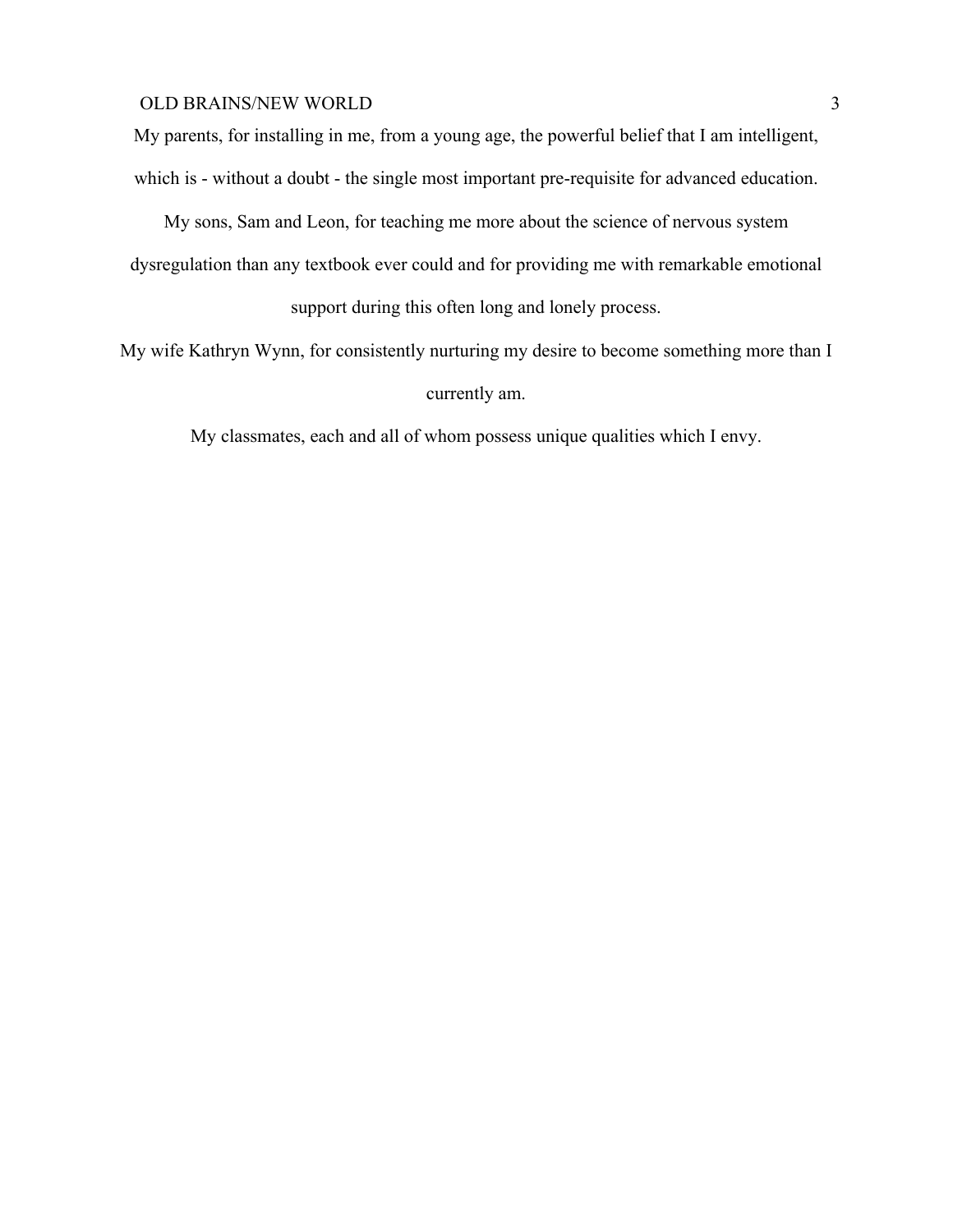| <b>TABLE OF CONTENTS</b>                                                                                                                                              |    |
|-----------------------------------------------------------------------------------------------------------------------------------------------------------------------|----|
| <b>Abstract</b>                                                                                                                                                       | 6  |
| <b>Introduction and Thesis Statement</b>                                                                                                                              | 8  |
| <b>Overview of Chapters</b>                                                                                                                                           | 10 |
| <b>About the Author</b>                                                                                                                                               | 11 |
| <b>Definitions of Key Terms</b>                                                                                                                                       | 12 |
| Paper #1 The Polyvagal Theory: Our Ancient Threat Detection System on High<br>Alert                                                                                   | 16 |
| Introduction & Orientation to the Paper                                                                                                                               | 16 |
| The Autonomic Nervous System and "Vagal Tone"                                                                                                                         | 17 |
| Enter The Polyvagal Theory: What is it, and Why Does it Matter Clinically?                                                                                            | 18 |
| Implications and Applications of the Polyvagal Theory                                                                                                                 | 20 |
| Polyvagal Group Therapy.                                                                                                                                              | 21 |
| Parent-Infant Attachment Therapy.                                                                                                                                     | 23 |
| Polyvagal-Informed Dance Therapy.                                                                                                                                     | 24 |
| Implications for Counsellors & Final Reflections                                                                                                                      | 25 |
| Paper # 2: Psilocybin: A Novel Treatment for an Age-Old Existential Concern?28                                                                                        |    |
| Introduction & Orientation to the Paper                                                                                                                               | 28 |
| End-of-Life Distress and "Death Anxiety"                                                                                                                              | 29 |
| A Brief History of Psilocybin Research                                                                                                                                | 32 |
| Psilocybin and End-of-Life Distress                                                                                                                                   | 32 |
| Mysticism as Mechanism; The Experiential Component                                                                                                                    | 33 |
| Synaptic and 'Whole' Brain Level Mechanisms                                                                                                                           | 34 |
| Implications for Counsellors & Final Reflections                                                                                                                      | 35 |
| Paper #3: "Even Better Than the Real Thing": An Examination of Internet<br>Pornography Addiction Amongst Males and the Neurobiological Structures that<br>Sustain it" | 38 |
| Introduction & Orientation to the Paper                                                                                                                               | 38 |
| The Ventral Striatum & Its Evolutionary Function                                                                                                                      | 39 |
| The Ventral Striatum & The Neuroscience of Addiction                                                                                                                  | 41 |
| The Ventral Striatum and Pornography: An Evolving Lens                                                                                                                | 42 |
| Pornography Consumption and Behavioural Outcomes Across the Lifespan                                                                                                  | 43 |
| Implications for Counsellors & Final Reflections                                                                                                                      | 47 |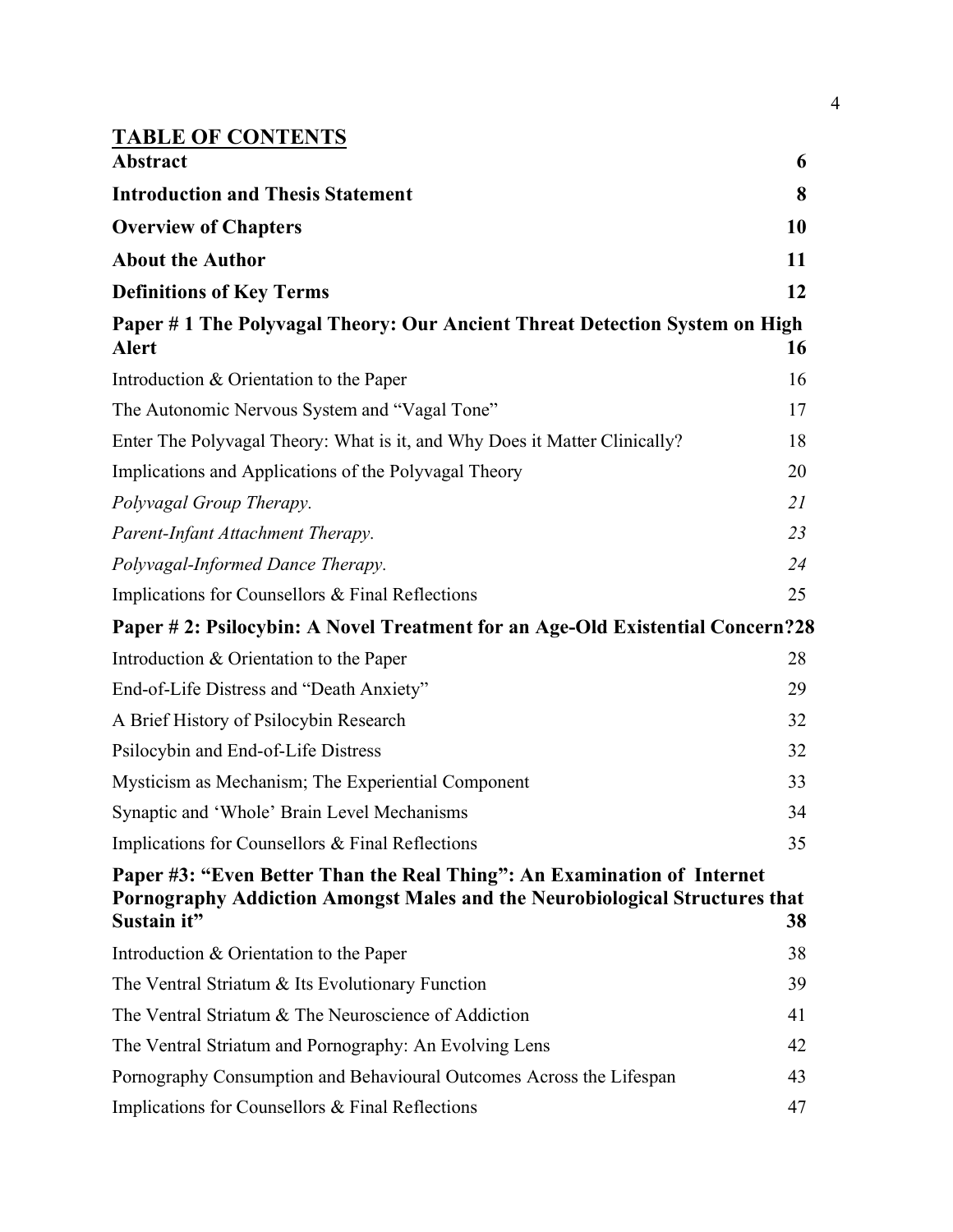| <b>OLD BRAINS/NEW WORLD</b> |  |
|-----------------------------|--|
|                             |  |

| Paper #4: The Ancient "Pathogen-Host" Response: Inflammatory Origins Beget<br><b>Modern Day Depression</b>                                           | 49 |
|------------------------------------------------------------------------------------------------------------------------------------------------------|----|
|                                                                                                                                                      |    |
| Introduction & Orientation to the Paper                                                                                                              | 49 |
| <b>Inflammatory Depression: Our Genetic Legacy</b>                                                                                                   | 50 |
| Novel Pharmacological Approaches?                                                                                                                    | 52 |
| Behavioural Interventions Which Address Systemic Inflammation                                                                                        | 54 |
| Implications for Counsellors & Final Reflections                                                                                                     | 56 |
| Paper # 5: "Blue-Light Isn't As Fun As It Used to Be" : Artificial Light, Confused<br><b>Biological Rhythms and the Production of Disease States</b> | 58 |
| Introduction & Orientation to the Paper                                                                                                              | 58 |
| The Science of the Circadian Rhythm & Photo-Entrainment                                                                                              | 59 |
| Altered Rhythms: A Problem of Both 'What' and 'When'                                                                                                 | 60 |
| Influence of the Modern Light Environment on Physical and Mental Health                                                                              | 62 |
| Geography and Urbanity as Key Drivers                                                                                                                | 63 |
| Implications for Counsellors & Final Reflections                                                                                                     | 64 |
| <b>Conclusion</b>                                                                                                                                    | 66 |
| <b>References</b>                                                                                                                                    | 67 |
| End                                                                                                                                                  | 76 |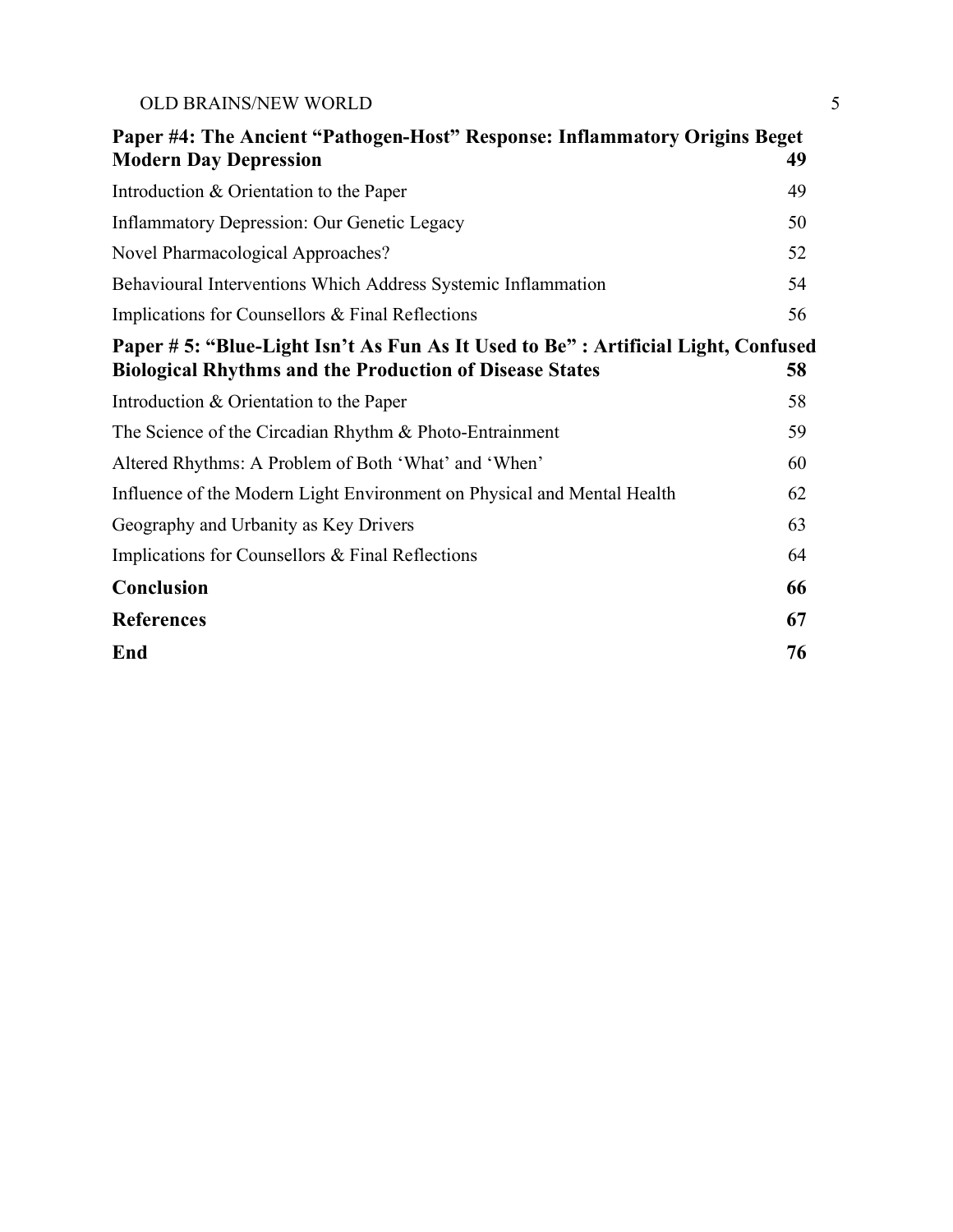#### **Abstract**

The human brain and nervous system have both adapted in direct response to the specific environmental pressures that existed tens of thousands of years ago. More recently (approximately the past 200 hundred years) societal evolution has occurred at a rate which has greatly outpaced human physiological evolution, and resultantly, in the year 2020 our ancient brains find themselves thrust into an intensely urbanized, high stimulus, post-industrial environment for which they have had inadequate time to adapt. This manuscript thesis describes, via five distinct examples (chapters), the manner in which our *old brains* struggle to function in this, the *new world.* Each chapter relies heavily on quite recent publications from the field of neuroscience to make its case, as it is contemporary neuroscience alone that is in position to elucidate the highly material underpinnings of the multiple psychological states or conditions which emanate from this old brain/new world conundrum.

In addition to examining several challenges that arise from the aforementioned condition, the thesis also looks at the manner in which our brains and nervous systems have evolved to thrive in the natural world and the extent to which a return to very old 'ways of being' can be restorative. While there may be little that can be done to combat urbanity and its corresponding assault on our senses, the literature on this topic provides both hope and wisdom for those in the counselling professions wishing to provide clients with the means to 'go back to nature' in hopes of mitigating the symptoms of psychological distress that arise from life in the 21st century.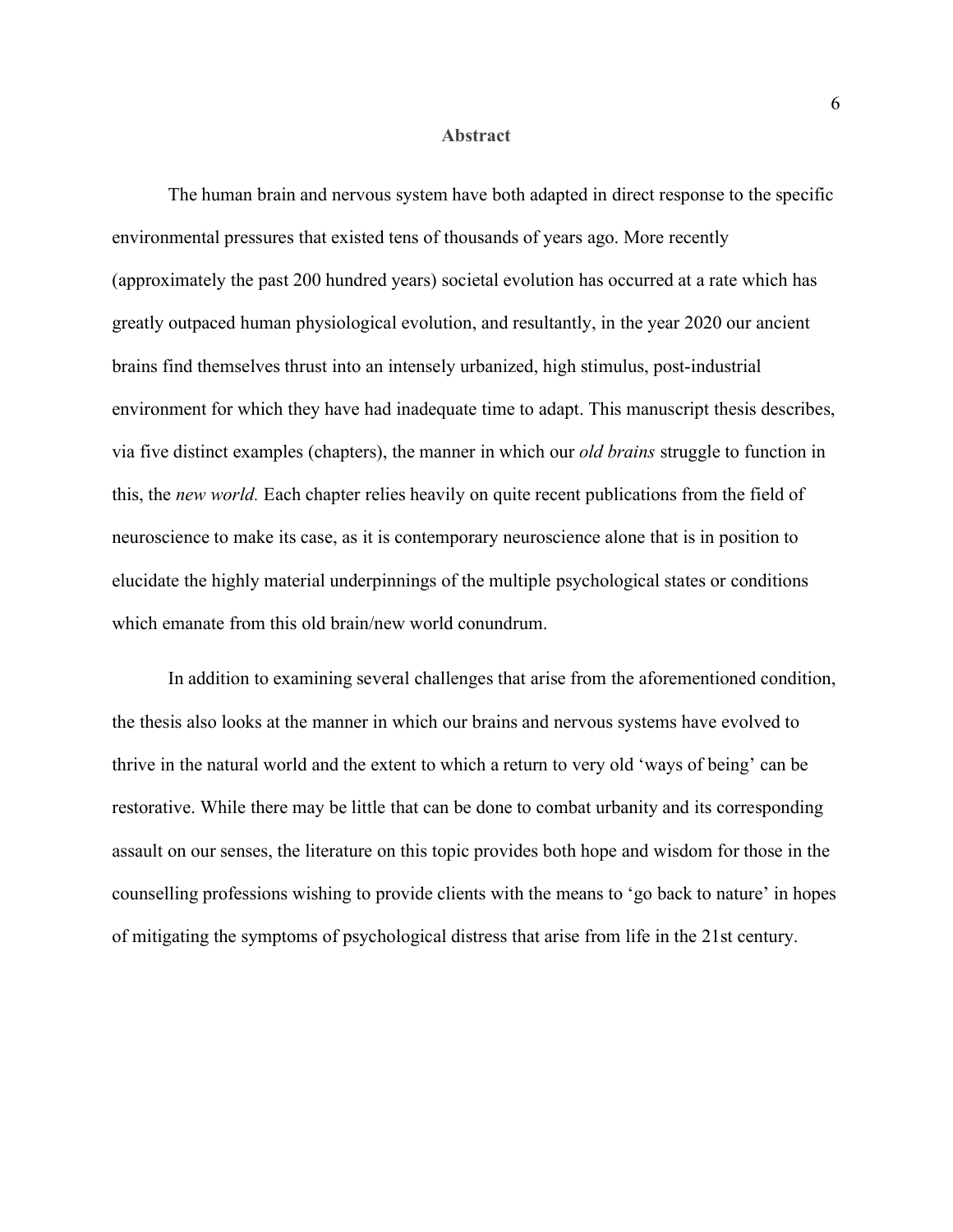*The psychological basis of the metropolitan type of individuality consists in the intensification of nervous stimulation which results from the swift and uninterrupted change of outer and inner stimuli…with each crossing of the street, with the tempo and multiplicity of economic, occupational and social life, the city sets up a deep contrast with small town and rural life with reference to the sensory foundations of psychic life. The metropolis exacts from man as a discriminating creature a different amount of consciousness than does rural life. Here the rhythm of life and sensory mental imagery flows more slowly, more habitually and more evenly. Precisely in the connection the sophisticated character of metropolitan psychic life becomes understandable as over against small town life which rests more upon deeply felt and emotional relationships.(Simmel, 1950, p. 410)*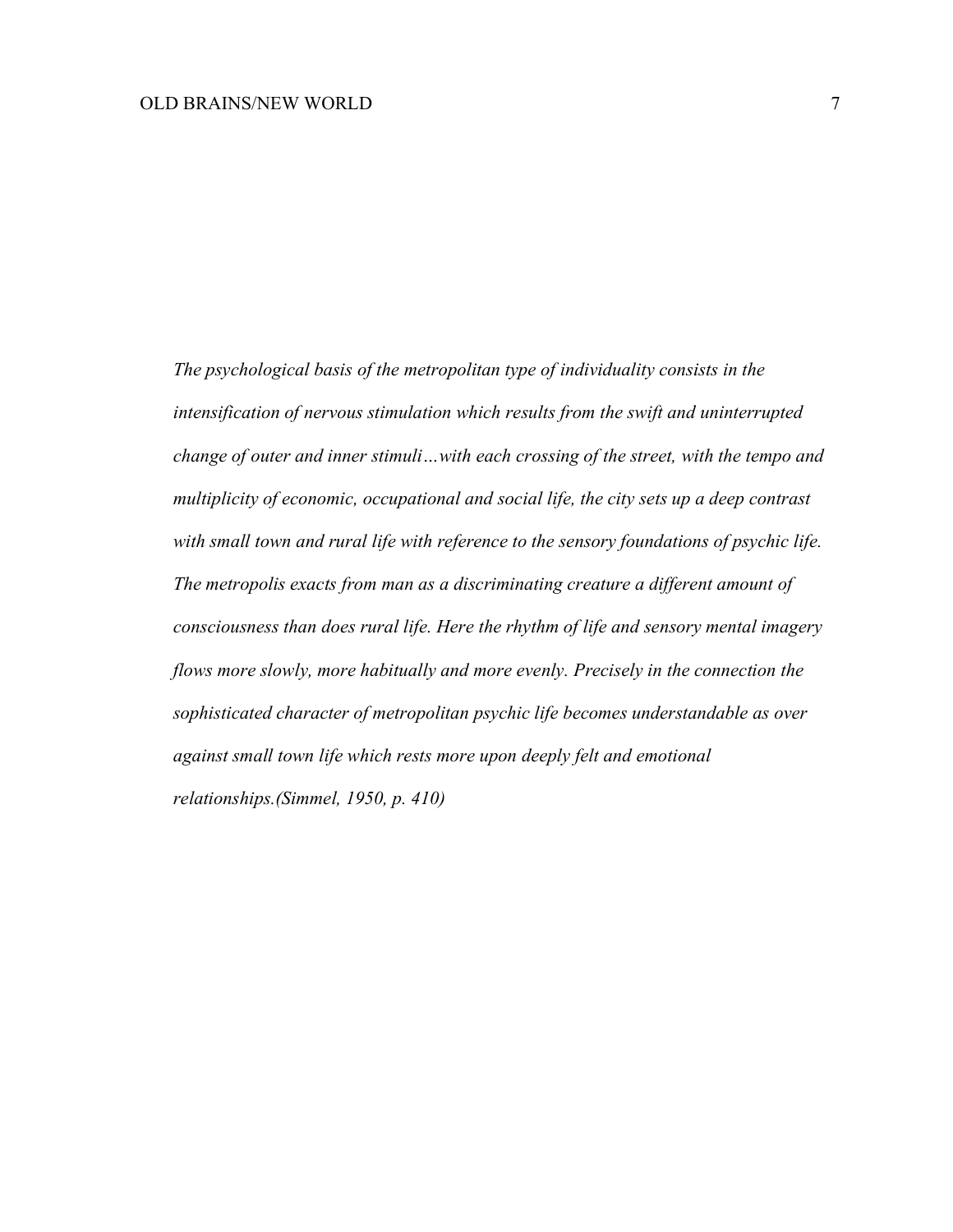#### **Introduction and Thesis Statement**

Exactly 30 years ago, neuroscientist Paul MacLean dropped a massive stone in the biopsychological pond, the ripples of which continue to be felt in the realms of neurology, behavioural psychology, traumatology and counselling. MacLean asserted that human beings have three distinct and fairly compartmentalized brain structures; the reptilian brain, the limbic system and the frontal cortex, all of which evolved in completely unique phases in human evolution and in response to unique selection pressures. The oldest structure, the reptilian brain was thought to be distinctly under control of most physiological functions (heart rate, respiration) as well as the mobilization of our 'fight or flight response' and is directly linked with adaptive, survival oriented behaviours (in fact, these brain region is also commonly referred to as the 'survival brain') (Bath, 2005). Wrapped around the 'survival brain' is the limbic system, a region of the brain associated with the generation and integration of emotion and memory (Bath, 2005). Finally, the neocortex (which, quite literally translates from latin to "new brain"), the most recently evolved brain structure, rests on top of the others and is responsible for the vast majority of the cognitive work that is unique to humans (e.g., planning, reasoning, interpreting language) (Reiner, 1990). In the thirty years of neuroscience research that has followed, Maclean's model has functioned as somewhat of a 'lightening rod' in the brain science field to the extent that is has been alternatively; lauded, criticized for its over-simplicity or hierarchical nature (in which emotion is conceptualized as 'less evolved' than logical thought processes) or elaborated upon in an attempt to construct a more accurate model of human neurology which better explains why we are, the way that we are. What seems to remain within the academic literature is the notion that our brains, composed of both ancient and somewhat 'newer' components, often have trouble with the task of processing and integrating information from the world outside.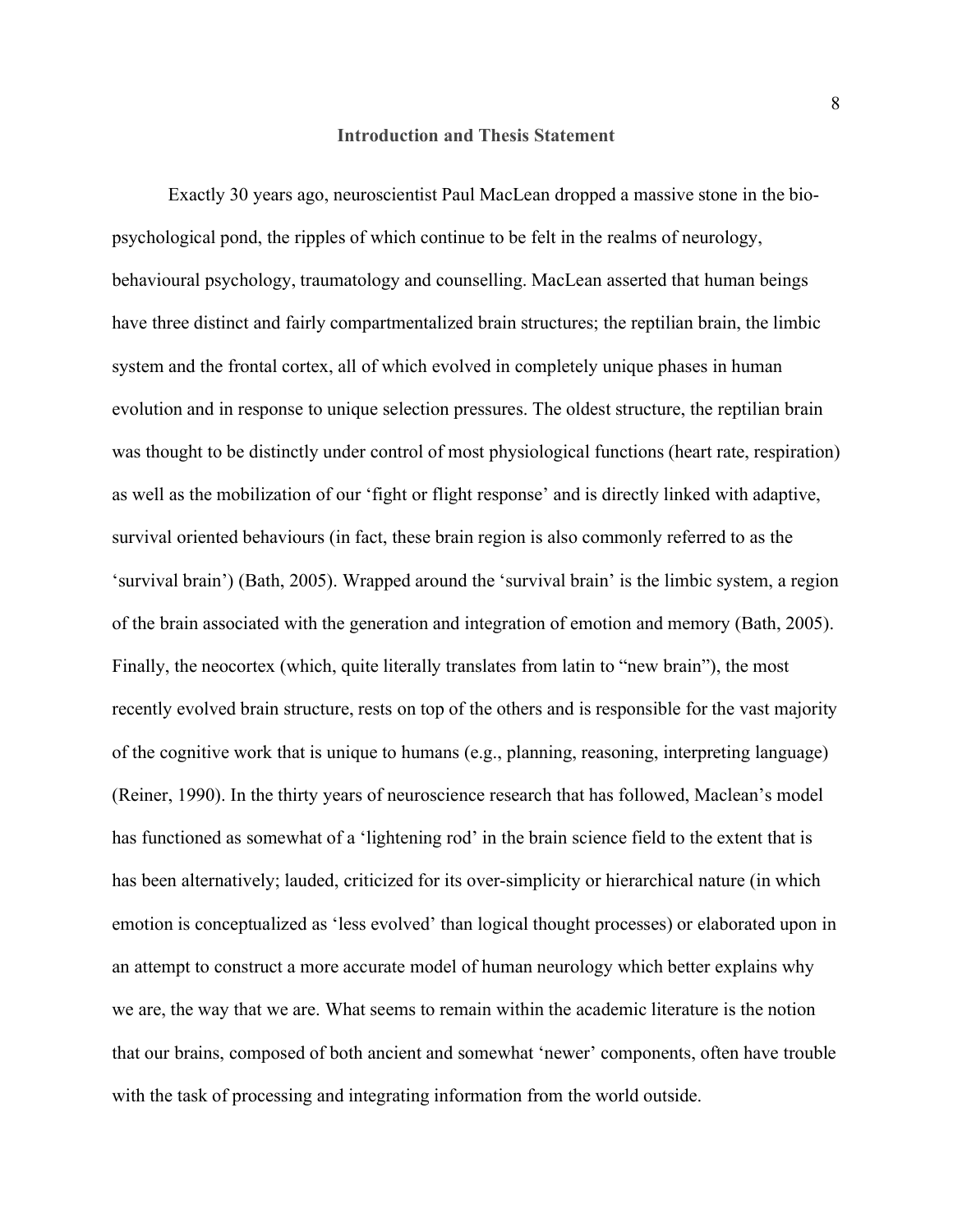The function of this manuscript thesis is to examine, in some depth, several phenomena in the academic psychology/neuroscience literature that effectively characterize the challenges that our ancient brains (and nervous systems) face when attempting to function in the modern (read, post-industrial) world; an environment which can present as confusing in the best case, and terrifying in the worst. Two primary thesis statements, both of which are explored in the chapters below, emerge from a review of the literature. These are:

- 1. Our physiology (both neurological and physical), which adapted over tens of thousands of years in response to highly specific selection pressures, has not, in-any-sense, adapted to the stressors that the modern, highly urbanized world presents. In fact, the contemporary literature illustrates that many of the conditions that our clients live with, and that ultimately lead them into the counselling space, can be attributed to a breakdown in the ability of the ancient brain to function effectively in the modern context.
- 2. While the challenges our ancient brains face in navigating the contemporary world are daunting, we are not without hope. In fact, the literature on this topic describes a multitude of deceptively simple (and notably, non-pharmaceutical) interventions that have the capacity to both heal and re-integrate our ancient brains and bodies. These curative interventions are, in many cases, as old or older than human culture and often powerfully intertwined with our species evolution. It also worth noting that these 'old world' brain/body interventions are well within the domain of expertise of the modern-day counsellor/psychotherapist and appropriate as psycho-educational topics to be visited in the therapy space.

This topic is important as it directly addresses the manner in which the brain and nervous system physiology we all possess, collides with the modern urban environment (a context we are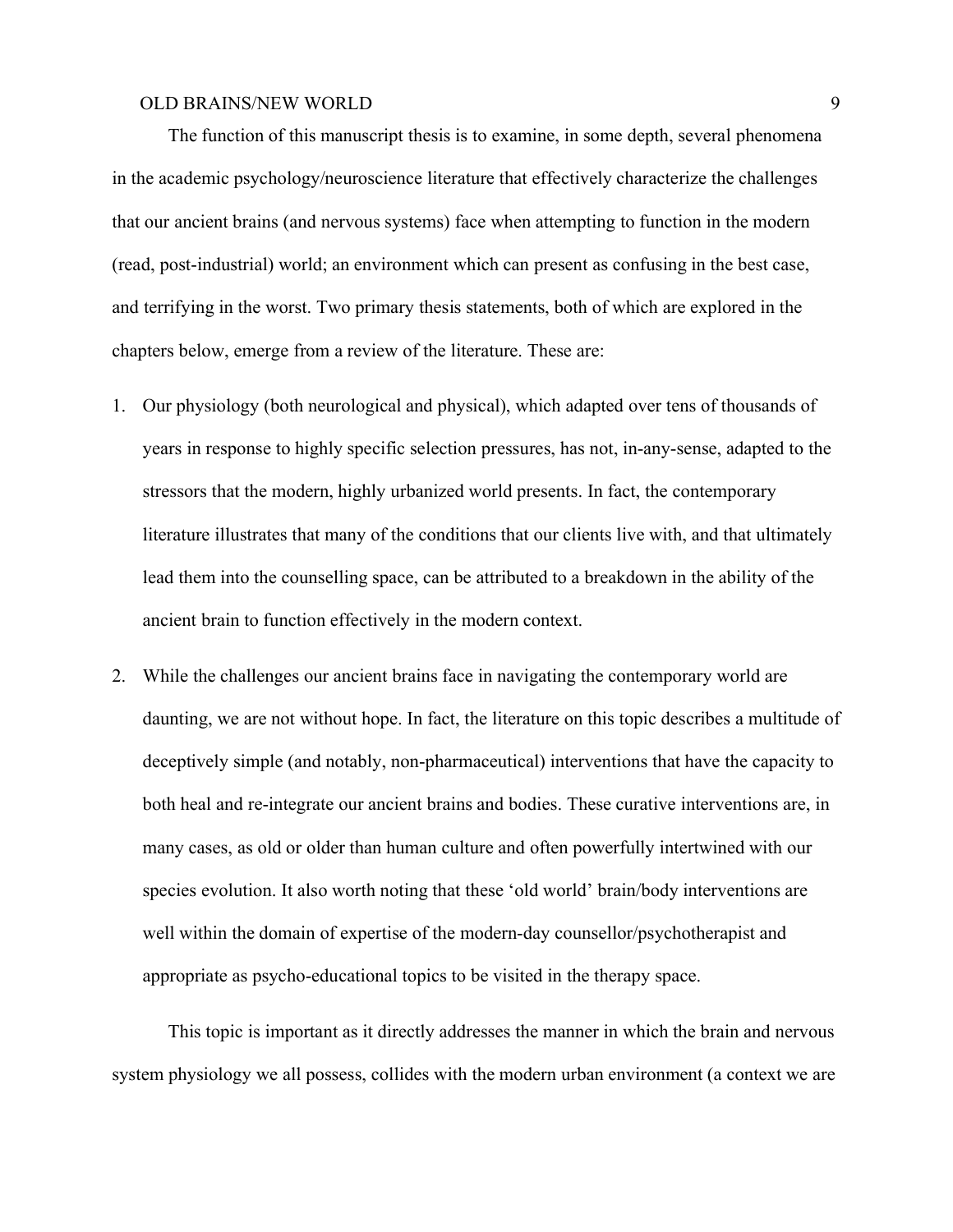not in-fact adapted to thrive within) as well as the mental health challenges that arise as a consequence of navigating this 'new world' with an ancient brain. There is not a single member of our species that can claim to enjoy access to upgraded physiological 'hardware' or 'software' that is specifically adapted to the industrialized world as it is in the year 2020. We are all in the same boat, therapist and client alike, tethered to our ancient physiology for-better-or-for-worse, and if we are to survive this marriage intact, we may need to better attend to those parts of ourselves which pre-date virtually all of our most precious cultural and technological innovations; for like many difficult partners, they are not changing any time soon.

## **Overview of Chapters**

As opposed to examining the abovementioned phenomena more globally, I have elected to write a manuscript thesis and, in doing so, explore five areas of the literature that describe the ancient brain/modern world conundrum more intimately. These are described below.

- Paper number one, *"The Polyvagal Theory: Our Ancient Threat Detection Systems on High Alert*" examines some new understandings in the field of neuroscience with respect to the way in which our brain is 'wired' to detect and respond to threat and the manner in which the constant perception of danger in the modern world impacts our mental health. This chapter also describes the importance of both verbal and non-verbal communication in social and psychotherapeutic contexts.
- Paper number two, *"Psilocybin, A Novel Treatment for an Age-Old Existential Concern"* discusses the psychological phenomenon of death anxiety and examines the very contemporary literature on the use of psilocybin as a highly effective, non-pharmaceutical treatment option.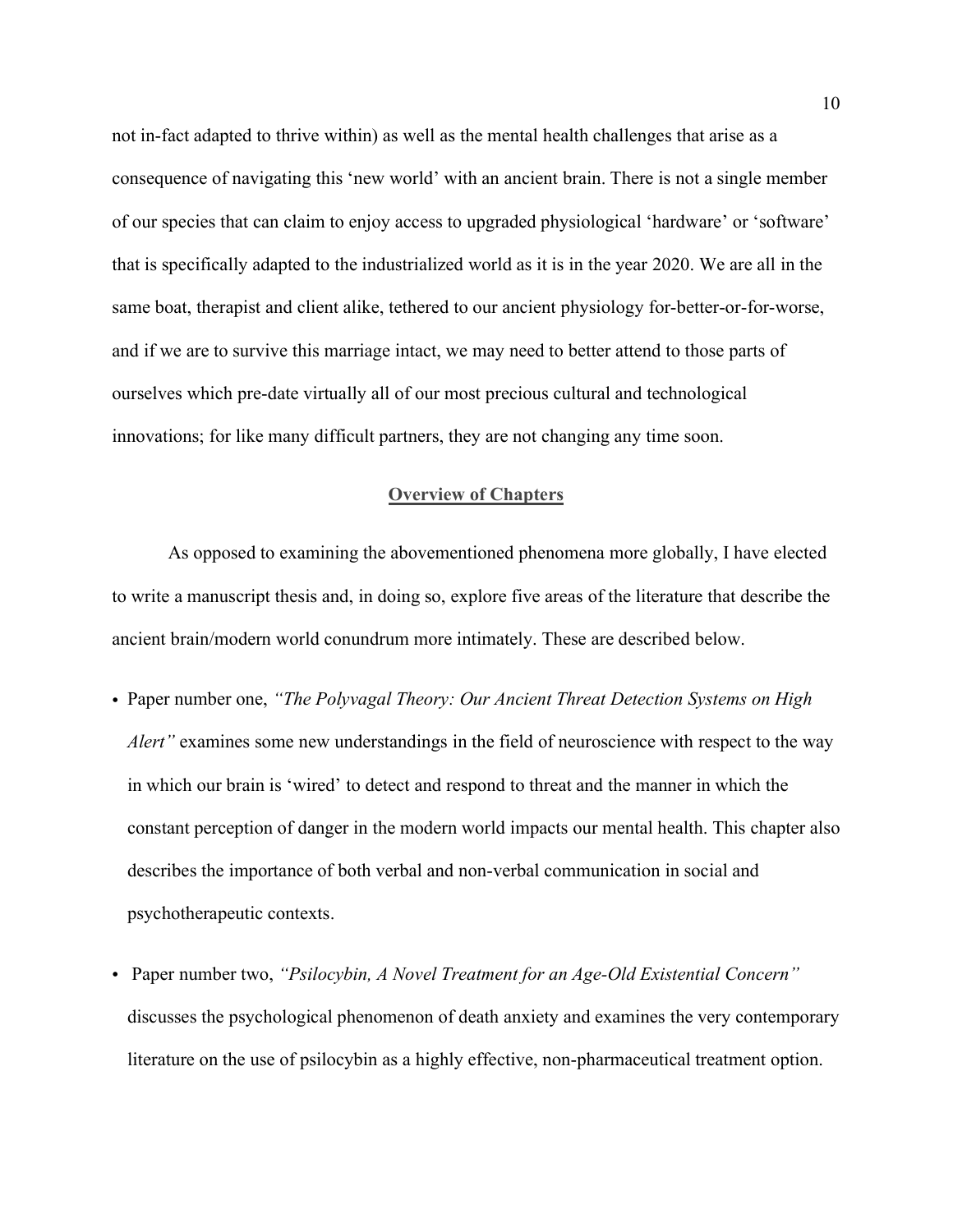- The third paper *"Even Better than the Real Thing: An Examination of Internet Pornography Addiction Amongst Males and the Neurobiological Structures that Sustain it"* looks the role of the Ventral Striatum, an ancient brain structure involved in the generation of motivation, in the unintentional creation and maintenance of addiction to internet pornography.
- Paper number four, *"The Ancient Pathogen-Host Response: Inflammatory Origins Beget Modern Day Depression"* discusses the interplay between modern urban environments, stress induced inflammation and the genesis of mental health conditions. This paper also examines a number of 'natural' strategies aimed at reducing systemic inflammation.
- The fifth and final paper *"Blue Light Isn't as Fun as it Used to Be: Artificial Light, Confused Biological Rhythms and the Production of Disease States"* focusses on the impact that artificial light (specifically blue wavelength light) has on our sleep/wake cycles and again, the mental health outcomes that stem from exposure to the wrong type of light at the wrong time.

## **About the Author**

Ryan Payne is an M.A. candidate at the City University of Seattle and is completing his degree in Clinical Counselling. Prior to this degree, he completed a B.A. at McGill University in Montreal, PQ. He is responsive to both the 'concreteness' that the field of Neuroscience contributes to our understanding of human experience and consciousness and the abstract components of therapy relationships and client realities which may not be amenable to measurement. He hopes to work with humans once this degree is completed.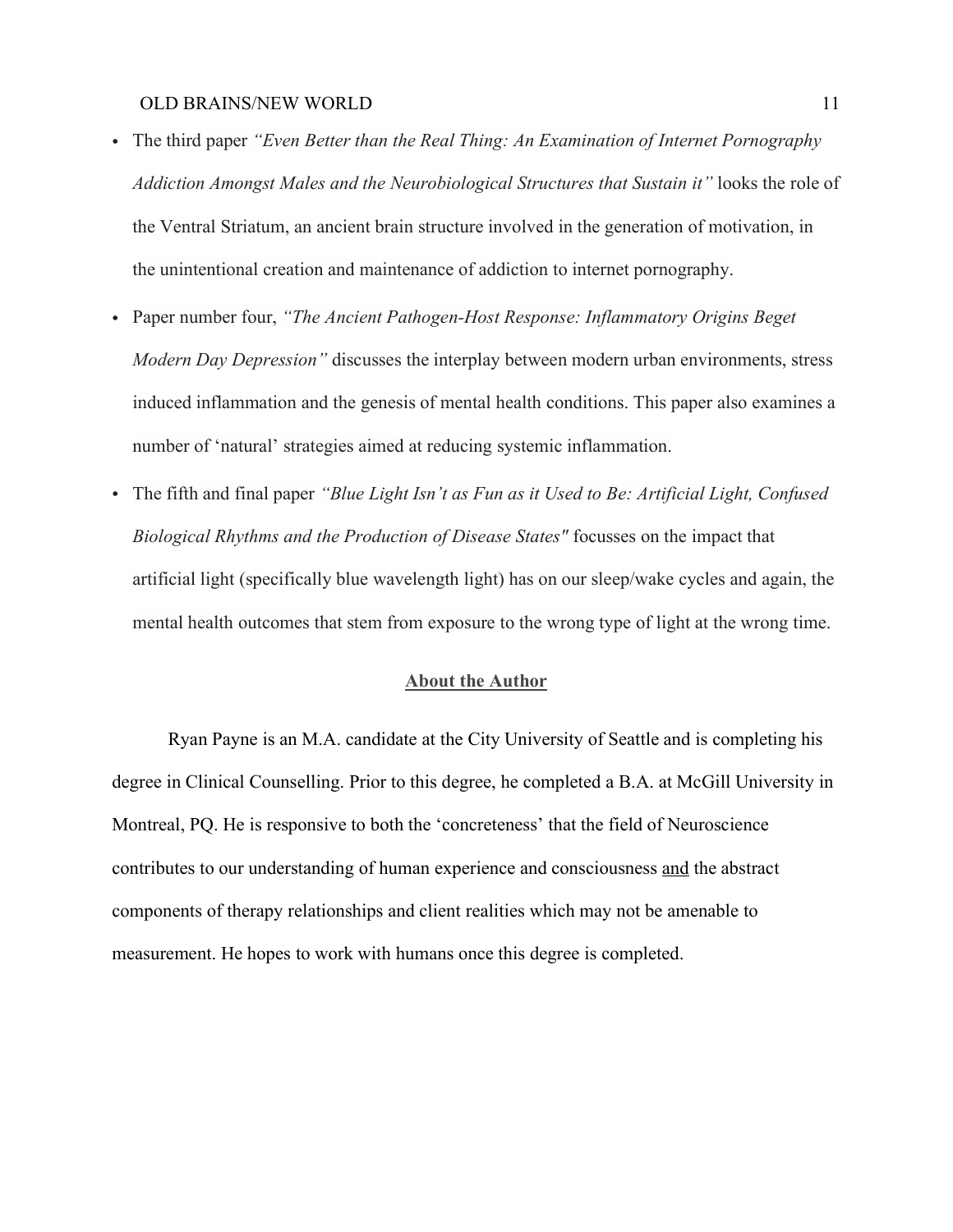## **Definitions of Key Terms**

- \* (all of the definitions below were derived from www.merriam-webster.com)
- Autonomic Nervous System: a part of the vertebrate nervous system that innervates smooth and cardiac muscle and glandular tissues and governs involuntary actions (such as secretion and peristalsis) and that consists of the sympathetic nervous system and the parasympathetic nervous system.
- Circadian: being, having, characterized by, or occurring in approximately 24-hour periods or cycles (as of biological activity or function)
- Cytokine: any of a class of immunoregulatory proteins (such as interleukin or interferon) that are secreted by cells especially of the immune system
- Diurnal: active chiefly in the daytime
- Dopamine: a monoamine C8H11NO2 that is a decarboxylated form of dopa and that occurs especially as a neurotransmitter in the brain
- Dopaminergic: liberating, activated by, or involving dopamine or related substances
- Existential: of, relating to, or affirming existence
- Functional Magnetic Resonance Imaging (fMRI): magnetic resonance imaging used to detect physical changes (as of blood flow) in the brain resulting from increased neuronal activity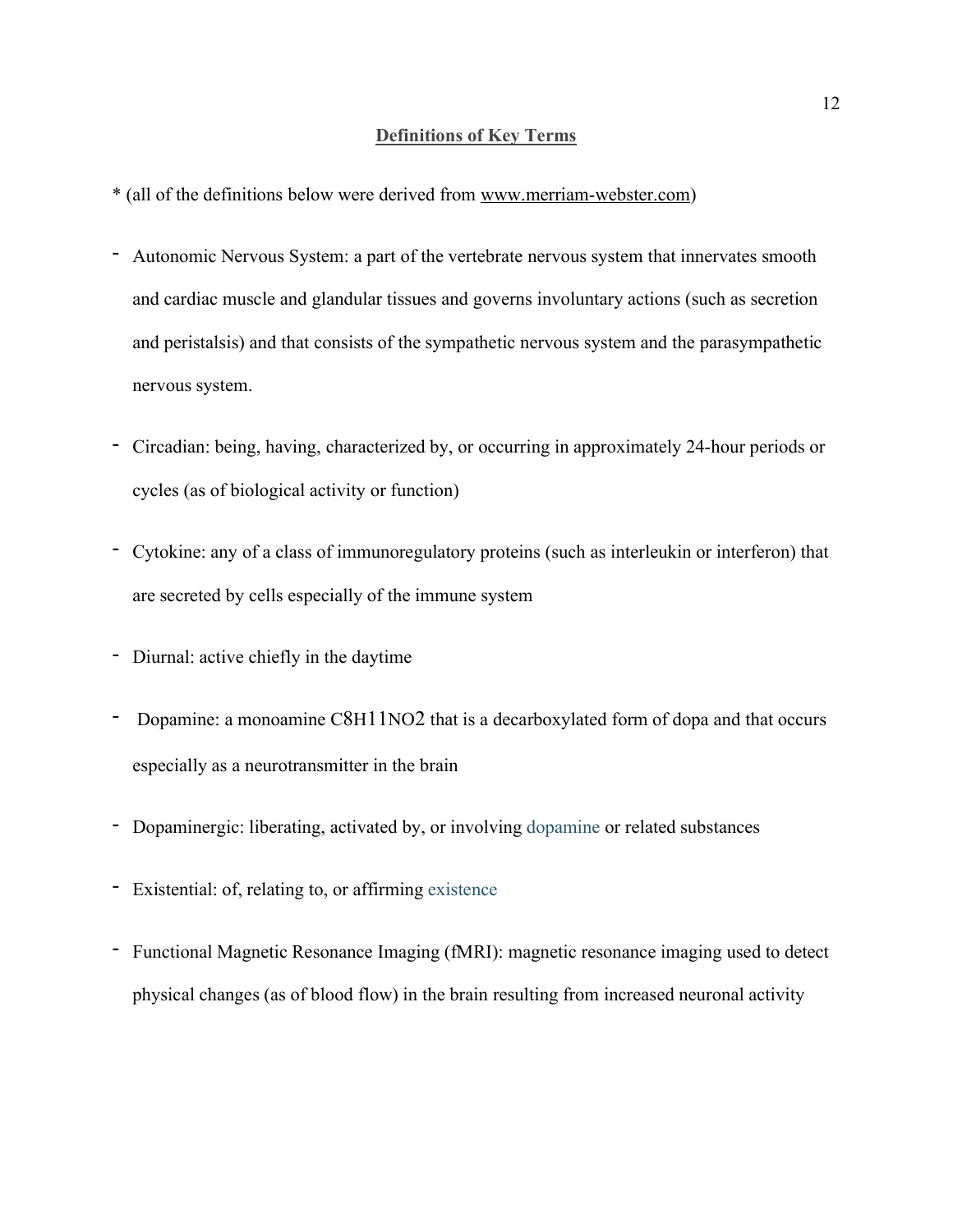- Hyperarousal: excessive arousal **:** an abnormal state of increased responsiveness to stimuli that is marked by various physiological and psychological symptoms (such as increased levels of alertness and anxiety and elevated heart rate and respiration)
- Inflammation: a local response to cellular injury that is marked by capillary dilatation, leukocytic infiltration, redness, heat, and pain and that serves as a mechanism initiating the elimination of noxious agents and of damaged tissue
- Limbic System: a group of subcortical structures (such as the hypothalamus, the hippocampus, and the amygdala) of the brain that are concerned especially with emotion and motivation
- Melatonin: a vertebrate hormone that is derived from serotonin, is secreted by the pineal gland especially in response to darkness, and has been linked to the regulation of circadian rhythms
- Mysticism: the experience of mystical union or direct communion with ultimate reality reported by mystics
- Neurobiology: a branch of the life sciences that deals with the anatomy, physiology, and pathology of the nervous system
- Neuroplasticity: the capacity for continuous alteration of the neural pathways and synapses of the living brain and nervous system in response to experience or injury
- Neuropsychology: a science concerned with the integration of psychological observations on behavior and the mind with neurological observations on the brain and nervous system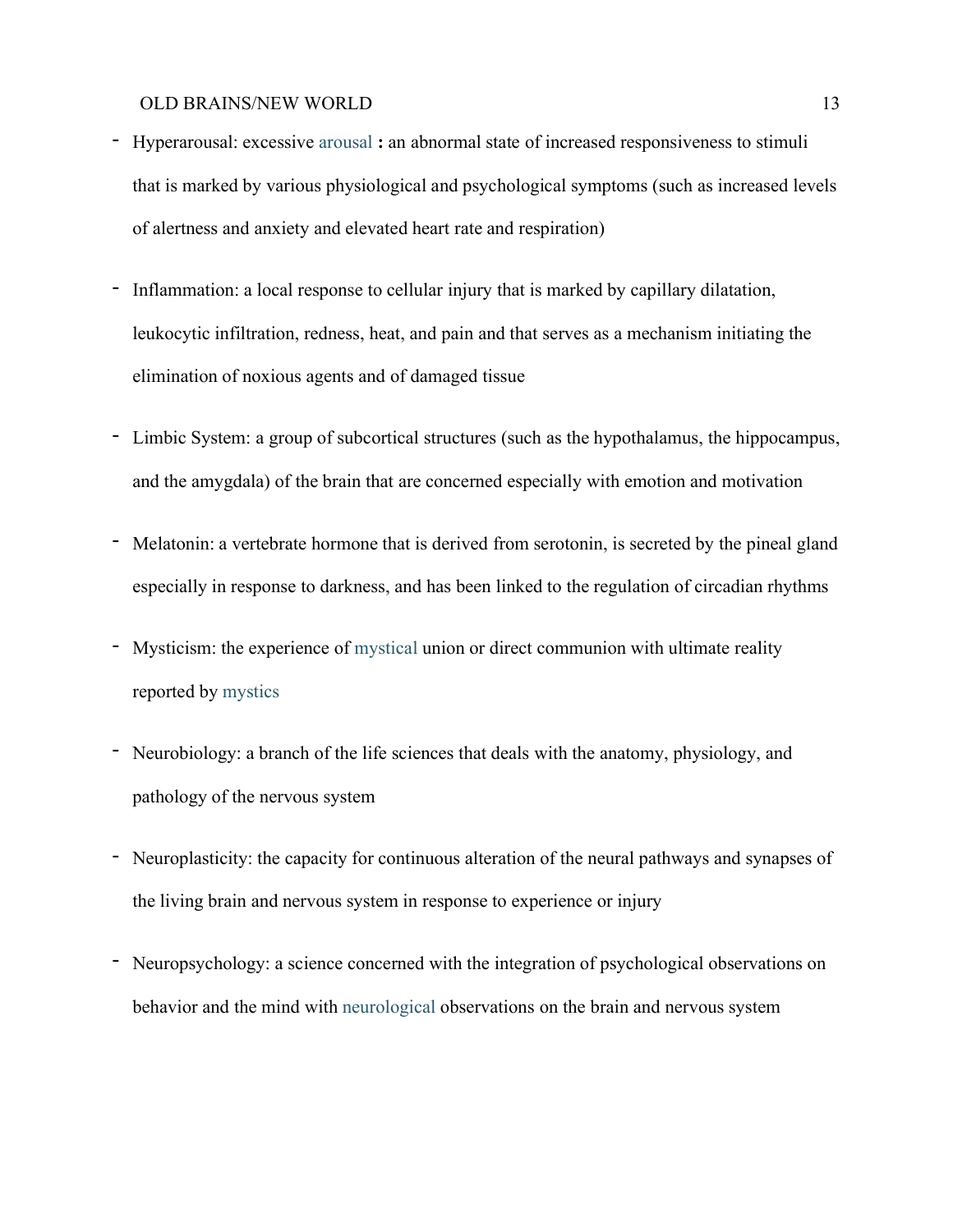- Neurotransmitter: a substance (such as norepinephrine or acetylcholine) that transmits nerve impulses across a synapse
- Para-Sympathetic Nervous System: the part of the autonomic nervous system that contains chiefly cholinergic fibers, that tends to induce secretion, to increase the tone and contractility of smooth muscle, and to slow heart rate, and that consists of a cranial and a sacral part

# - Photo-Entrainment:

- Polymorphism: existence of a gene in several allelic forms
- Psilocybin: a hallucinogenic indole C12H17N2O4P obtained from a fungus (such as *Psilocybe mexicana* or *P. cubensis* synonym *Stropharia cubensis*)
- Psychadelic: of, relating to, or being drugs (such as LSD) capable of producing abnormal psychic effects (such as hallucinations) and sometimes psychotic states
- Suprachiasmatic Nucleus: either of a pair of neuron clusters in the hypothalamus situated directly above the optic chiasma that receive photic input from the retina via the optic nerve and that regulate the body's circadian rhythms
- Sympathetic Nervous System: the part of the autonomic nervous system that contains chiefly adrenergic fibers and tends to depress secretion, decrease the tone and contractility of smooth muscle, and increase heart rate
- Vagal Tone: impulses from the vagus nerve producing inhibition of the heartbeat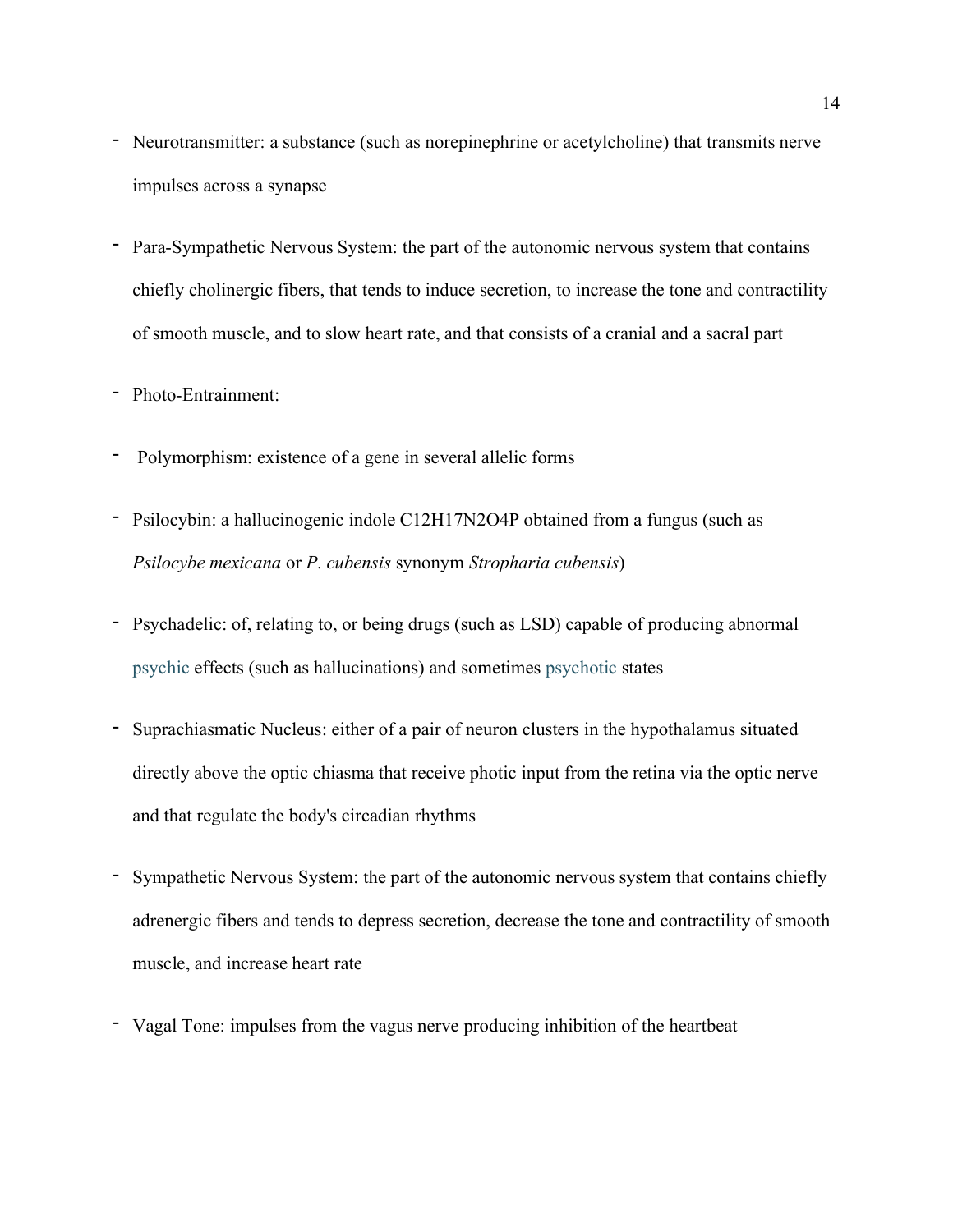- Vagus Nerve: either of the 10th pair of cranial nerves that arise from the medulla oblongata and supply chiefly the viscera especially with autonomic sensory and motor fibres
- Ventral Striatum: the part of the corpus striatum consisting of the caudate nucleus and putamen
- Vestigial: remaining in a form that is small or imperfectly developed and not able to function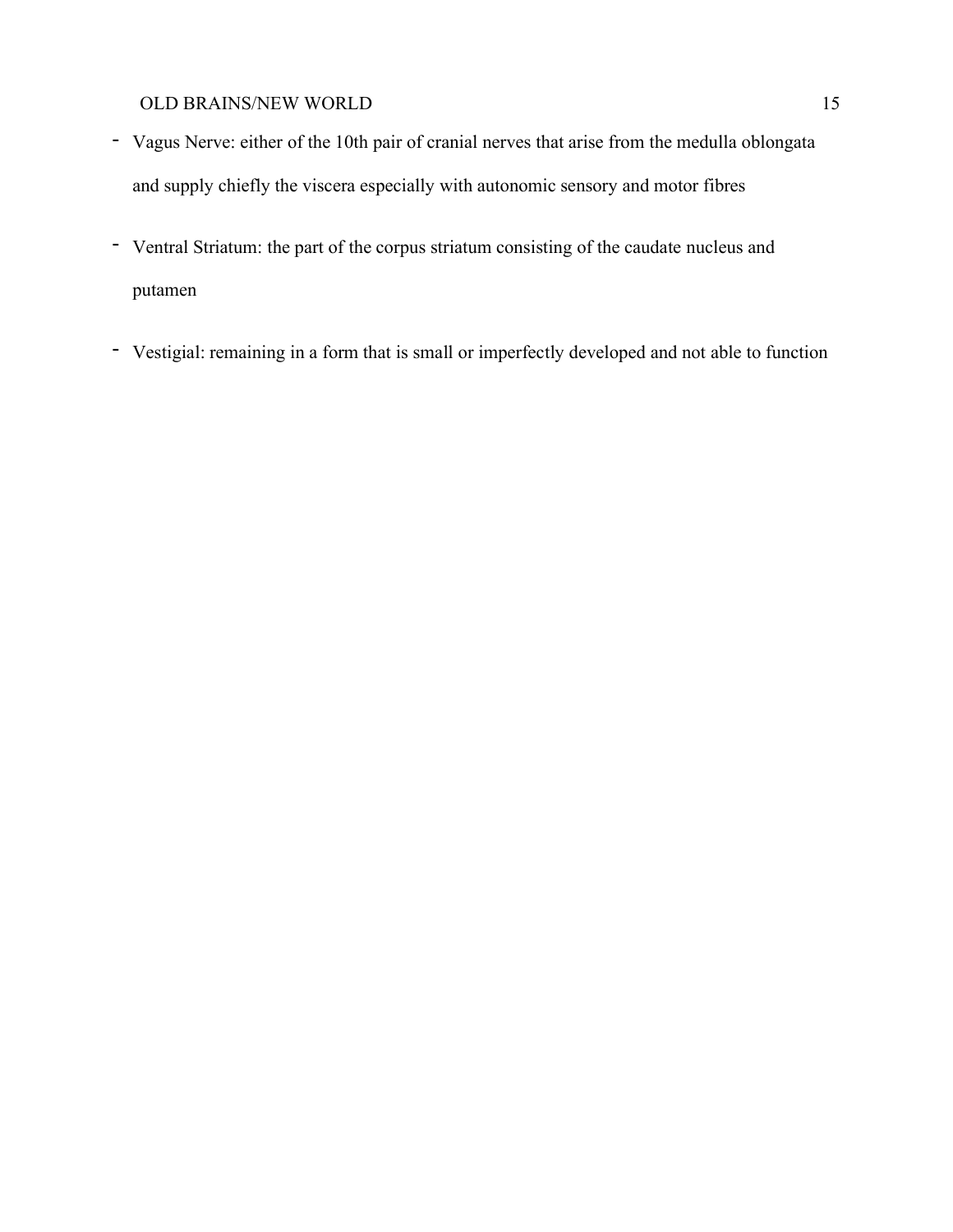**Paper # 1 The Polyvagal Theory: Our Ancient Threat Detection System on High Alert**

Our culture teaches us to focus on personal uniqueness, but at a deeper level, we barely exist as individual organisms. Our brains are built to help us function as members of a tribe…if we look beyond the list of specific symptoms that entail formal psychiatric diagnosis, we find that almost all mental suffering involves either trouble in creating workable and satisfying relationships OR difficulties in regulating arousal as in the case of becoming perpetually enraged, shut down, overexcited or disorganized…The standard medical focus o trying to discover the right drug to treat a particular 'disorder' tends to distract us from grappling with how our problems interfere with our functioning as members of our tribe (Van Der Kolk, 2013, p. 81)

#### **Introduction & Orientation to the Paper**

The notion that our modern urban existence, replete with its deadlines, traffic jams and other various outcomes of 'progress' (the list of which is too long to cite) has a direct impact on the functioning of our nervous systems is so self-evident, it hardly justifies a citation. Chronic overstimulation of our sympathetic nervous systems or *Sympathetic Overdrive* (Carnagarin et al., 2019) is not merely described within the academic literature. It's played out in the mainstream media's portrayal of the contemporary human condition and perhaps most pertinently, in the faces of our clients, many of whom come to therapy in the throes of the 'downstream' symptoms of chronic sympathetic activation (which include, but are not limited to, depression, anxiety and 'burnout').

Our contemporary medical system is quite literally overwhelmed with the sheer volume and scope of clinical outcomes that arise from these conditions; the psycho-pharmaceutical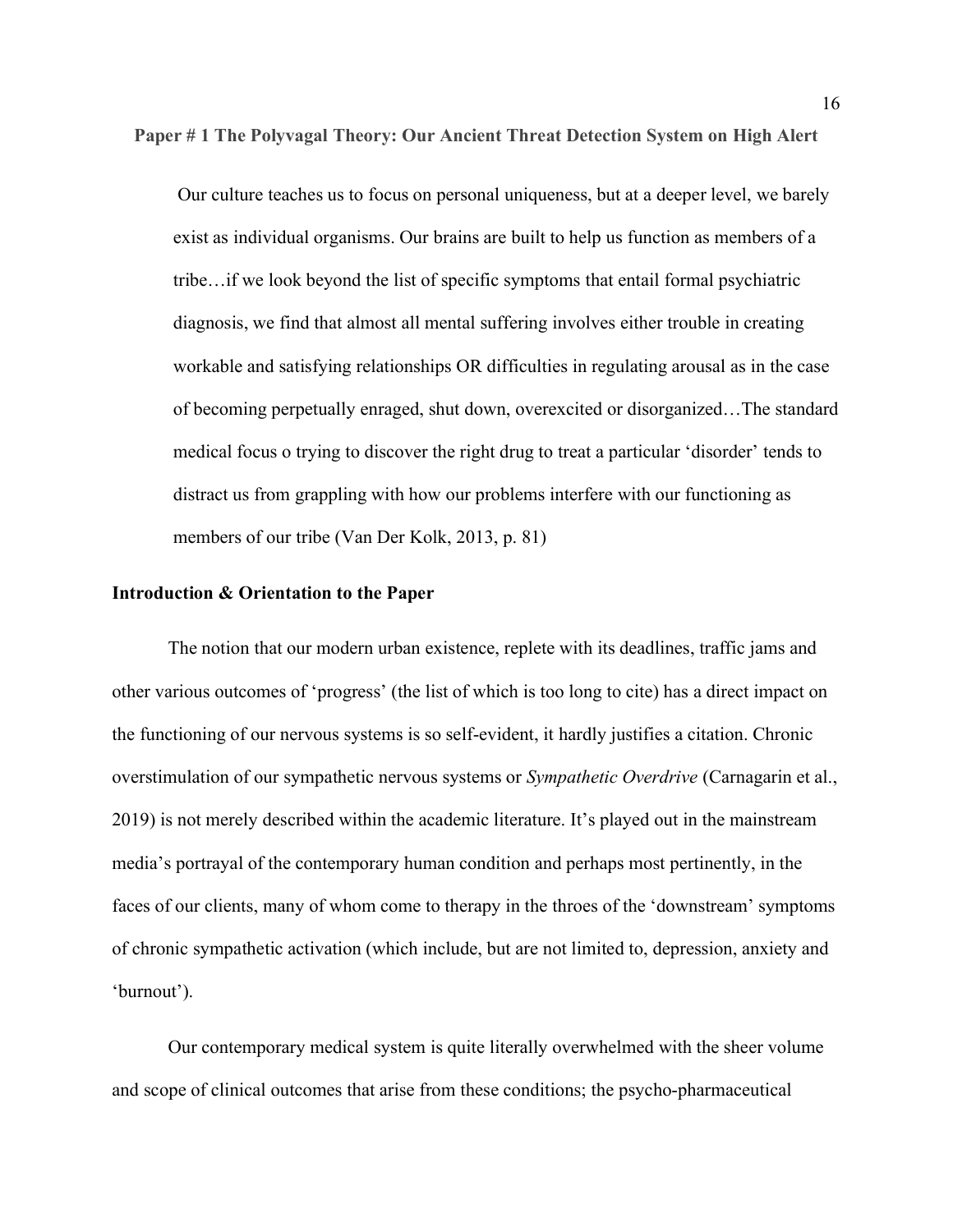complex, for all of its many advances, fails to keep up. The function of this paper is to examine emerging understandings pertaining to the function of the human nervous system and the implications that these understandings might have for the practicing clinician. And while the understandings (and potential clinical implications) themselves are novel, the physiology itself is as old as the human species and linked inextricably with the long and slow processes of evolution. The areas of foci within this paper are threefold:

- 1) To briefly describe the autonomic nervous system and the consequences of chronic, longterm dysregulation.
- 2) To review the major tenets of the Polyvagal Theory and explore three very diverse and contemporary (2017 and onwards) publications that describe its utilization.
- 3) To consider the implications of both the theory itself and the clinical work that has been performed/published *to date,* for current and future practitioners.

## **The Autonomic Nervous System and "Vagal Tone"**

The Autonomic Nervous System (ANS) has two branches; the sympathetic branch, which is responsible for up-regulation of physiological status ("fight or flight"), and the parasympathetic branch, which is responsible for the opposite. Engagement of the ANS is physically mediated by the Vagus nerve which originates in the brain, runs through the face, and terminates (and thereby communicates) in multiple organs within the human body. A limited capacity to 'recruit' or effectively mobilize the para-sympathetic branch of the ANS, or poor *vagal tone* as it is commonly described with the body of literature on ANS dysregulation, can result in prolonged states of *hyper-arousal.* In lay terms, poor vagal tone results in the ability to escalate physiological speaking, without being able to de-escalate in proportional fashion.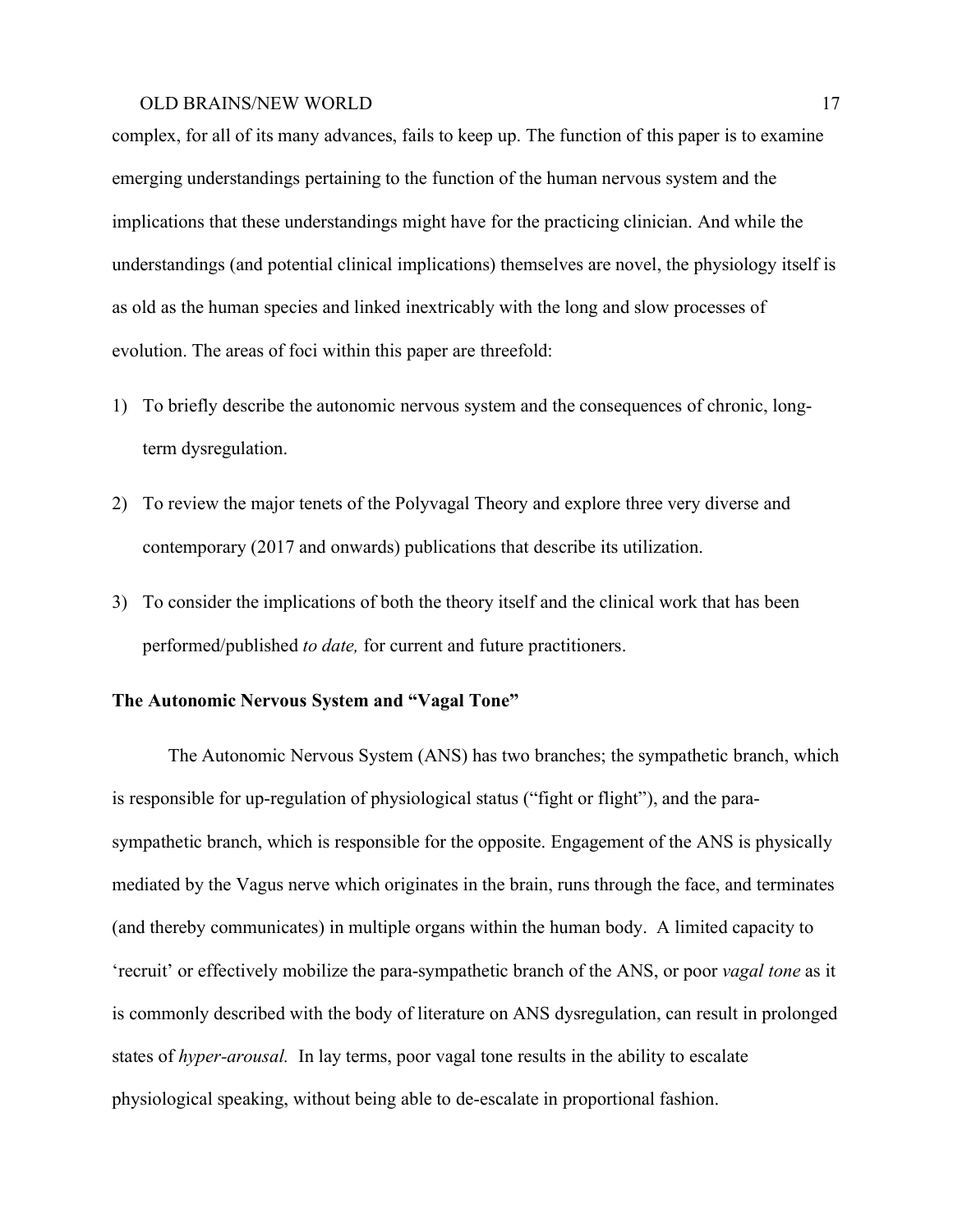Within the literature, poor vagal tone and sympathetic overdrive are positively associated with aggressive behaviour (Scott & Weems, 2014), risky decision making (Acikalin & Shiv, 2016) as well as a host of negative physiological and disease states and negatively associated with the capacity to defer gratification (Sturge-Apple et al., 2016) and the expression of prosocial emotions such as empathy (Miller, Kahale & Hastings, 2017). In essence, what the literature suggests is that under conditions of ANS dysregulation we are somewhat different people than we might be otherwise. In a heightened or up-regulated state we are generally more fearful, more impulsive and over the long term, far sicker than we should be (the literature on ANS dysregulation and its relationship to physical well-being is far too broad to even consider within a paper of this scope). Given the breadth of social, interpersonal and physical consequences associated with ANS dysregulation, it seems fitting that we ask ourselves how, via the process of therapy, we might access the ANS in an effort to mitigate these outcomes? In what ways is the condition of ANS dysregulation amenable to therapy?

## **Enter The Polyvagal Theory: What is it, and Why Does it Matter Clinically?**

Historical models of vagus nerve mediated ANS stimulation over-simplified the physiological pathway involved by pre-supposing a 'uni-vagal' model in which there is merely one site or 'branch' from which the vagus nerve originates in the human brain. Stephen Porges' somewhat recently articulated polyvagal theory, perhaps not surprisingly posits that multiple pathways or 'circuits' within the human body, each of which were formed at distinct stages of human evolution, are involved in the activation of the vagus nerve (Flores & Porges, 2017). The most ancient, the dorsal-vagal complex evolved in early humans to facilitate a 'freeze' response in the face of threat (this response is well documented in the case-accounts of the victims of extreme trauma). The more recently evolved ventral-vagal complex is associated with the 'fight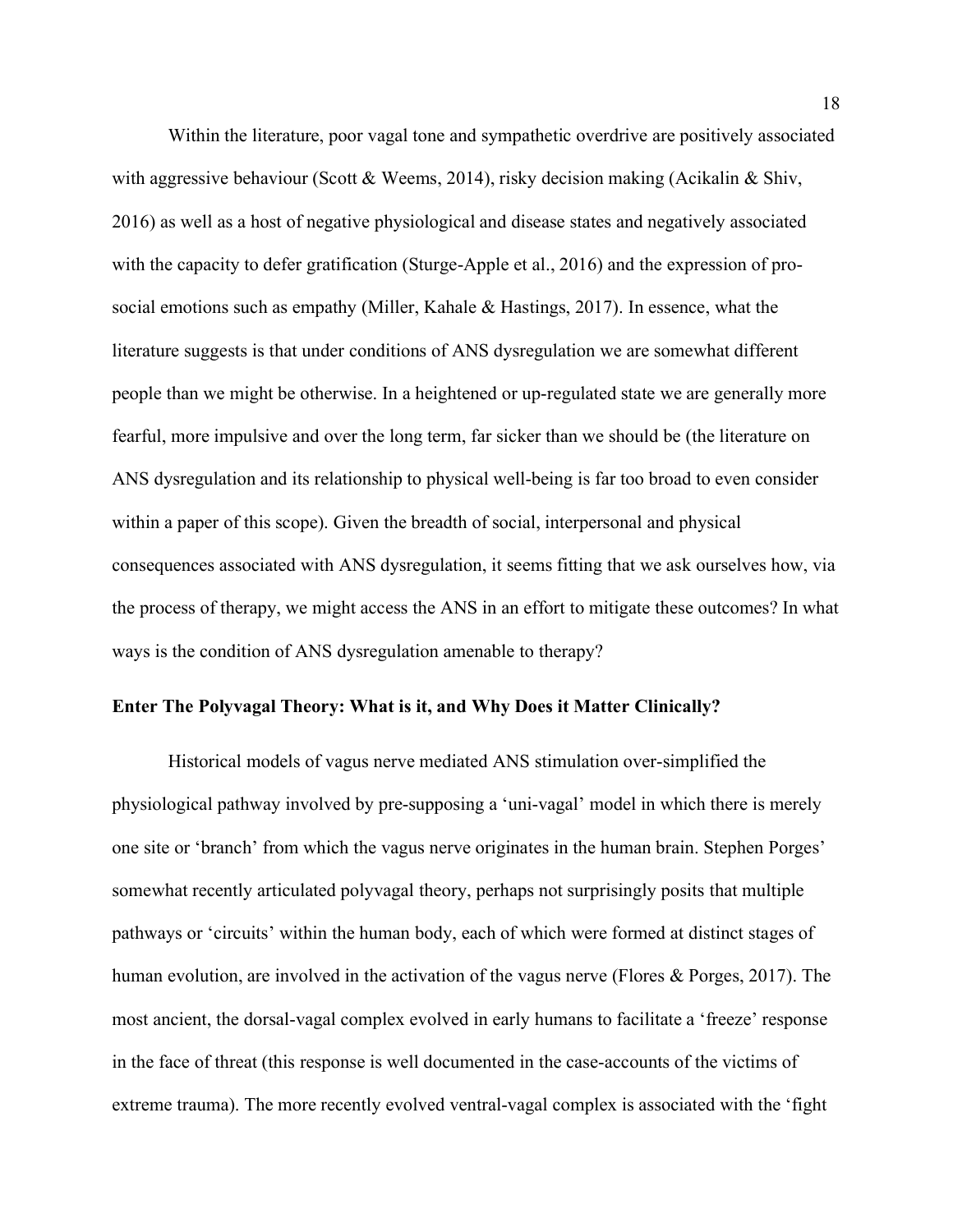or flight' response in which the organism can activate the sympathetic nervous system to mobilize resources (i.e., increased heart rate, increased respiration, adrenaline) and respond to threat in an effective and adaptive fashion.

Perhaps the most important tenet of Porges' theory is the idea that the modern ventralvagal complex is sensitive to input from the sensory-interpersonal domain. In essence, activation of the autonomic nervous system is mediated, to a great extent, by the cues we get not only from other people (facial expressions, body posture, tone of voice, etc) but from our own set of biological cues (as above, facial expression, body posture, tone of voice, etc) in the form of biofeedback. Put simply, as we evolved as a social (arguably a socially dependant) species, our brain physiology evolved concurrently to enable us to make judgements about the relative safety or threat that another human represented and mobilize resources accordingly. According to Porges' model, social interaction (in the healthy and "well adjusted" human brain) can catalyze both the sympathetic branch of the ANS (where threat is detected) causing escalation of physiology or the parasympathetic branch (where safety is detected) restoring calm. This psychological phenomenon is beautifully articulated by notable trauma therapist Besel Van Der Kolk in his seminal work, The Body Keeps the Score (2013)

The Polyvagal Theory provided us with a more sophisticated understanding of the biology of safety and danger, one based on the subtle interplay between the visceral experiences of our own bodies and the voices and faces of the people around us. It explains why a kind face or a soothing tone of voice can dramatically alter the way we feel. It clarifies why knowing that we are seen and heard by the important people in our lives can make us feel calm and safe, and why being ignored or dismissed can precipitate rage reactions or mental collapse. It helped us understand why attuning with another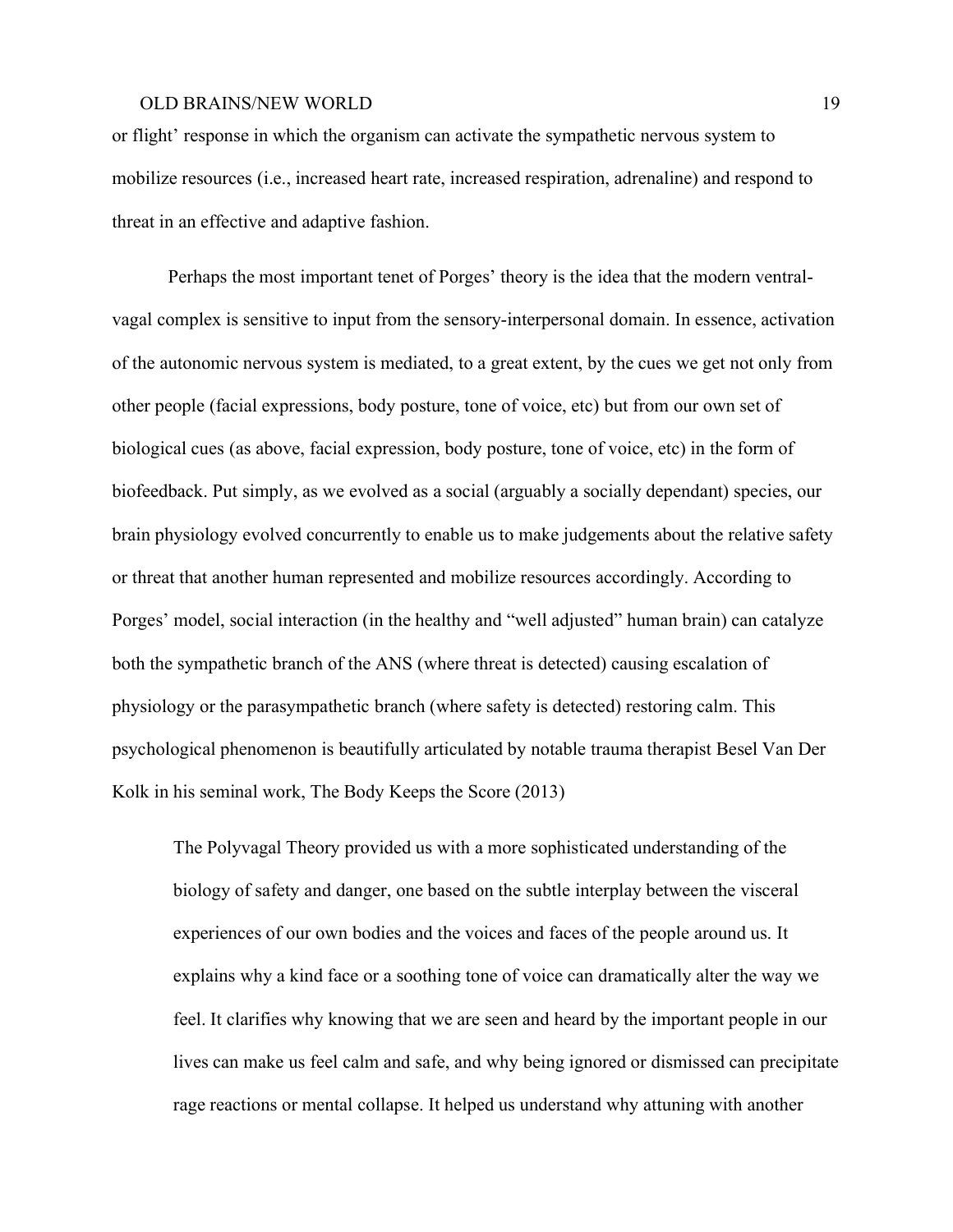person can shift us out of disorganized and fearful states. In short, Porges's theory makes us look beyond the effects of fight or flight and put social relationships front and centre in our understanding of trauma. It also suggested new approaches to healing that focus on strengthening the body's system for regulating arousal. (p. 88)

## **Implications and Applications of the Polyvagal Theory**

Porges' Polyvagal theory offers a powerful explanatory model for ANS dysregulation as well as a highly applicable theoretical paradigm for treatment. Porges asserts that accumulated traumatic experiences impact our clients' ability to properly engage in the evolutionarily honed process of *neuroception* (i.e., the process via which our nervous system collects sensory information and makes a determination about the safety of another person) which impacts their ability to correctly integrate and interpret *afferent* inputs from their social environments (e.g., facial expressions, vocal tones, body language, etc). This, in turn, functionally limits the extent to which they are able to mobilize their ventral-vagal complex and utilize their *vagal brake* (Flores & Porges, 2017) to limit escalation of the sympathetic nervous system (which, if left unchecked, can result in a fight/flight or immobilization/dissociation response). Within Porges' model, this represents the failure of a *phylogenetic hierarchy* or autonomic ladder of sorts in which the more recently evolved and pro-social ventral-vagal complex or *smart vagus* is meant to kick-in and regulate the ANS. To describe this phylogenetic hierarchy in lay-terms, one might state the we, as a species, have evolved brain structures which are adapted to recognize the intentions of others via their facial expressions, body postures and voices. When our interactions with others fail to make us feel safe and secure, we 'drop-down' an evolutionary 'ladder' and allow older brain structures that are responsibility for our safety and survival to take the wheel.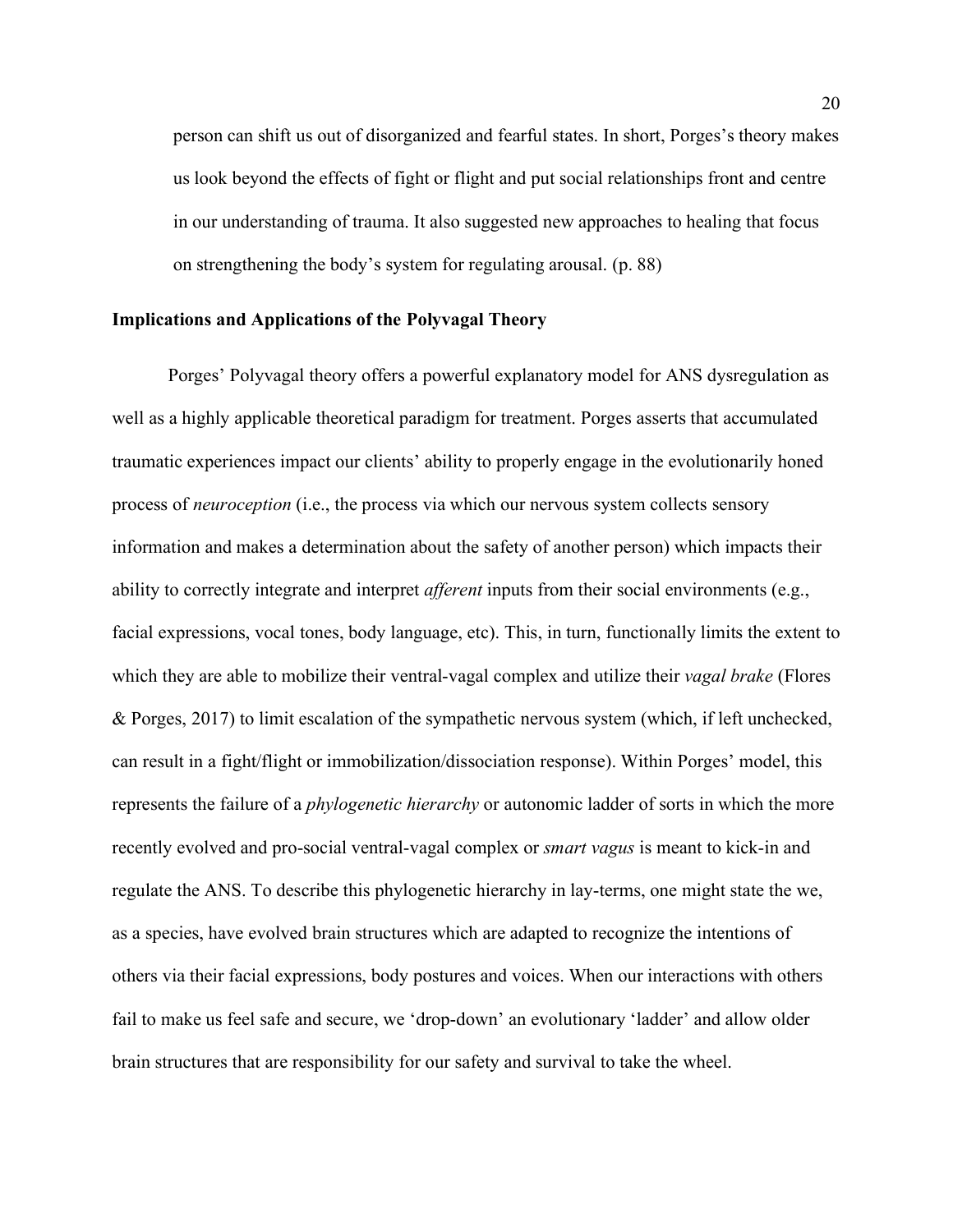If, as according to Porges, an impaired neural/cortical response which occurs at the 'level' of social interaction and afferent input is the problem, what then, is the solution? How do we, as a professional group, utilize Porges' theory in the design and application of treatments? Perhaps not surprisingly, highly pro-social, interactive therapies which are entirely focused on both the provision and interpretation of social information and subsequent the re-conditioning of the neuroceptive response and the ventral-vagal complex appear to be the answer.

## *Polyvagal Group Therapy.*

In a 2017 piece, Flores and Porges describe how group psychotherapy, informed by polyvagal theory can aid clients in regulation of their ANS. According to the authors, the group functions as a real-time "neural exercise" which affords participants the opportunity to make "bio-behavioural adjustments of several psychosocial processes that are associated with attachment styles, emotion regulation, stress reactivity, and social relationships" (p. 202). In essence, group therapy informed by Polyvagal theory allows participants to bring their existing (and likely insecure) attachment styles into a setting which features both safe and realistic social conditions and effectively modify their emotional and physiological response to stimuli via a therapist mediated process. The group environment represents a safe and controlled space for participants to 'do the work', the end goal being that in-group improvements pertaining to attachment style, stress reactivity and ANS regulation (which the authors assert represents improvement in vagal tone) are also realized in the world outside of the therapy space. Flores and Porges (2017) describe the goals of the group:

The product of these (neural) exercises provides a more resilient "neural" substrate for the regulation of affect and interpersonal behaviours that can be used outside of therapy. While it is important for attachment to occur, the neural exercises regulating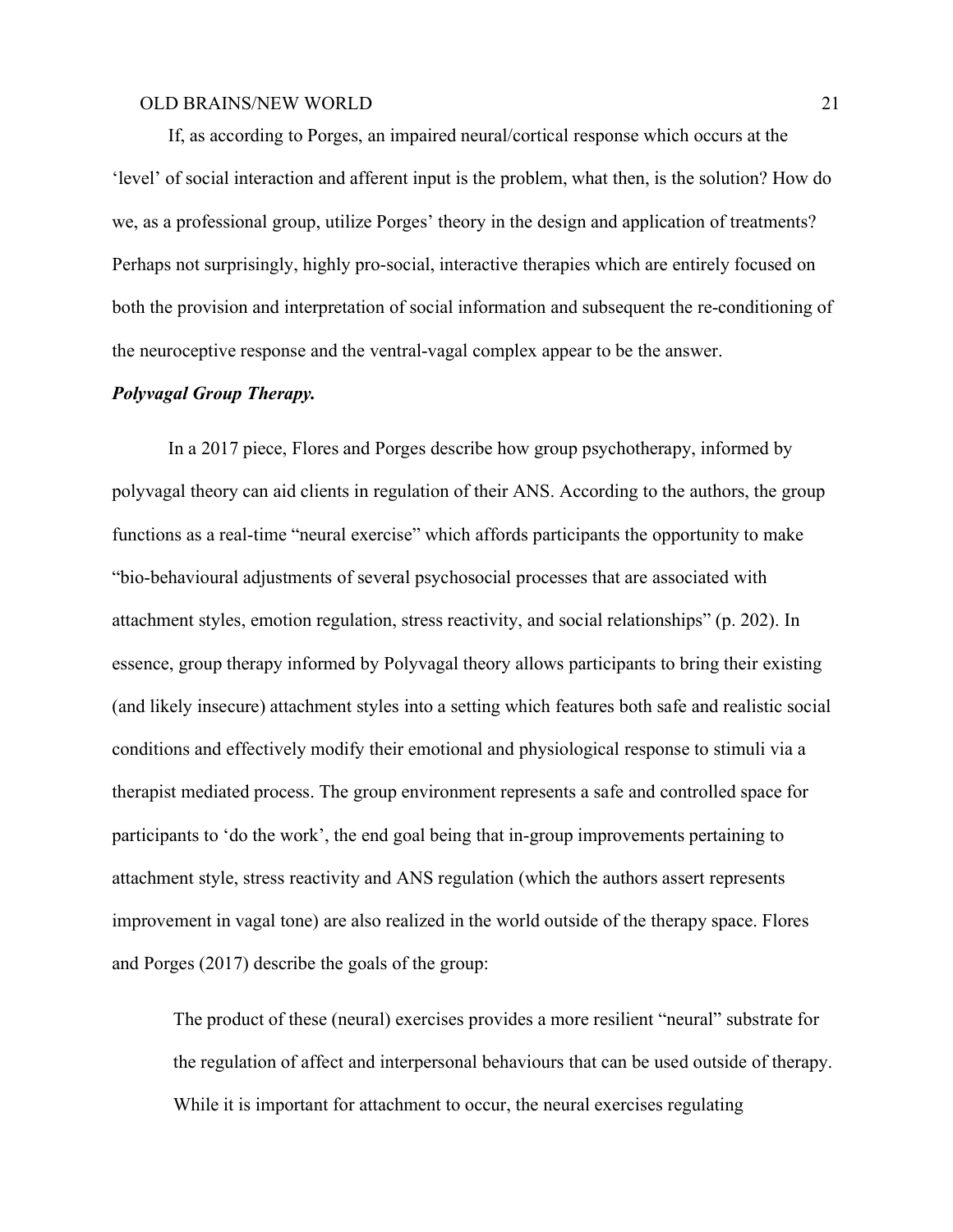physiological state via neural (vagal) mechanisms provide the biobehavioral flexibility necessary to promote resilient and adaptable behavioural and emotional regulation. (p.203)

In essence, group therapy functions as an exercise in *corrective neuroception*. The clients in the group often feel unsafe in social interactions and routinely interpret the physical cues of others as being threatening even when they are not intended to be, a vestige of human evolution (our neuroceptive responses are designed to keep us safe) that is complicated for group participants by a history of trauma.

The authors offer practical recommendations for those who might wish to conduct group therapy informed by polyvagal theory: Firstly, they suggest that we remain mindful of the social and environmental features that bias neuroception and endeavour to create an environment that feels *safe* for clients. Creating a context for neuroceptive safety requires maintenance of both environmental (e.g., soft lighting, chairs placed in a circular position to aid in social engagement) and social/interactive (e.g., body position, facial expression, voice prosody) variables. The authors posit that a safe neuroceptive environment is essential where this work is concerned as it enables clients to lower their evolutionary defences and bring their pro-social systems online, an event which necessarily precedes the beginning of meaningful adaptive work. Once the social engagement system has been activated and clients' sympathetic nervous systems are sufficiently subdued, the goal of therapy is to "exercise the vagal brake". In essence, this involves harnessing the attachment oriented 'conflicts' that arise as a function of authentic group communication (most typically described elsewhere as 'enactments') and taking time that might not exist in a 'real-world' context to pause, examine current state thoughts, affect and somatic states and ultimately, respond differently. According to the authors, aiding clients in the regulation of their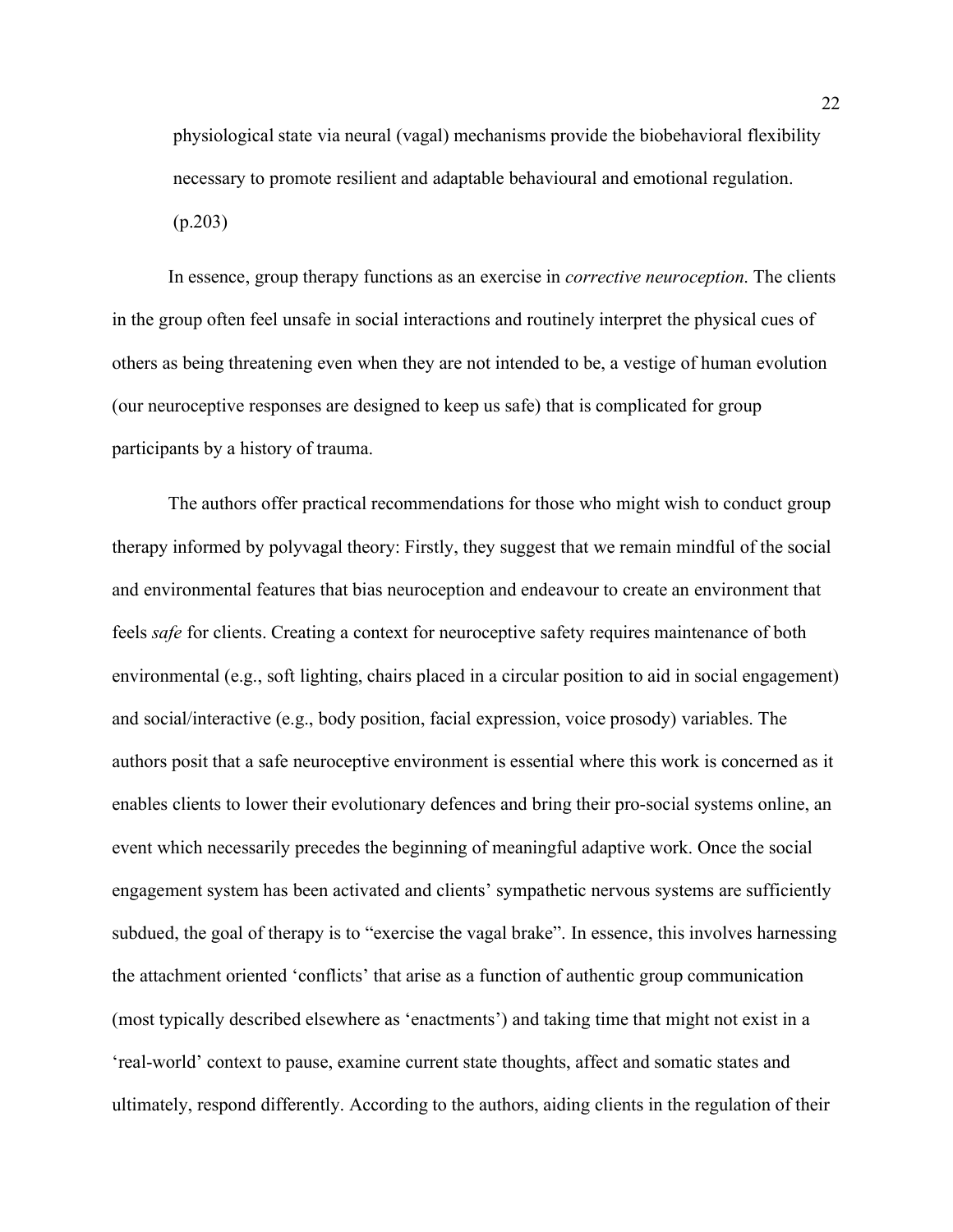response to conflict (i.e., exercising the vagal brake) can, over time, improve vagal tone and correspondingly enhance ANS regulation. In summary, this exercise aids clients in strengthening the ventral-vagal circuit which is our first (hierarchically speaking), and most evolved pathway where ANS regulation is concerned.

## *Parent-Infant Attachment Therapy.*

Perez and Sundheim (2018) describe a single case study in which the principles of polyvagal theory were harnessed to support an insecurely attached and subsequently hyperaroused infant over a two-year period. Jon (the infant in the case) was gestated in challenging conditions that included maternal mental illness, homelessness, drug misuse and poor prenatal care. Jon's first two weeks of life were spent in the neonatal intensive care unit which the authors speculate further exacerbated his condition (from excessive handling via multiple caregivers). The study authors conceptualize the case as an example of multi-generational transmission of nervous system dysregulation as Jon's mother (Susan), having endured her own traumas, found herself unable to effectively co-regulate Jon's emotions. The function of the therapy was to utilize therapist attunement skills to create conditions of neuroceptive 'safety' for mother and child and, as in the example of group therapy above, lower their evolutionary defences and position themselves to engage in the adaptive work required to repair attachment relationships. The authors articulate the foundational role of polyvagal theory to their approach in the following passage:

Prosody of voice and facial expressions are important features of safety that set in motion the process of calming the limbic system and allowing an individual to participate in social engagement. Emotionally attuned interactions that are presented face to face with kind gestures and a soothing tone rather than signs of disapproval more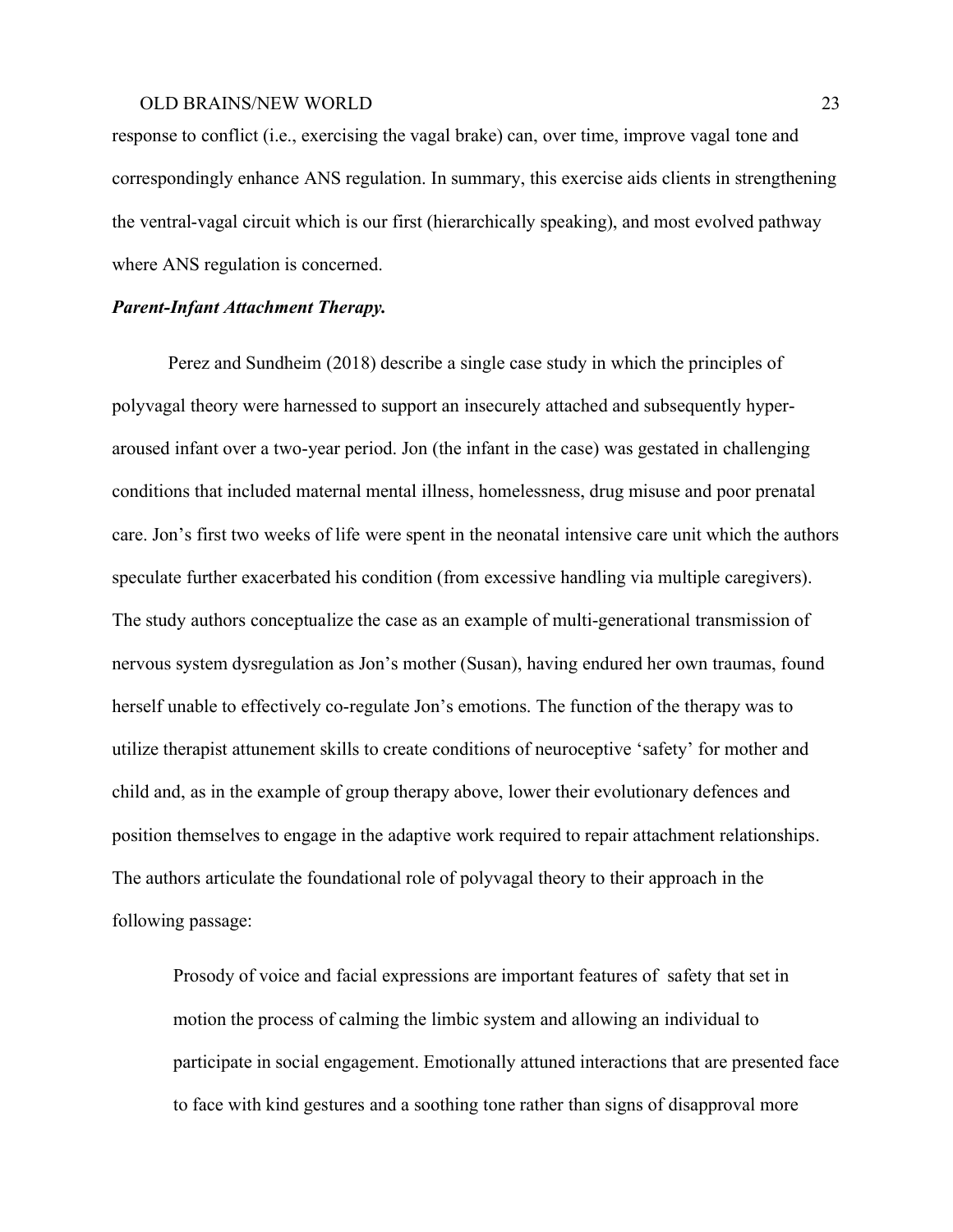reliably mitigate fear and interrupt defensive behaviours. These favourable exchanges have the potential to regulate autonomic state so that infants can relate to their caregivers, especially if their neuroception is impaired due to a traumatic event that may undermine their sense of physical or emotional safety. (p. 146)

The authors of the study (who were also the mother-child dyad's therapists) applied the principles of polyvagal theory to multiple facets of the therapy work the engaged in with Susan and Jon. Firstly, as mentioned above, they created conditions of neuroceptive safety for both mother and child so that the dyad could begin therapeutic activities within their respective 'windows of tolerance'. The authors characterize this process as a 'lending' of attunement so that Susan, via the therapists regulated autonomic nervous system might, in turn, be able to respond to Jon in ways that had been previously not possible for her. Secondly, the authors provided Susan with psycho-educational support by working with her to identifying and listing the attachment behaviours that Jon used to signal distress and coaching her as to how to respond in a fashion that might support ANS co-regulation. Finally, the authors *modelled* for Susan, "how to respond in sensitive ways" to her son's early signs of distress, a process of observational learning which is speculated to have alleviated Susan's own symptoms of distress as she was able to see another caregiver successfully attune to her son.

## *Polyvagal-Informed Dance Therapy.*

Gray (2017) describes the use of dance movement therapy (DMT) as a healing modality for survivors of the 2010 earthquakes in Haiti. The focus of what Gray calls polyvagal-informed dance therapy is to aid clients in shifting from a state of negative physical embodiment to a state of positive physical embodiment, or to quote Gray directly, allow clients to "inhabit their bodies in ways that they choose". The technical focus of DMT, as described by Gray, is to aid clients in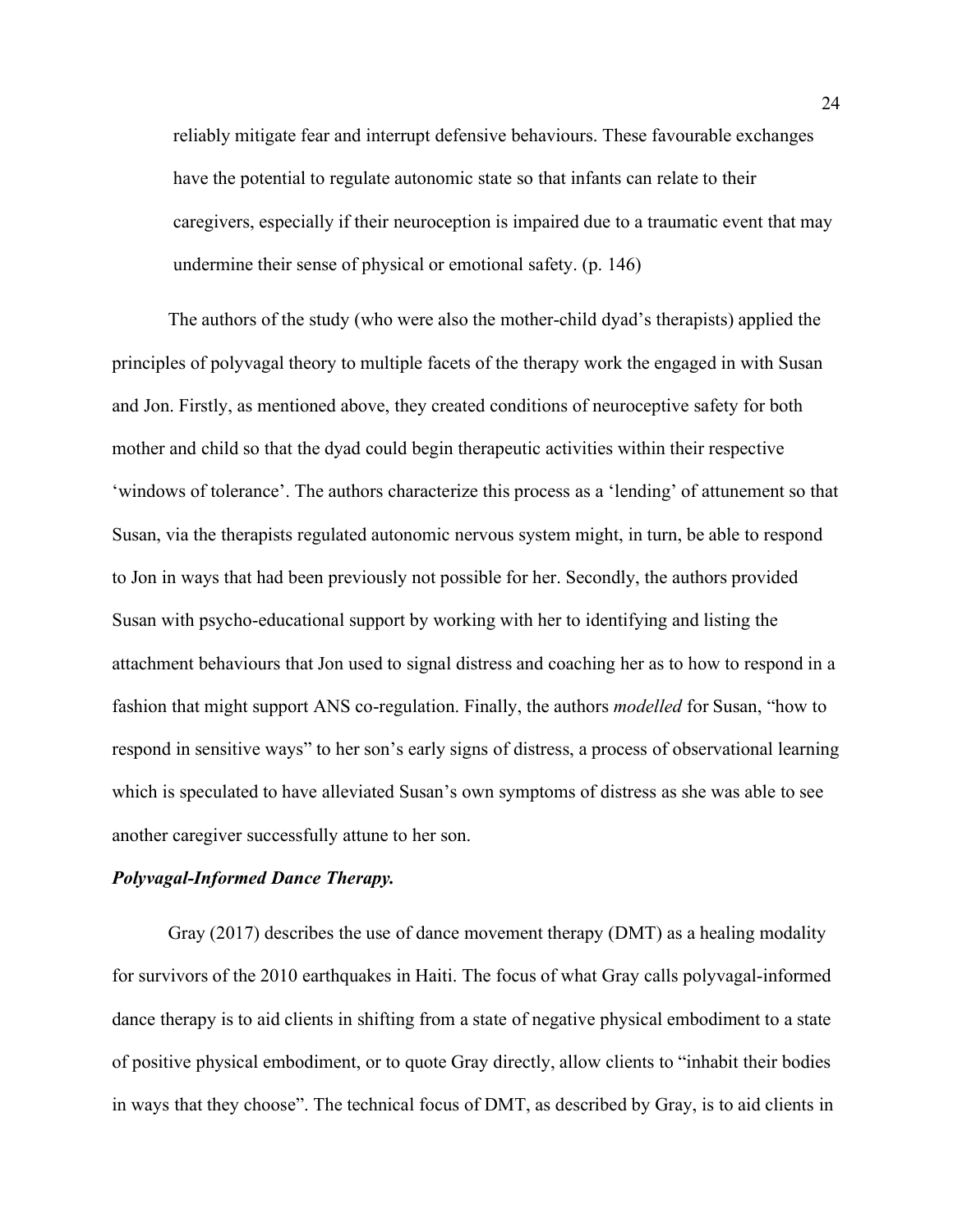moving (via dance) through the physical "state shifts" associated with the various "biointelligent" responses to trauma in a way that acknowledges their important role in our survival. Grey describes:

Rather than view negatively the dissolution to more primitive behavioural strategies and states that occurs when we are faced with unsafe and potentially traumatic events, the fear-based responses of mobilization (fight or flight) or immobilization (shut down) that can become the blueprint for traumatization are recognized and acknowledged as in service of survival and therefore worthy of celebration…When these bio-emotional reactions to a traumatic exposure leave long lasting imprints, resulting in states of traumatization and/or clinical diagnoses of PTSD, the state-shifts that occurred are also central to the restorative process. (p. 44)

In essence, DMT facilitates a 'moving through' of learned physical trauma as participants use physical movement to shift between feelings or experiences of neuroceptive danger and neuroceptive safety. The dance itself represents a form of full-body biofeedback (recall that out own facial expressions represent afferent data that can mobilize our ventral-vagal circuit) that aids participants in developing embodied feelings of physical safety.

## **Implications for Counsellors & Final Reflections**

If we accept the proposition that ANS dysregulation is as prevalent as the literature suggests that it is, then the practical implications of implications of the polyvagal theory for counsellors are far reaching. It stands to reason that a great number of clients will *find their way* to therapy because they are "struggling" in some form or another, however many of these clients may lack perspective on the extent to which *trauma* has played a part in their lives, and manifests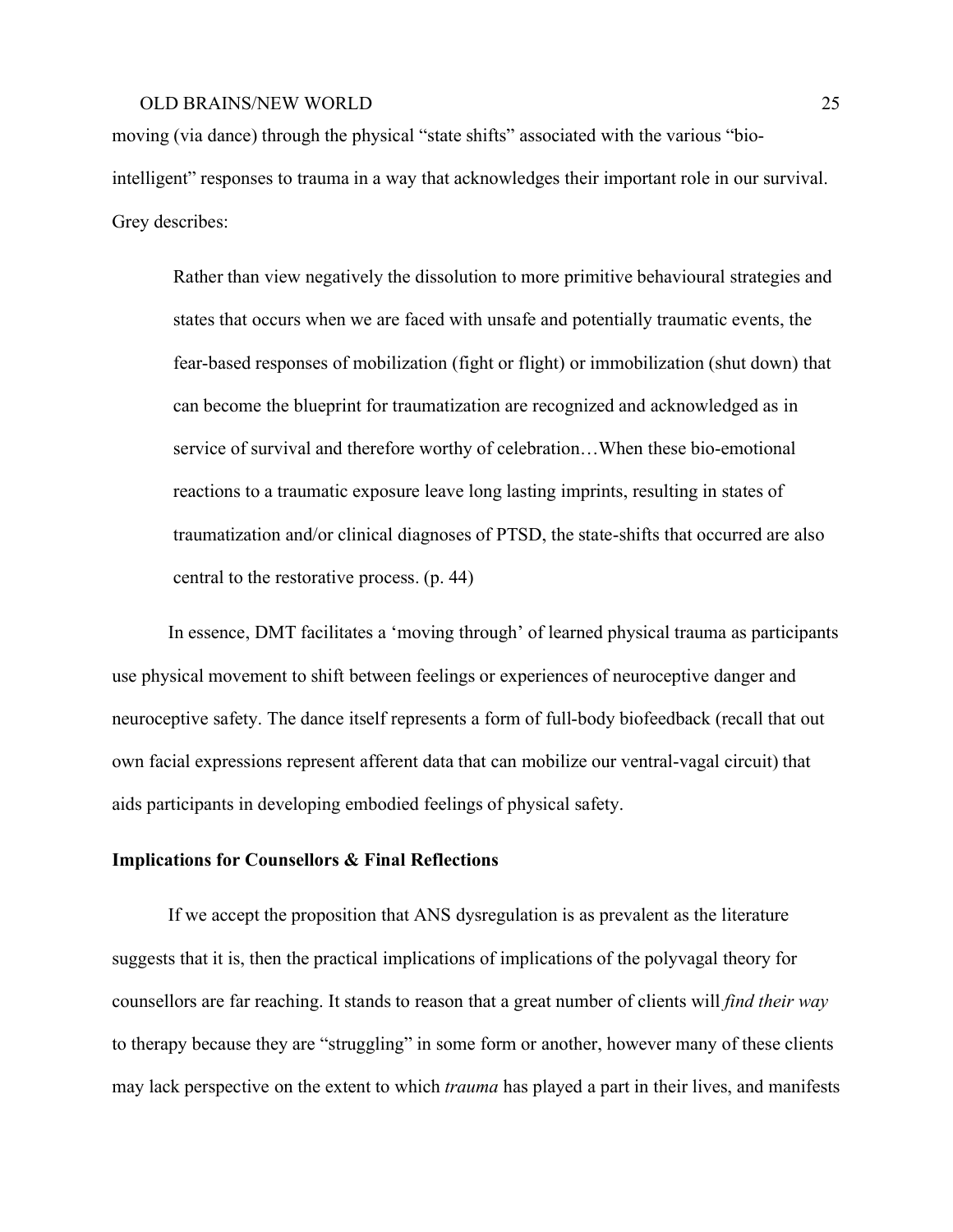within their bodies. Our first task as 'polyvagal informed' therapists is to utilize our own powers of neuroception in client interactions, not to assess our own safety of course, but rather, to allow our nervous system to collect information about the arousal level of the client sitting across from us. What are we feeling or, better yet, 'getting'? How is their arousal level moving and shifting throughout the time we are spending together? What is their awareness around what is happening for them? Our second task (and arguably concurrent) task is to create conditions of neuroceptive safety for clients as described in the case examples above. The way that we sit, speak, use gestures and eye contact are all critical if we intend to let our clients know that they are indeed safe with us. It is this *present tense* safety that creates conditions in which clients can experience, over time, the kind of meaningful recalibration of the *smart vagus*' response to threat that is described in the examples of group, attachment and dance therapy described above.

In concluding my reflections on the implications of polyvagal theory, I'd like to share the story of my very first client encounter, which was very much a lesson in polyvagal theory gone awry. I was working with a female domestic abuse survivor, and before we were even 30 seconds into our interaction, she described the many ways in which my general 'way of being' in the world was not working for her. "I don't like the way you are sitting", "I don't like the way you are looking at me," and "I don't like the cadence of your speech" were the first three things she said to me (this was a lot to process in a first meeting). To be honest, the interaction made me highly defensive. I didn't want to have to take responsibility for my face, my voice or my gender and my most powerful instinct was to conclude that this was all about her history of relational trauma and it had nothing to do with me at all (and perhaps further, that there was probably nothing I could do to help this person because she clearly need a female therapist). Encountering the writing of Porges has given me an entirely new perspective on this encounter, which is thus;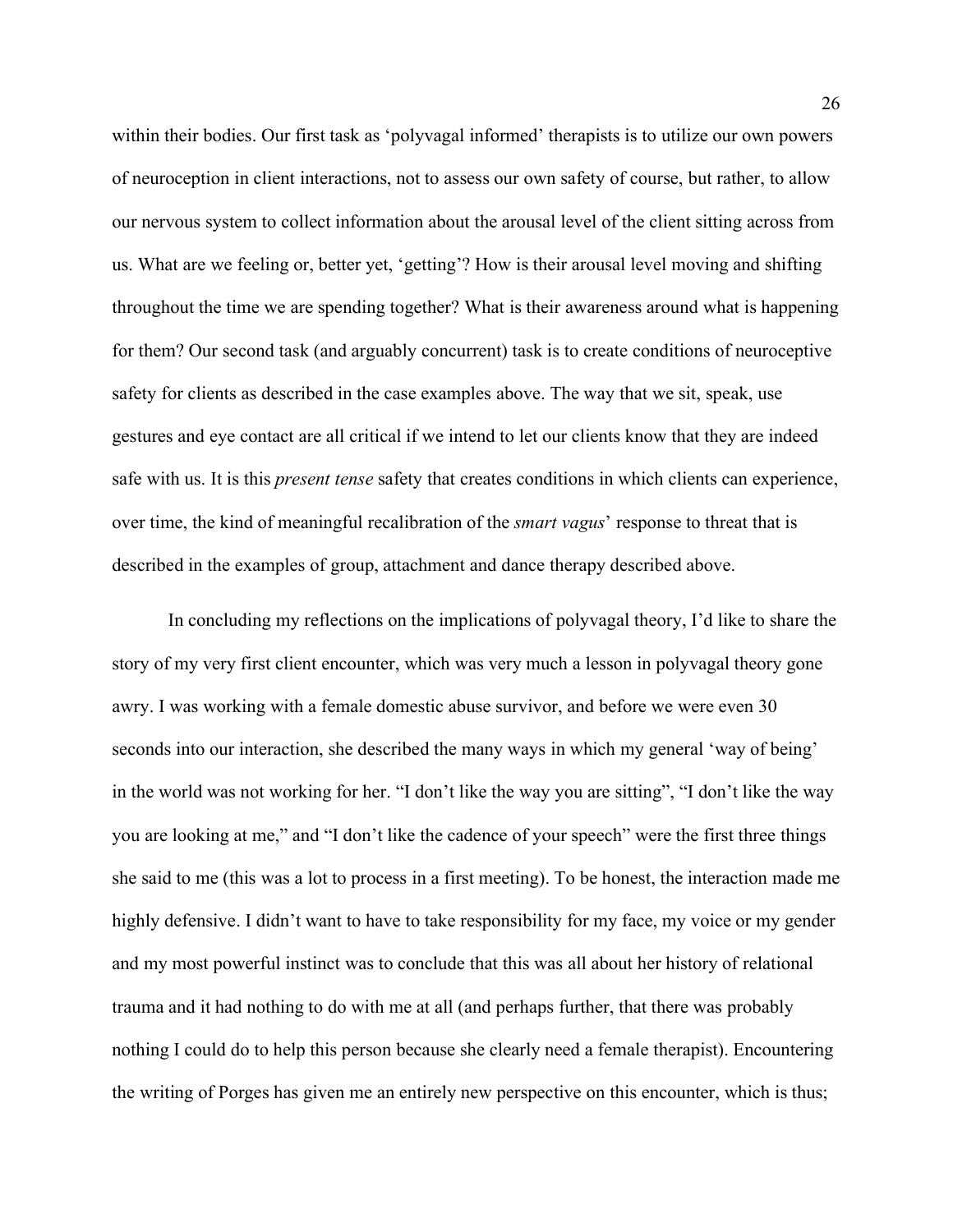The failed interaction was all at once *all about her* and her here and now neuroceptive response (who else would it be about, she is the client) AND *all about me,* my size and my gender and the qualities of my voice. Perhaps most importantly, applying polyvagal theory to this case makes it clear that I, may have been exactly the person to help her given her history of traumatic interactions with her male partner. Perhaps, given time, we might have been able to foster trust and a sense of safety in our interactions that might have allowed for deeply reparative work to occur that, from the perspective of corrective neuroception, could be enhanced for this woman via working with a male therapist. It is interesting for me to consider the ways in which exploring Porges' work has dramatically changed the meanings I had initially assigned to this client interaction. I think this represents nothing less than a translation of theory to practice as the integration of a new idea (the polyvagal theory) lends new perspective on a past 'failure' and offers new potential responses or 'ways of being' where future interactions are concerned.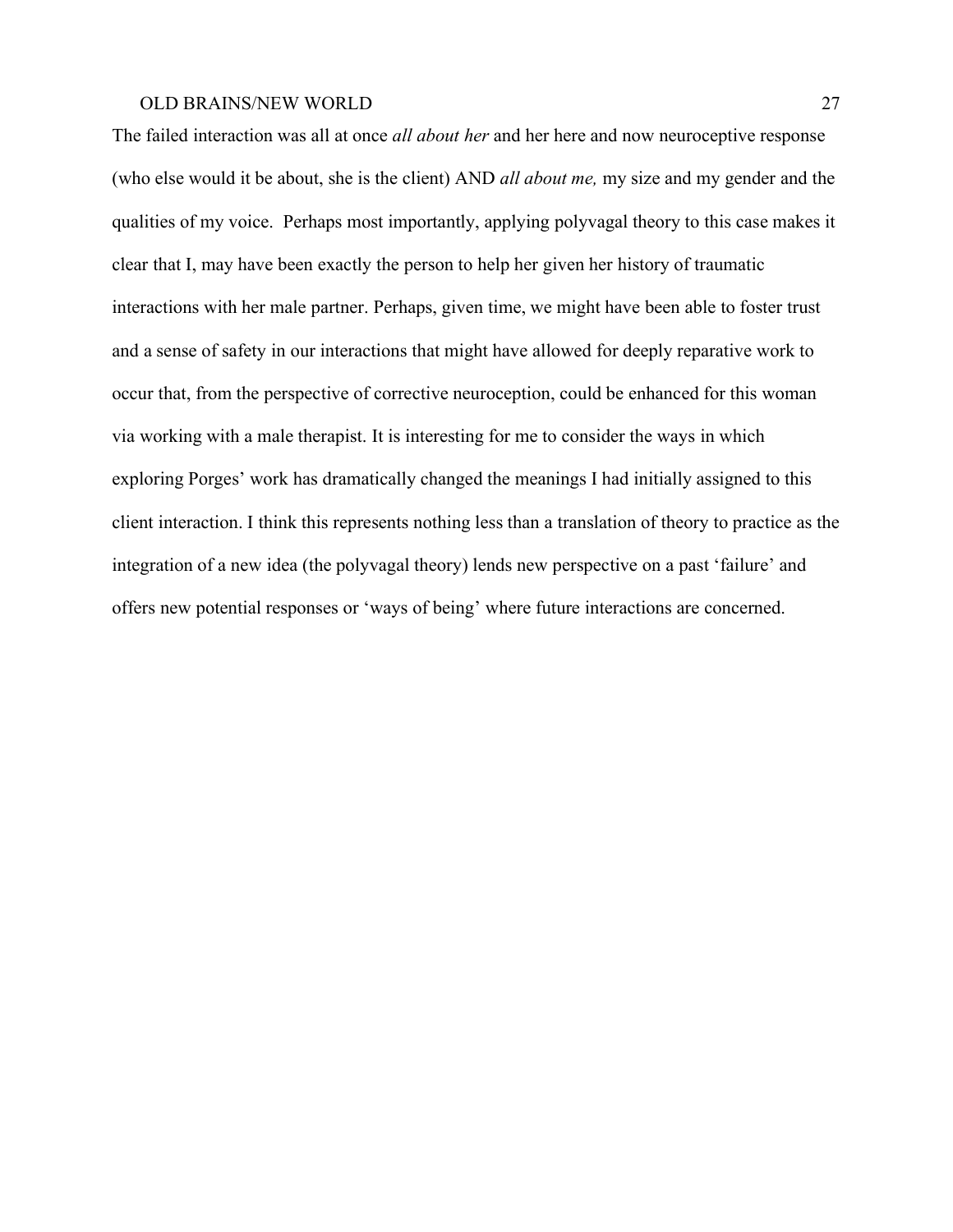**Paper # 2: Psilocybin: A Novel Treatment for an Age-Old Existential Concern?**

The fear of death always percolates beneath the surface. It haunts us throughout life and we erect defenses - many based on denial - to help cope with the awareness of death. But we cannot keep it out of the mind. It spills over into our fantasies and dreams. It bursts loose in every nightmare...from the beginning of written thought humans have realized that everything fades, that we fear the fading, and that we must find a way to live despite the fear and the fading. Psychotherapists cannot afford to ignore the many great thinkers who have concluded that to learn to live well is to learn to die well. (Yalom, 2002, p. 124)

#### **Introduction & Orientation to the Paper**

Death has been with us for as long as has been life, and presumably, so has the uniquely human sense of existential dread that accompanies impending death. The goals of this paper are to, a) explore the concept of death anxiety as it exists in the academic literature as well as its psychological origins, and b) delve into the very contemporary literature on the use of psilocybin (a.k.a. "magic mushrooms") in psychotherapeutic contexts as a means to alleviate the distress associated with end-of-life and, c) examine both the experiential and neuropsychological 'mechanisms' that facilitate improvement in both symptoms of distress and quality of life experienced by clients using psilocybin in end-of-life contexts.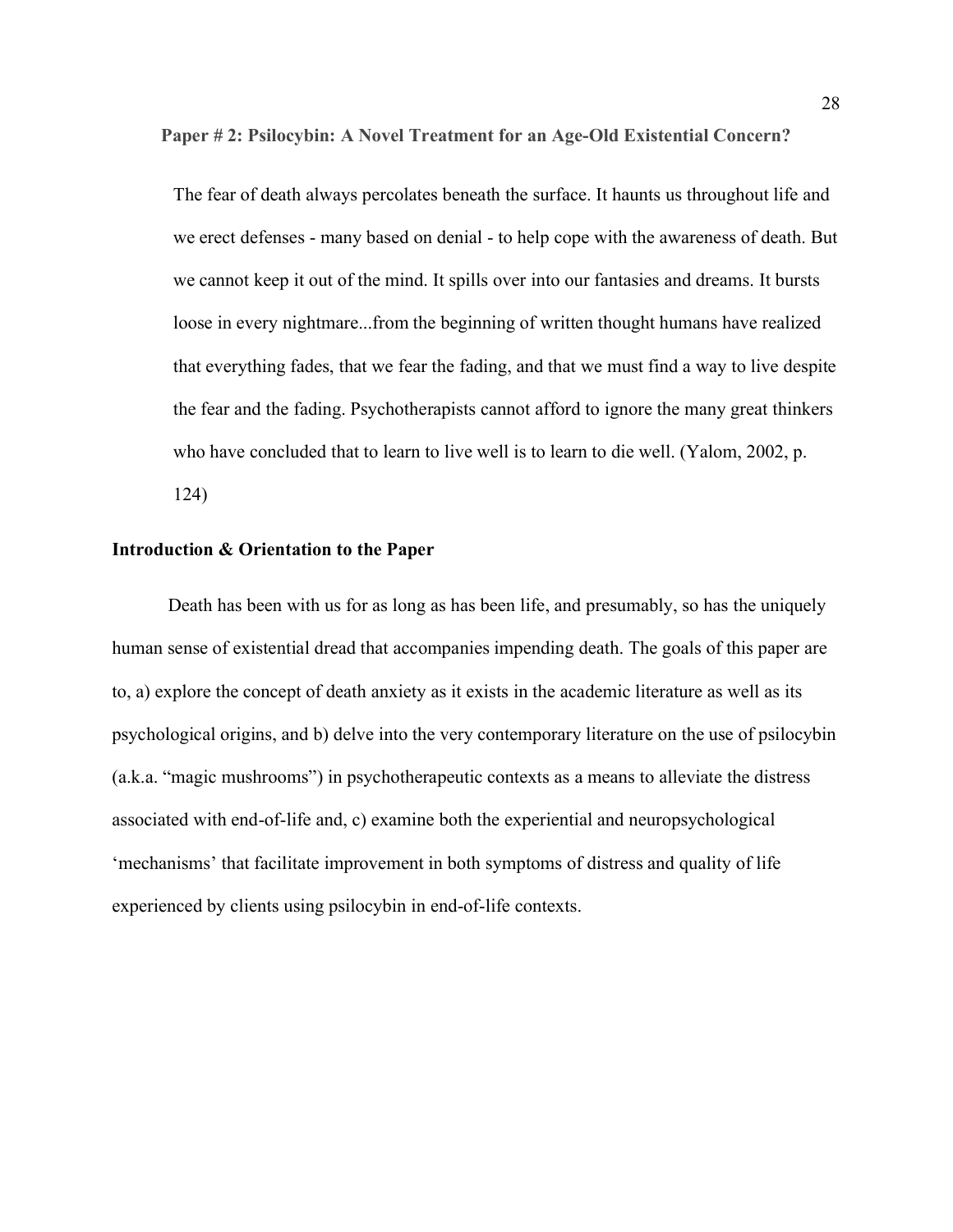#### **End-of-Life Distress and "Death Anxiety"**

Within the academic literature, two distinct search terms pertaining to the emotional and psychological burden associated with end-of-life amongst the aging yield results. The first, "endof-life distress" tends to be both more clinically oriented (meaning that it shows up in studies about terminally ill clients in hospital settings) and broader in scope (meaning that it is applied to terminally ill populations of all ages). The search term "death anxiety" on the other hand, yields a broad array of literature that describes, quite specifically, the cognitive, emotional and deeply existential experiences that aging members of society, ill or otherwise, face when confronting their own mortality, Lehto and Stein (2009) define death anxiety as the "state in which an individual experiences apprehension, worry, or fear related to death and dying... a vague uneasy feeling of discomfort or dread generated by perceptions of a real or imagined threat to one's existence" (p. 31). Cicirelli (2006) breaks this definition down further by clarifying the distinction between the dread of annihilation that is more generally related to the awareness of a future state in which there is an absence of existence versus the fear of the unpleasantness of death itself. Definitions aside, it is clear from even a cursory search of the literature that death anxiety is a verifiable and even quite palpable construct that intrudes upon the minds of aged members of society both within and outside of the context of palliative care.

Perhaps a first question that arises when contemplating the subject of death anxiety is *where does it come from and how and why exactly does it plague us*? Within the academic literature, there exist multiple answers to this question within the realms of psychology, religion and philosophy. Developmental psychologist Erik Erikson espouses the view that death anxiety is an end-of-life manifestation of the regret and despair that results from a lack of fulfilment and/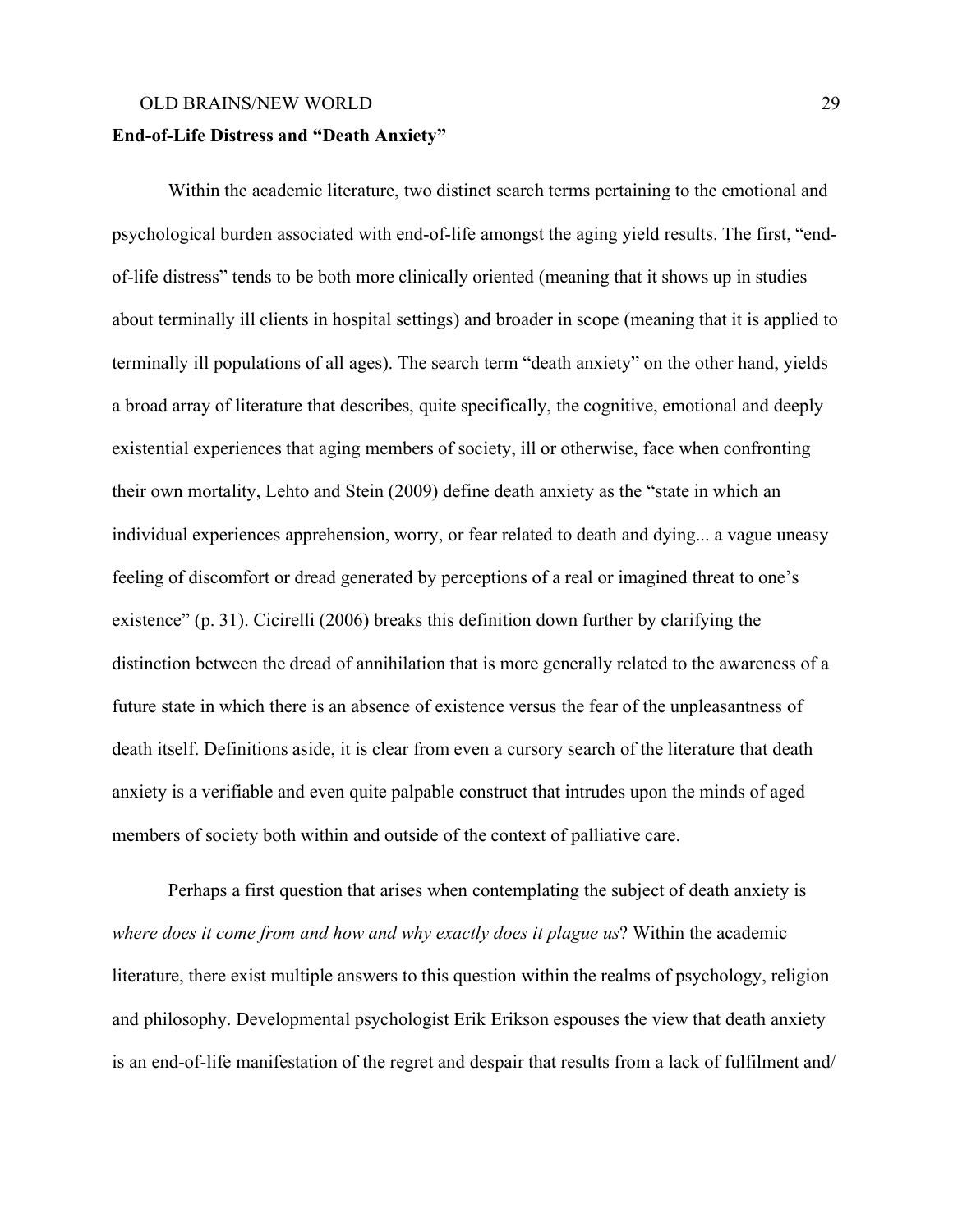or self-realization. Erikson's lifespan, developmental perspective on death anxiety are described succinctly by Wink (2008) below:

On this view, a healthy developmental sequence leads

from a basic sense of trust in childhood to self-realization in adulthood, followed by the attainment of ego integrity that allows the older adult to accept death with equanimity. In other words, a "healthy view" of death anxiety is based on the premise that in individuals are not so much afraid of death as of an incompleteness in their lives or the lack of self-fulfillment. (p. 94)

This lifespan identity-integrative view of the processing of life and death is encouraging as it provides somewhat of a roadmap or guide for 'how to live' one's life in such a way that, as death approaches, existential dread and anxiety will be lessened. Wink (2008) describes an alternative understanding on death anxiety (which he calls "the morbid view") which is somewhat of a departure from the integrative perspective described above. Within the morbid view, death anxiety results from the enormity and inescapability of the existential dread of death, a force so powerful that the very fabric of our society and content of our daily lives (e.g., rituals, social roles, values, customs, etc...) have been put in place to, in essence, numb us against the unbearable discomfort that accompanies death anxiety.

The above positions support the notion that death anxiety is a real, almost tangible construct that either a) arises as a late-stage developmental conflict of sorts (the Eriksonian view) or b), lies in the reeds for our entire lives and is masked only by the machinations of daily life (which are little more than a defence mechanism that keep our fears of death at bay). The commonality between a and b above is the lack of agency that those at end of life possess where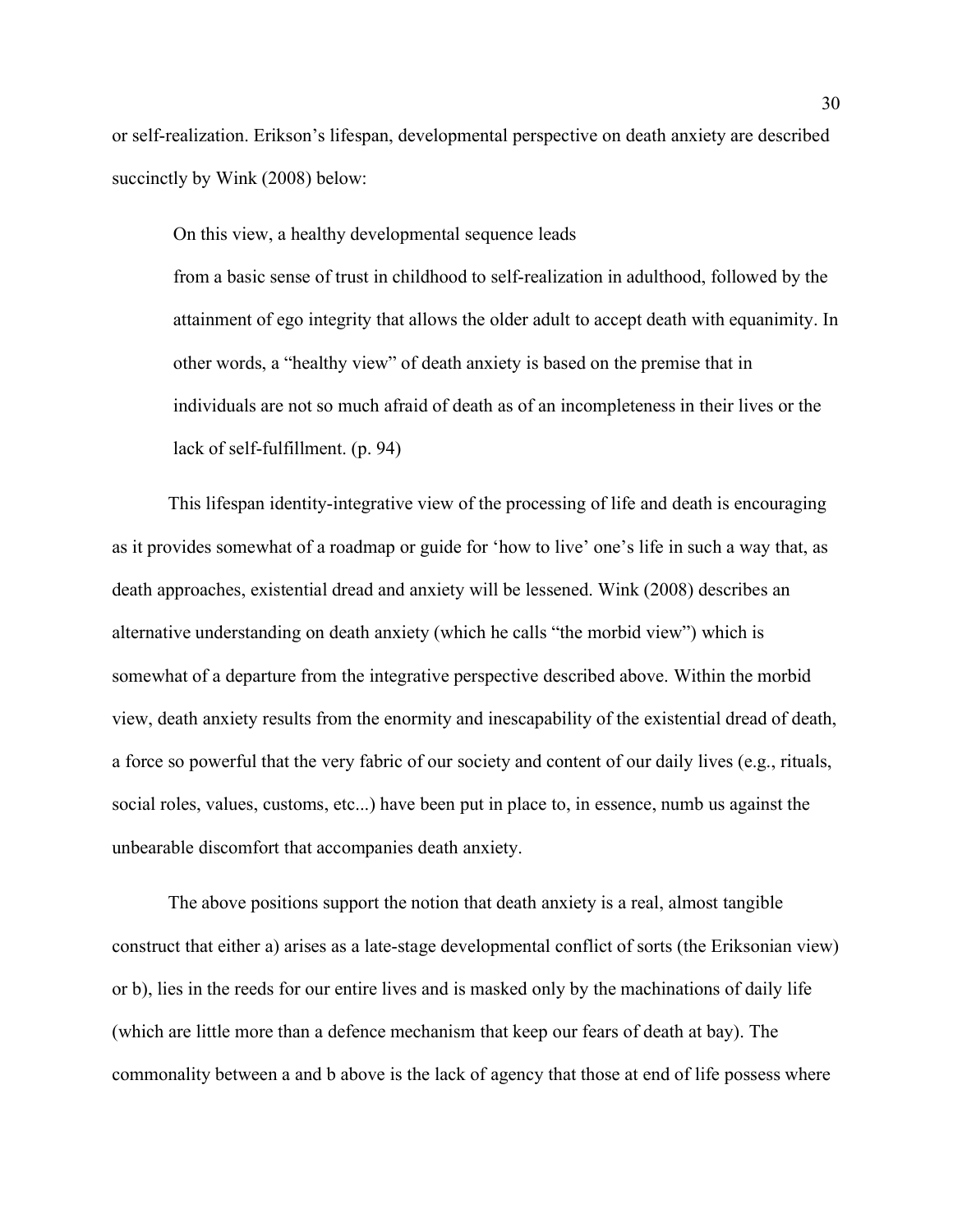actually processing or 'moving beyond' powerful end-of-life fears, cognitions and emotions are concerned. In the Eriksonian view, the individual is at the end of their life looking backwards hoping to achieve the sort of 'ego integrity' that may bring inner peace as death draws near, however, the dying individual, in this instance, does not have the opportunity to 'go back' and make different decisions about their life should they find themselves in existential "despair". In the 'morbid view', humanity is burdened with death anxiety throughout life; its manifestation in the subconscious in totally unavoidable. If we accept the proposition that death anxiety is an inevitable consequence of living, the question arises; what can be done to combat death anxiety and/or otherwise mitigate the unpleasant experiences that so many of us are required to live with at the end of our lives?

While the literature describes multiple avenues for the treatment of death anxiety, for the purposes of the present paper, the utility of psilocybin (a.k.a. 'magic mushrooms') will be described. Following a long (decades long) dormancy within mainstream academics, the medicinal and psychotherapeutic potential of traditionally recreational psychedelics (e.g., Ketamine, LSD, MDMA, Psilocybin) is once again being explored by mainstream researchers (in the case of Psilocybin, this work is occurring at Johns Hopkins in Baltimore). The objective of the remainder of this paper will be to explore, a) the history of psilocybin research within mainstream academia and a description of the current context, b) the *very* current clinical findings pertaining to the use of psilocybin as a treatment for death anxiety and, c) both the measurable neurosynaptic and more ineffable 'mechanisms of action' that seemly drive the transcendent clinical experiences that are described in the literature.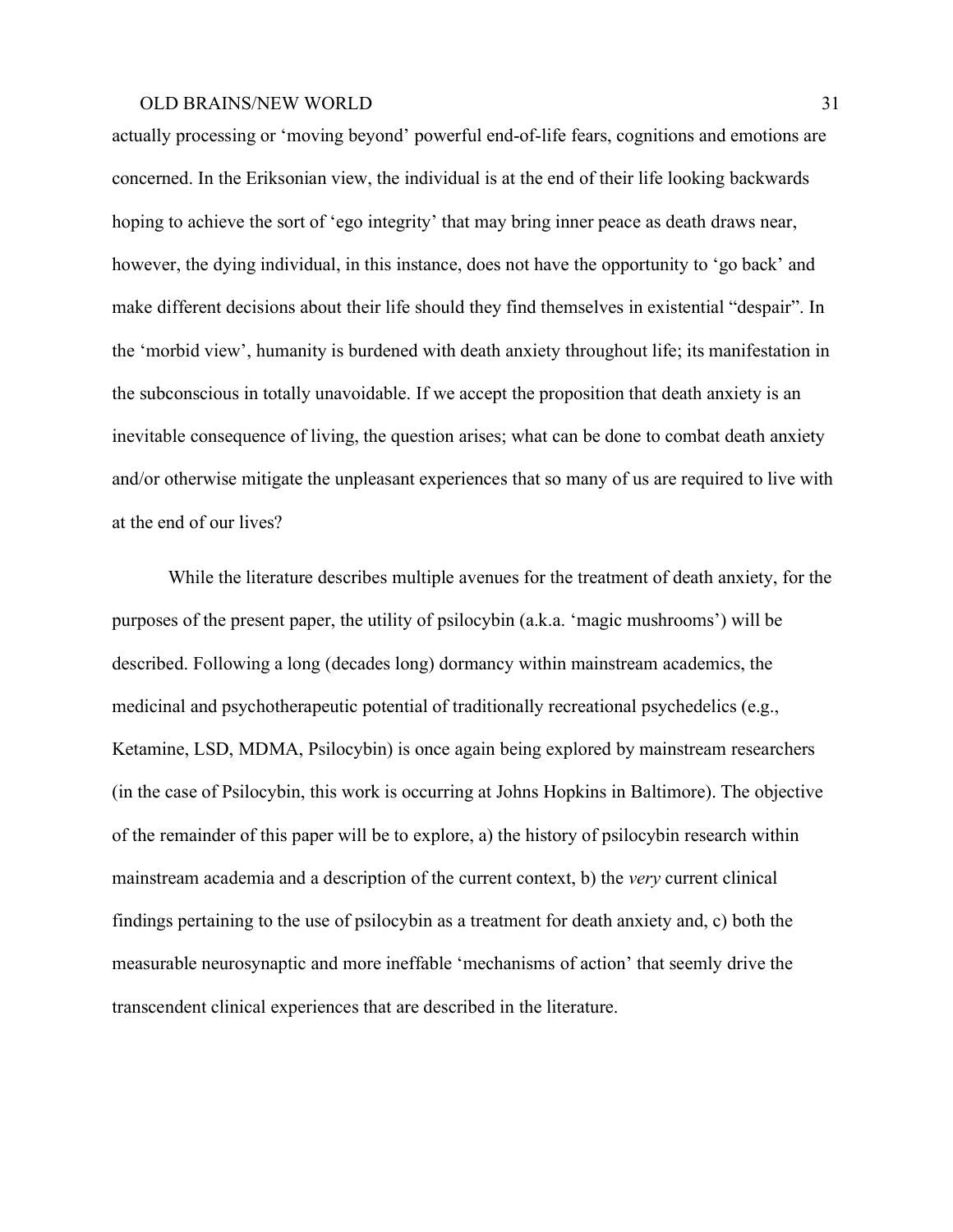#### **A Brief History of Psilocybin Research**

The human species has had a long and complicated relationship with Psilocybin, the naturally occurring psychoactive compound found in over 100 species of "magic" mushrooms. Various indigenous societies have harnessed their transcendent psychedelic properties for millennia, often incorporating them into important sacramental contexts (Johnson  $\&$  Griffiths, 2017). In the 1960s, the therapeutic potential of psilocybin drew the attention of mainstream Western academia but by the 1970s however, this emerging area of research was thwarted because "classic psychedelics were being used outside of medical research and in association with the emerging counter culture" (Johnson and Griffiths, 2017, p. 734), a happening which is described by Hendricks (2014) as "one of the greatest missed scientific and medical opportunities of our time" (p. 981). Quite recently however (the majority of the recently published research that includes human subjects is from 2015 and onwards), psilocybin research has experienced a renaissance of sorts as a 'new wave' of researchers has re-initiated formal academic inquiry into this important and long dormant domain.

## **Psilocybin and End-of-Life Distress**

Much of the early research formal research on Psilocybin has focussed on its ability to ease distress associated with end-of-life. In a study that explored the potential for Psilocybin to reduce negative affect (both anxiety and depression) in patients with a life-threatening cancer diagnosis, Ross et al. (2016) found that a Psilocybin-based treatment "produced immediate, substantial, and sustained improvements in anxiety and depression and led to decreases in cancer-related demoralization and hopelessness, improved spiritual wellbeing, and increased quality of life" (p. 1173). In another study that examined potential therapeutic benefit of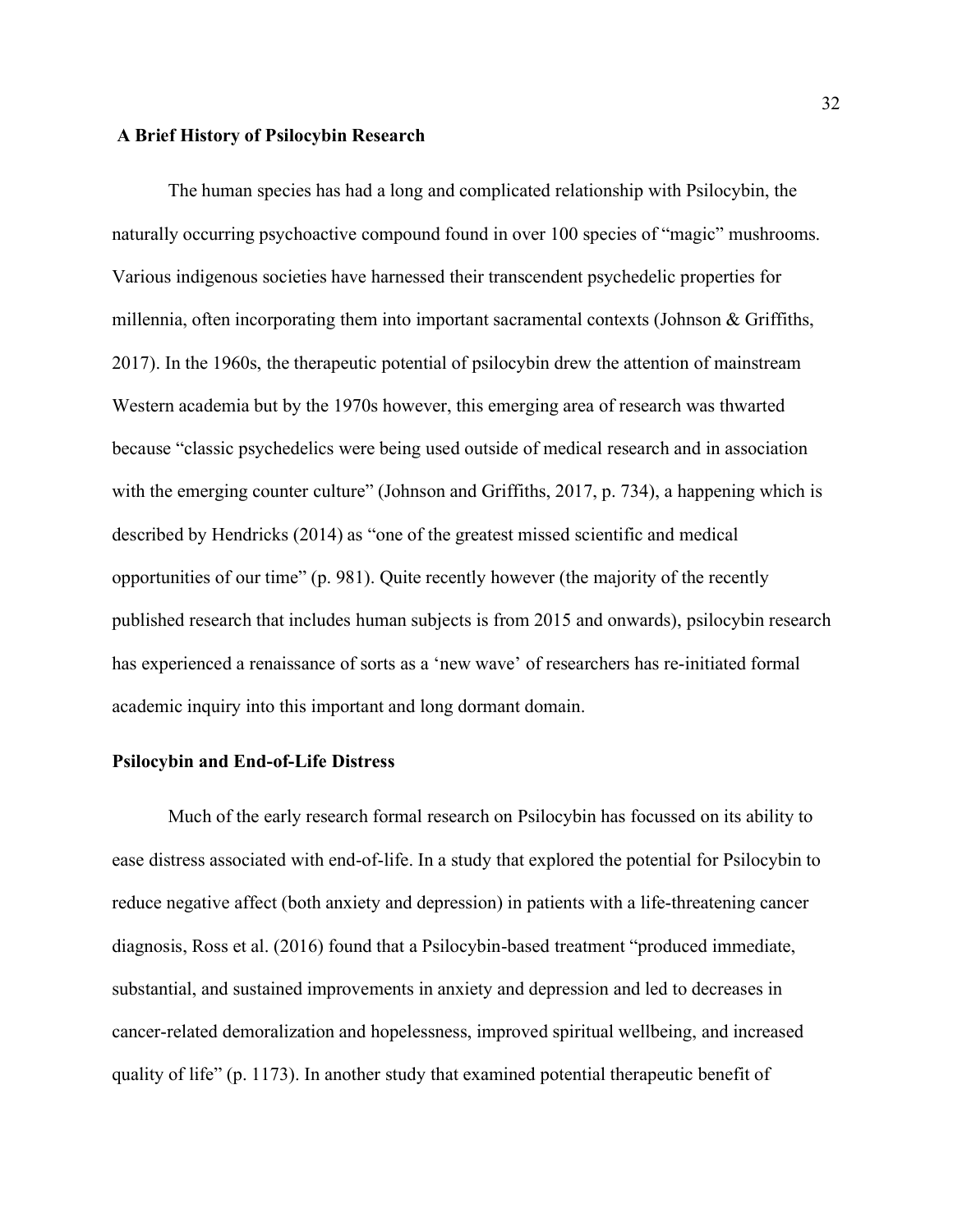Psilocybin for patients suffering from existential distress linked to cancer diagnosis, the authors identified a dose-effect with those consuming larger doses of psilocybin experiencing a proportionally larger reduction in negative affective symptoms; a finding the authors attributed to the "mystical" and "ineffable" qualities that occur only when higher, psychedelic doses of Psilocybin are administered (Griffiths, Johnson & Carducci, 2016). Psilocybin has also been utilized in the treatment of refractory depression (as a stand-alone diagnosis) and produced both immediate and sustained treatment effects in this context as well, and in many cases, yielding a remission in symptoms so profound that patients discontinued their use of antidepressants (Carhartt-Harris et al., 2018).

## **Mysticism as Mechanism; The Experiential Component**

The mystical and experiential component of the psilocybin research seems to be, all-atonce, the most important *and* most confounding area of investigation in this burgeoning space. On the one hand, study participants across all of the literature reviewed, attribute time spent in this state as having been the key driver or catalyst of change where overcoming fear of death was concerned, and the academic researchers in the space (broadly speaking) can be described as accepting of this idea. On the other hand, the underlying neurobiological mechanisms associated with mystical brain states (or consciousness in general for that matter) are poorly understood at present which makes the application of traditional scientific methodologies challenging. Pahnke, (1969) provides both a classic and concise definition of mystical experiences:

Mystical experiences, whether drug-induced or not, include a sense of unity or oneness, transcendence of space and time, a sense of sacredness, a sense of deep truth or ultimate meaning (noetic quality), deeply felt positive mood, and ineffability (the inability to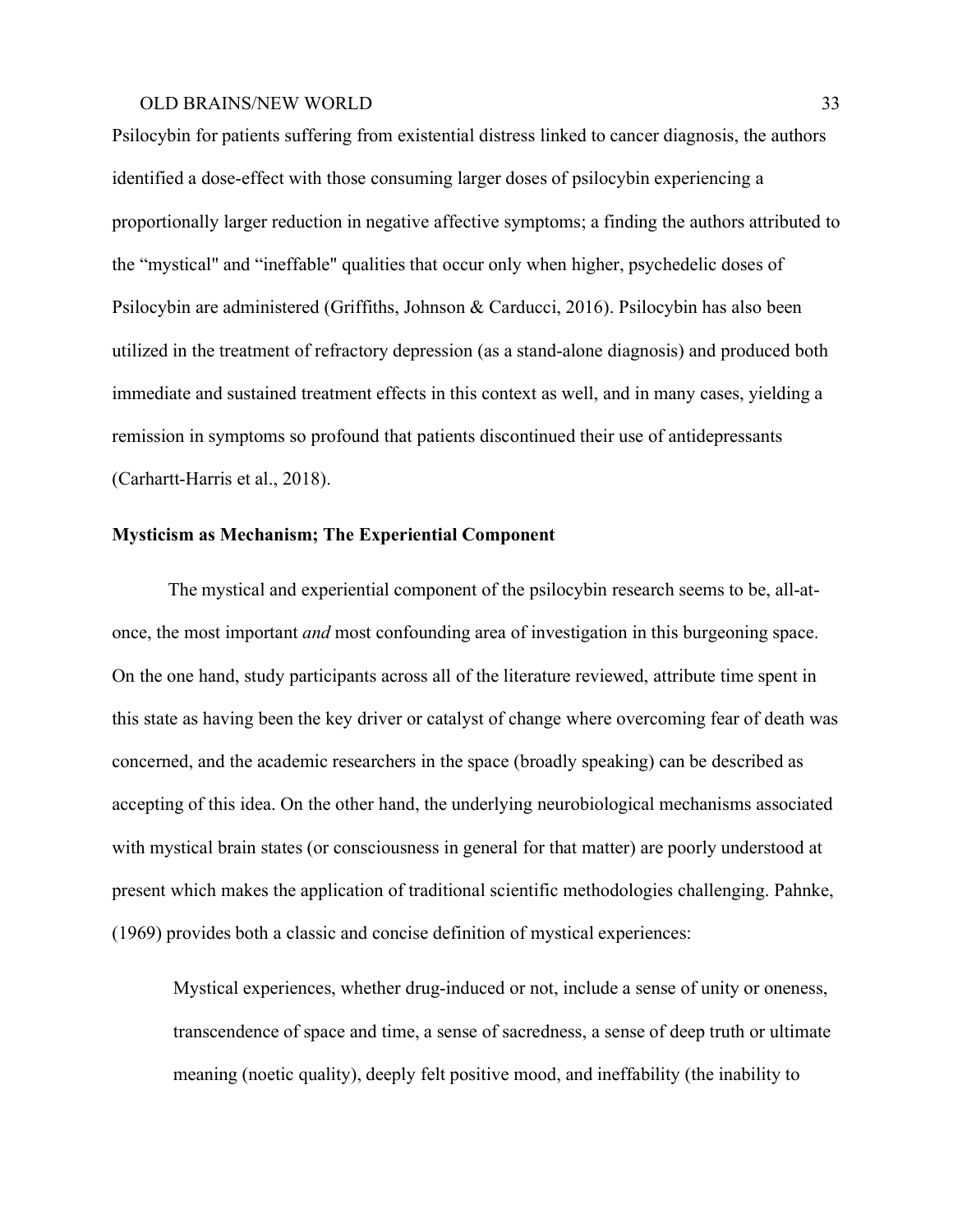describe the experience in words). These experiences were thought to enable lasting change in habitual patterns of thought, behaviour, experience of emotion, and personality. (p. 152)

As the quote above effectively illustrates, the mystical states that are so critically associated with change can be challenging for psilocybin users to 'put into words'. In fact, within the literature in this area there exists significant debate as to whether the psilocybin 'uninitiated' are even capable of understanding or communicating about such states, the (controversial) extension of this idea being that therapists who would seek to harness the power of psilocybin as an adjunct to talk therapy need themselves, be psilocybin users.

## **Synaptic and 'Whole' Brain Level Mechanisms**

While the existing body of literature illustrates that most hallucinogens (Psilocybin included) act on multiple serotonin receptors across multiple brain regions, it is speculated that their effect on 5H2TA receptor density is of critical import (Bogenshuts & Forcehimes, 2015). 5HT2A receptor over-density (i.e., too many receptors) is linked to a wide breadth of clinical symptoms including depression, anxiety, impulsive aggression and completed suicide, and is speculated to be involved in the *very pathogenesis* of these disorders (Eison & Mullins, 1996). Administration of Psilocybin in rat models has been shown to produce down-regulation of 5HT2A receptors, a process which is speculated to be involved in the very powerful and sudden clinical responses described in the literature (Gresh et al., 2005.) Researchers, Bogenshuts and Forcehimes speculate that psilocybin, in addition to causing down-regulation of 5HT2A receptors, also induces neuroplastic changes within the brain "suggesting a possible biological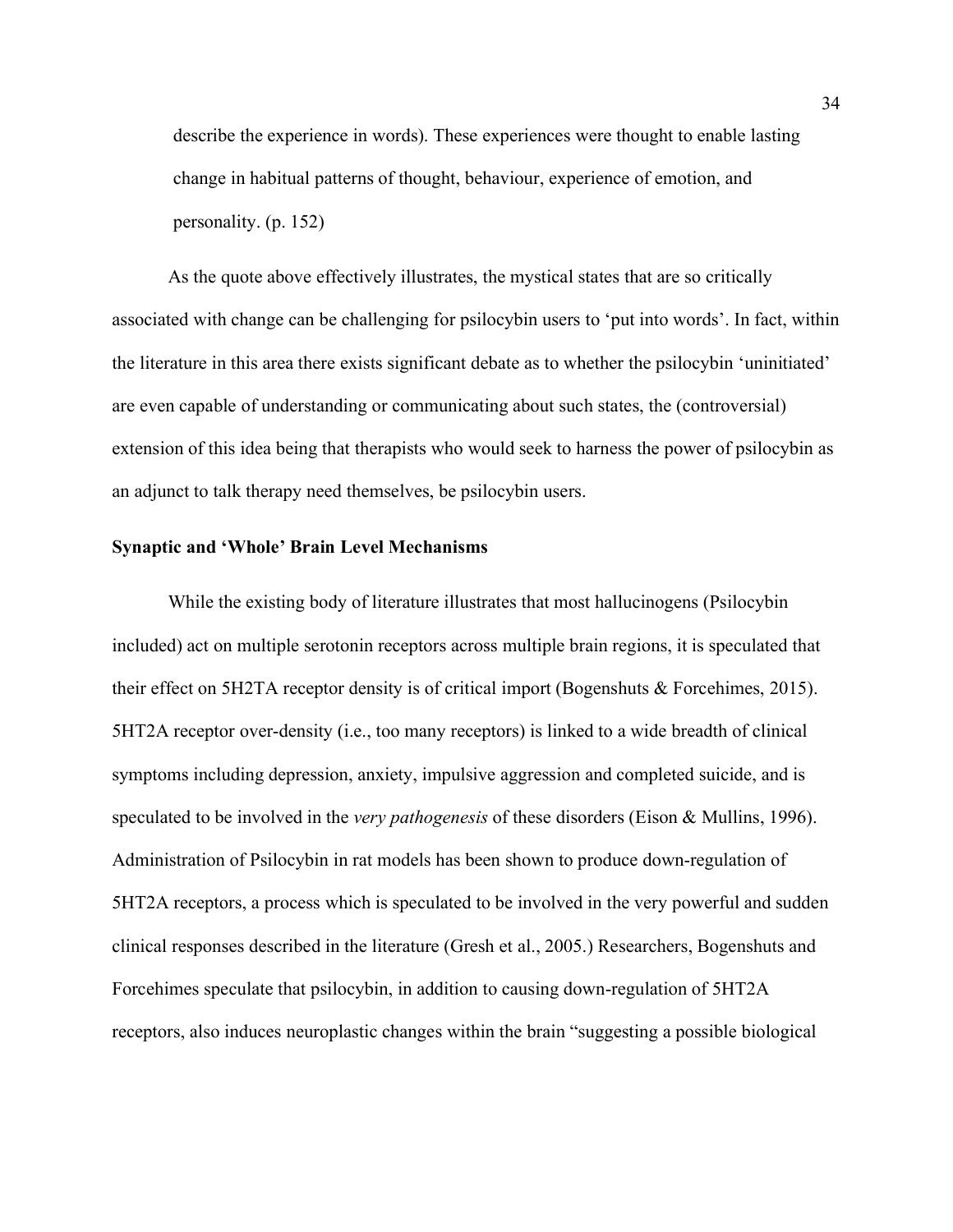basis" for the clinical outcomes attained in early psilocybin research (Bogenshutz and Forcehimes, p. 394).

While the above-mentioned research on the effect of psilocybin at the neurotransmitter/receptor level is critical where understanding the underlying mechanisms of biological action is concerned, it does little to explain the inducement of the highly 'mystical' states which research participants in the rapidly growing body of publications on the effect of psilocybin so strongly attribute to change. Perhaps contemporary brain imaging studies have a greater capacity to inform our understanding of what is happening during 'the trip' itself. It appears that Psilocybin has the effect of reducing the amount of "within region" communication within the brain while at the same time increasing the amount of "between region" communication (Carharrt-Harris,2018). Put simply, the brain shifts from a highly compartmentalized mode of functioning in which various brain regions perform their duties, segmented from each-other to a more *integrated* form of functioning in which greater interconnectivity between regions is observed.

# **Implications for Counsellors & Final Reflections**

It seems that an important question to ask ourselves (as therapists) is what does this burgeoning area of research actually mean to us? In what ways might significant shifts in how mainstream science views the use of certain psychedelics influence us in our work? Are there potentially new avenues via which we might better serve our clients? Are there ethical responsibilities that we now face (e.g., education, additional training and licensure) or will soon face as our field potentially shifts around us? While the questions posed above may not have answers at present, counsellors (both new to the field and experienced) need reconcile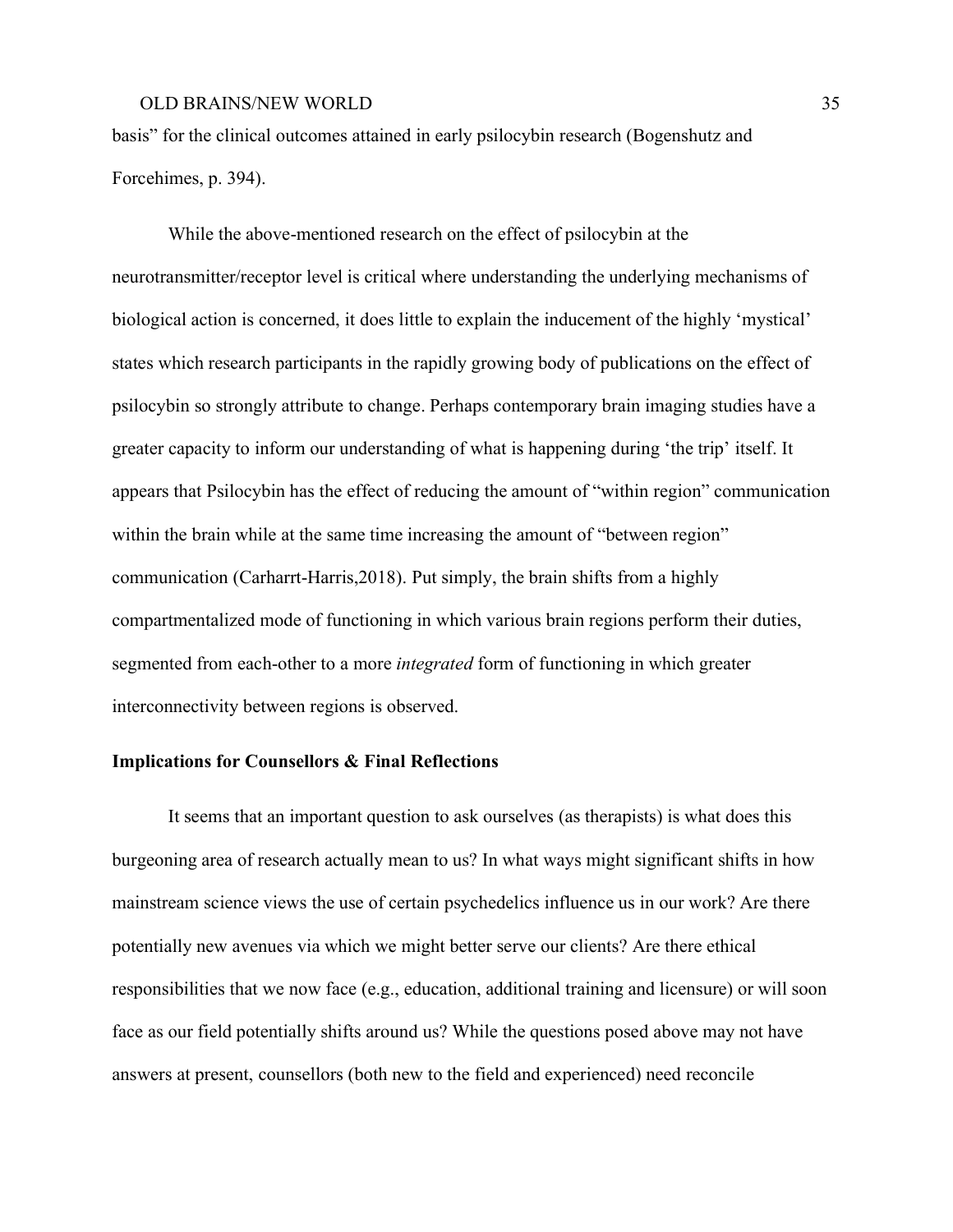themselves to the following truth: Our clients are beginning to view psilocybin (and psychedelics in general) as potential therapeutic options, both as an adjunct to talk therapy and as a 'standalone' treatment.

As registered clinical counsellors/psychotherapists, we constantly contend with the very real challenge of working in an unregulated professional environment in which our clients can, without prejudice or limitation, seek out the services of unregulated counsellors (who may offer psychedelically aided interventions) should they decide that our methods are not allowing them to 'go deep' enough or progress quickly enough. When considering all of the above, it seems important that we as counsellors and the various colleges and legislative bodies that both support us and define (read, limit) the scope of our services continue to move in lockstep with both our clients who may be demanding these services and the academic institutions which are rapidly constructing a body of evidence that describes the therapeutic efficacy of psilocybin. Failure to adapt our services in these times of changing public perception and scientific reality could result in both a loss of clientele and an erosion of trust between the members of our 'guild' and the public-at-large whom might like to believe that we will do whatever we can to alleviate their suffering.

A review of the early academic research in this domain yields two truths. The first, is that there is seemingly tremendous potential to uncover a 'new' paradigm for the treatment of death anxiety. The second, is that the formal research in this area is only in its infancy and the mechanisms of action poorly understood. One might surmise that those of us in the mental health field that are interested in harnessing the potential of psilocybin in our work with clients facing end-of-life will need to either wait for the research process to unfold on its own time or risk stepping outside of the boundaries that our respective colleges may be prepared to maintain. In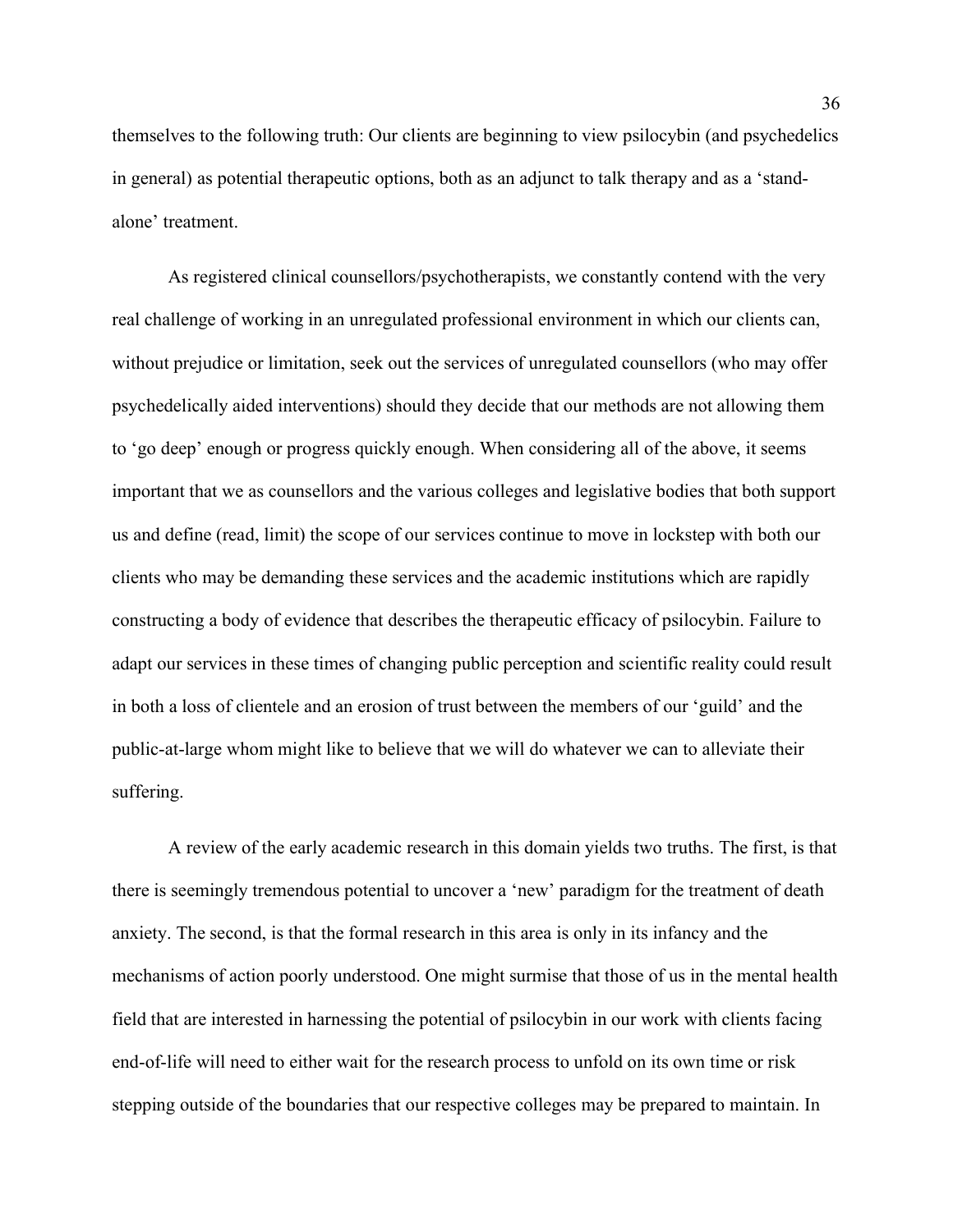any case, it appears that the use of psychedelics in mainstream therapy applications may be an idea whose time has come.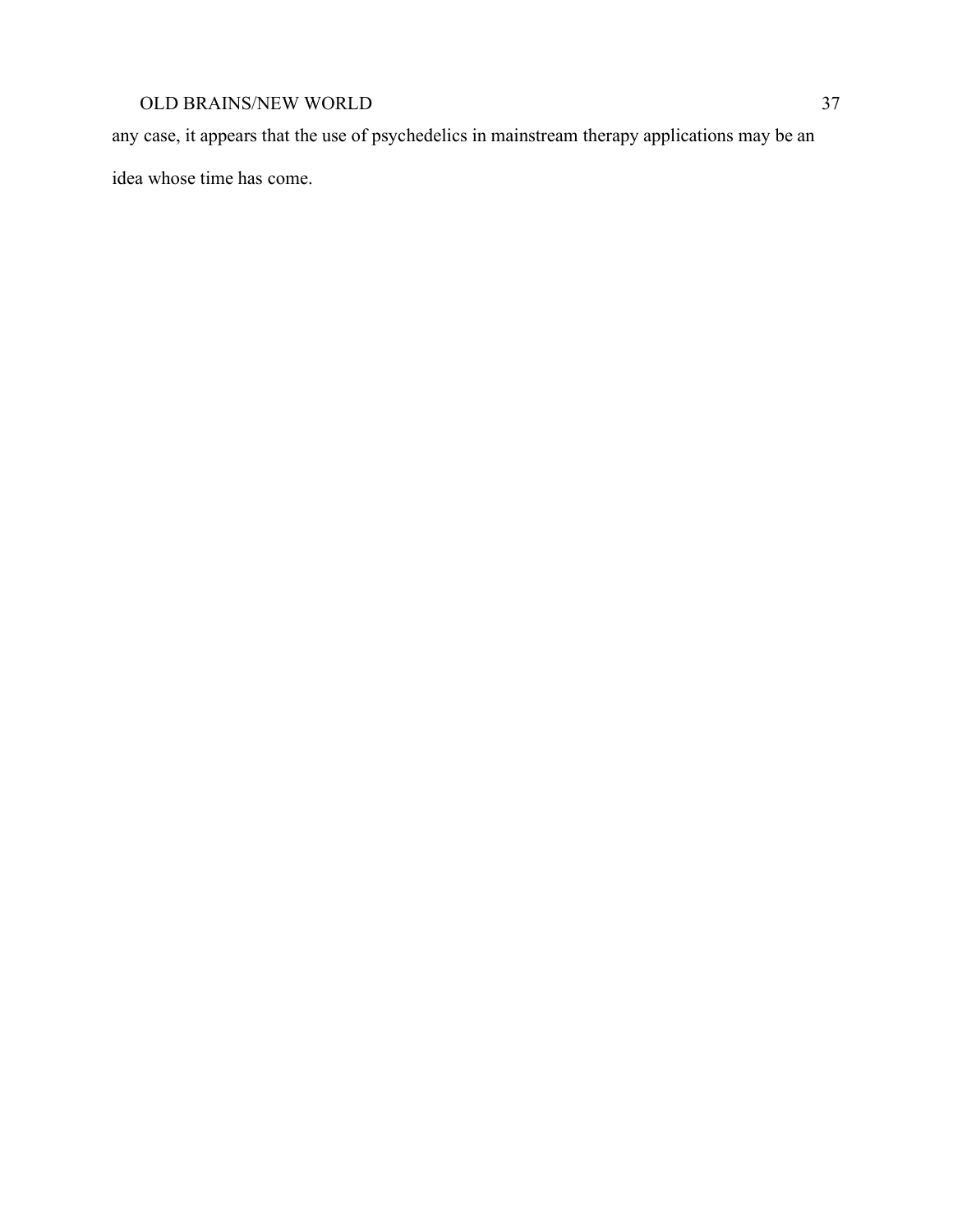**Paper #3: "Even Better Than the Real Thing": An Examination of Internet Pornography Addiction Amongst Males and the Neurobiological Structures that Sustain it"**

I'm in my room, consuming, cyber, and confused. I don't remember the last time I made something besides blunts, cum, minimum wage, bad grades, a noose. Sometimes I know I'm just twiddling my thumbs in front of a screen, That the songs about the money make me fake feel rich too. That the porn gets weirder, life gets shorter, and I eat shit stew. That these unrealistic characters I play make me feel strong. That I'm screaming at plastic that did nothing wrong.

That I'm hurting and escaping and yearning and breaking. That underneath this hole, I may actually have some flair. Sometimes I'd like to leave my room and go see what's out there.

Would you like to go with me?

― Karl Kristian Flores, Can I Tell You Something?

#### **Introduction & Orientation to the Paper**

Male consumption of pornography has changed. The rapid development of the internet has, in one generation, led to a massive increase in the sheer volume of pornography that is easily accessible to males of all ages (Wallmyr & Welin, 2006). This is coupled with an upward trend in both the sexual intensity of the genre as well as the diversity of depictions of human sexuality that can be explored (Porn Hub, the world's most utilized, web-based pornography streaming service has over 100 possible categories to browse, allowing the viewer to curate their pornographic experience with remarkable specificity). In response to this proliferation of material and increased ease of access, males are watching more pornography than ever before,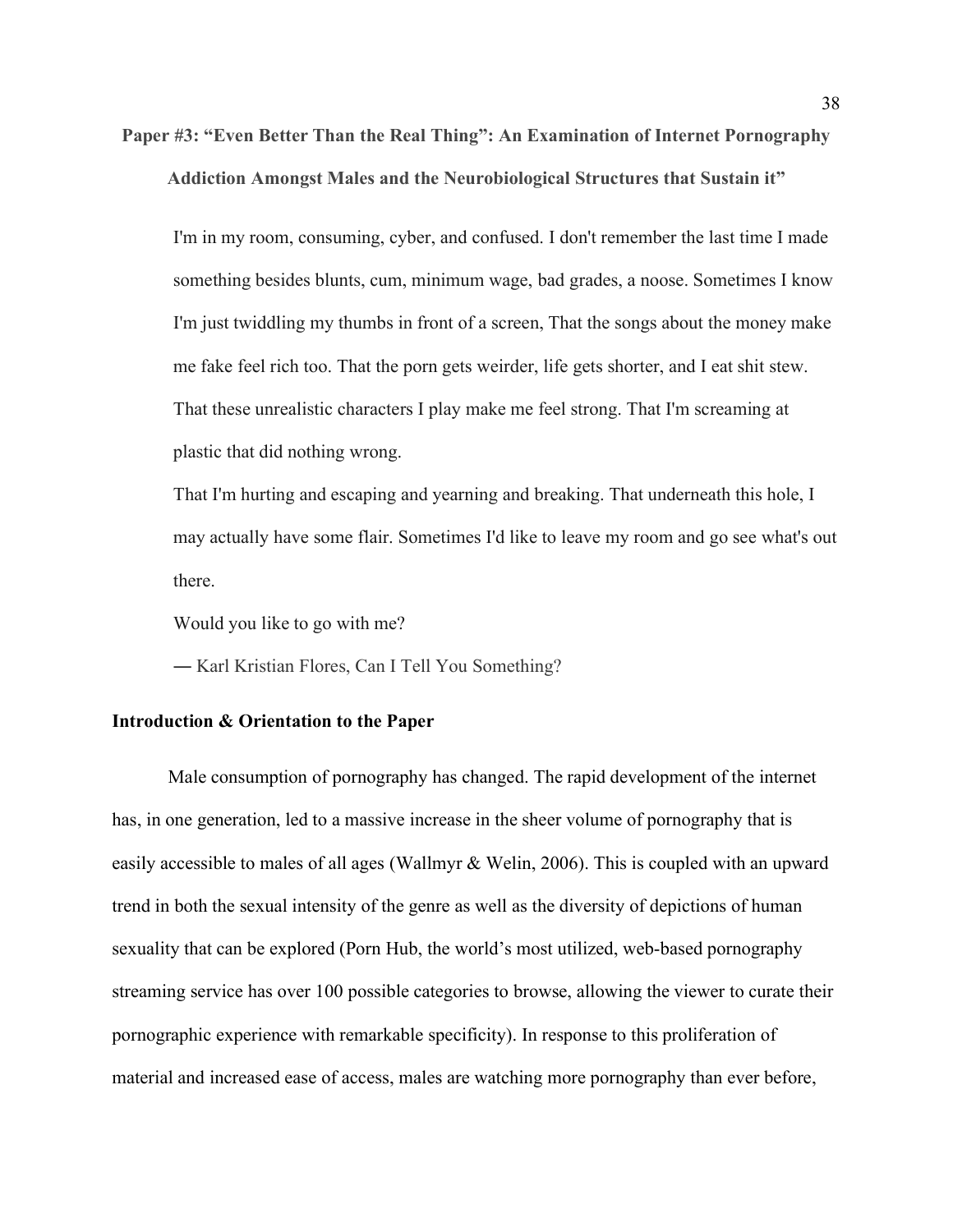with the majority of men (59%) viewing internet pornography weekly and a smaller subset (14%) viewing daily (Sun, Bridges, Johnson & Ezzell, 2016). This 'perfect storm' of variables has resulted in the American Psychiatric Association's inclusion of pornography addiction in the DSM 5 as a classifiable disorder with "bio-behavioural markers" that overlap with other substance-related addictions (Ruffle, J.K., 2014).

If there exists an increase in the availability, intensity and diversity of pornography that is available, the following questions arise. Firstly, can excessive pornography consumption truly be considered an addiction, and if so, what is the specific biological mechanism(s) via which this addiction is both created and maintained? Secondly, and in keeping with the overarching theme of this thesis, in what sense has the ancient brain been effectively 'hijacked' by stimulus it encounters in the modern context and in what sense has the evolutionary function of specific brain regions been thwarted? Finally, what are the 'downstream' developmental, emotional and relational impacts that pornography addiction is having on those living with it and what are the implications for those in the counselling professions?

# **The Ventral Striatum & Its Evolutionary Function**

In order to contextualize addiction in general in neuroanatomical and evolutionary terms, it is of critical import to highlight the role of the ventral striatum (VS) brain region. The VS is embedded within the brain's basal ganglia structure, a region which is primarily responsible for coordinating motor activity, and communicates heavily with, and between the cortex (higher thought processes) and the limbic system (survival, fight or flight). The VS is a critical component of both the motor and reward systems and is core to the functioning of dopaminergic reward circuitry in humans (Behrendt, 2012). The specific role of the VS is to anticipate and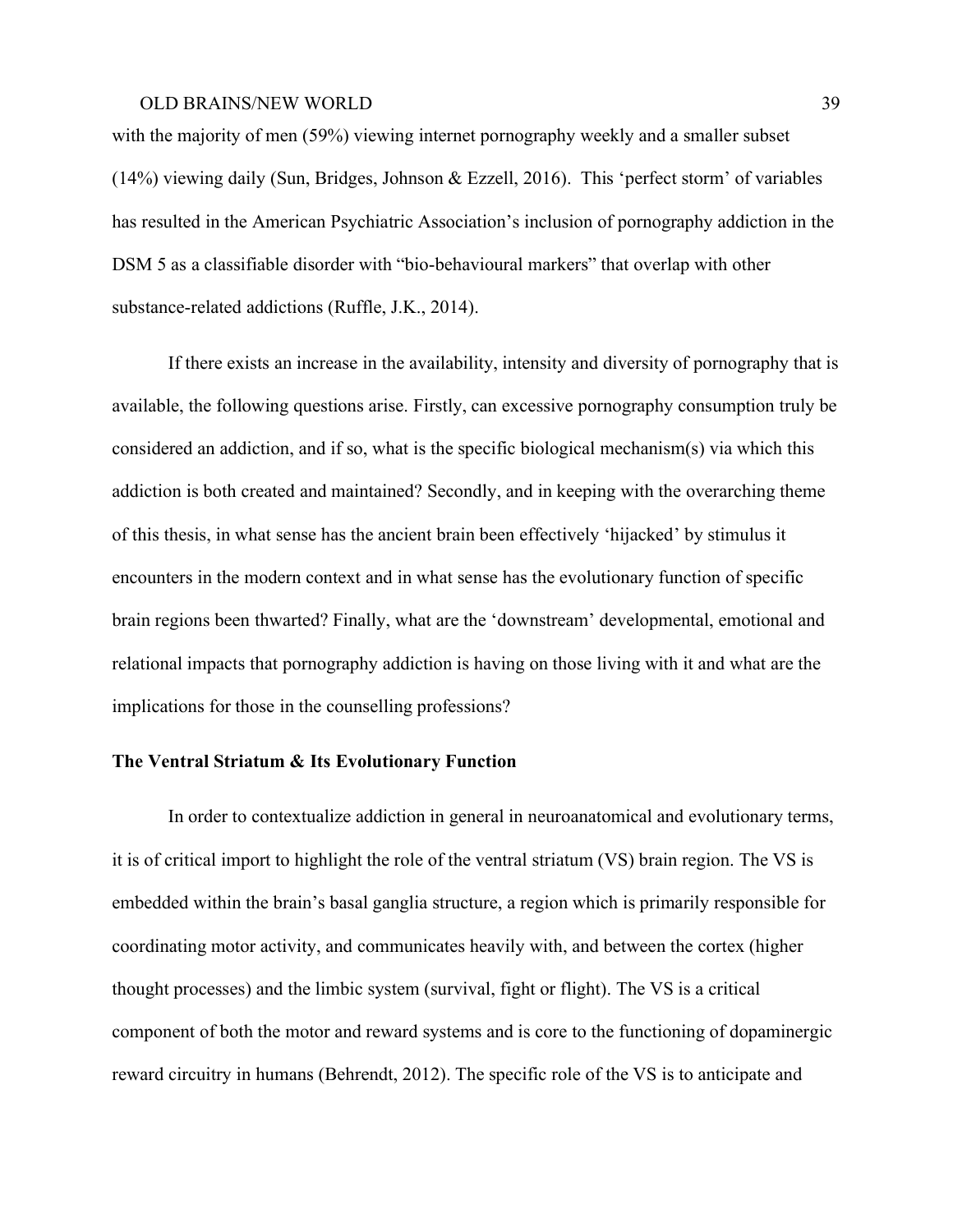detect rewarding stimuli and is directly linked to the creation and maintenance of both motivation and behaviour in humans. Additionally, the VS, in concert with a number of other brain regions (specifically, the amygdala and hippocampus which are associated with the processing of emotions), encodes memories and provides important contextual information necessary for adjusting motivation. Our genetic ancestors' ability to thrive, or even survive was inextricably linked to this specific reward circuitry as it directly increased 'fitness' by perpetuating behaviours that produced rewarding, or survival oriented effects. The VS provided for our ancestors, the neural machinery to distinguish potentially fruitful behaviours from fruitless ones, the motivation (via dopamine mediated reward circuitry) to act, and perhaps most importantly, gifted them (via linkage to the amygdala and hippocampus) the emotional memory associated with fitness oriented behaviours that served as the precursor to behavioural maintenance (Behrendt, 2012).

Very contemporary research suggests that the VS has played an even greater role in our evolution than originally thought. Raghanti et al., (2018) take the position that the VS is linked to the evolution of complex, and uniquely human pro-social and emotional responses such as empathy, conformity and altruism and that the ability to both produce and experience these emotions gave rise to our (humans) capacity to live communally in tribes. The authors describe:

It has always been difficult to account for the evolution of certain human characters such as language, empathy, and altruism via individual reproductive success. However, the striatum, a subcortical region originally thought to be exclusively motor, is now known to contribute to social behaviours and "personality styles" that may link such complexities with natural selection. We here report that the human striatum exhibits a unique neurochemical profile that differs dramatically from those of other primates. The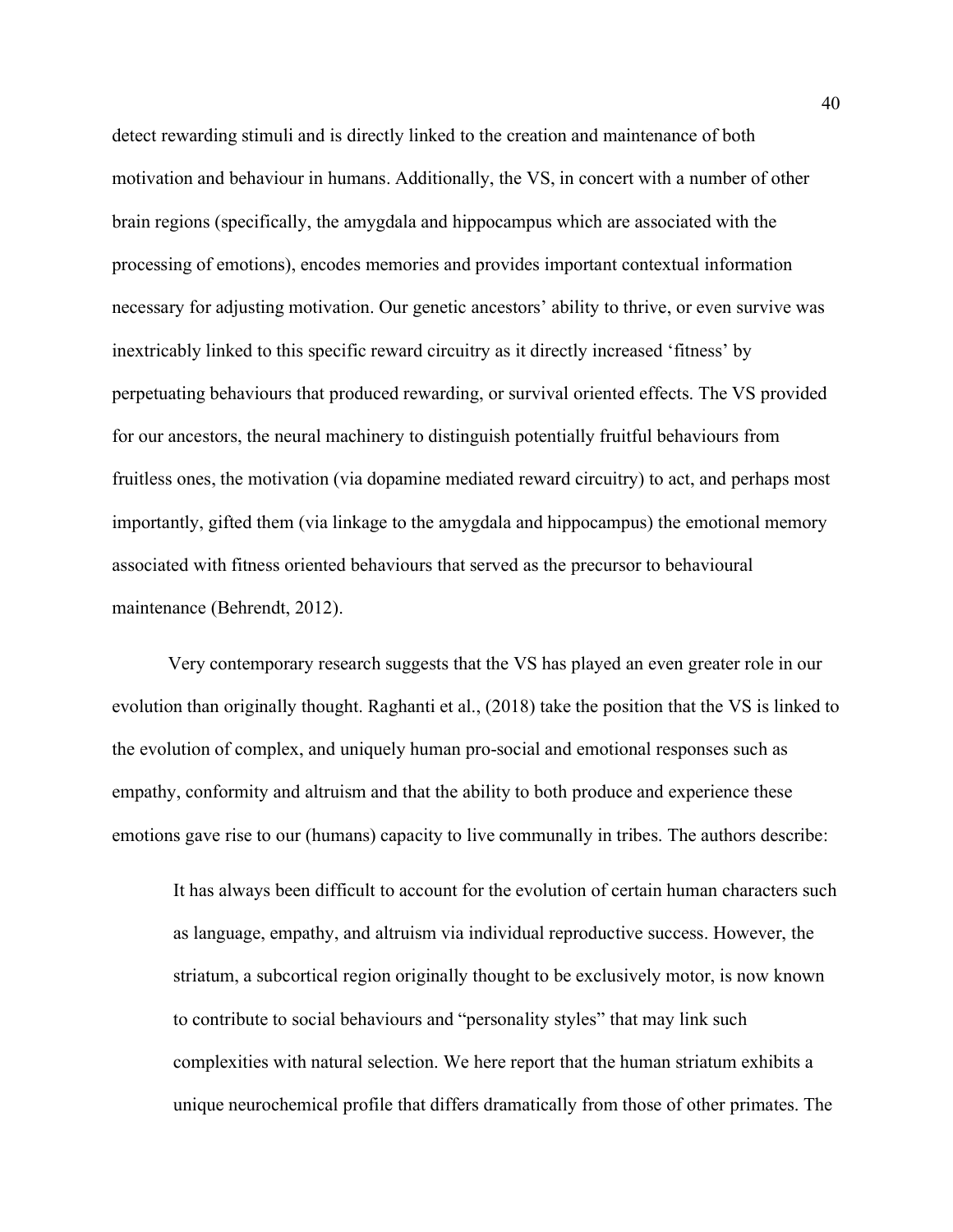human signature of elevated striatal dopamine, serotonin, and neuropeptide Y, coupled with lowered acetylcholine, systematically favours externally driven behavior and greatly amplifies sensitivity to social cues that promote social conformity, empathy, and altruism. We propose that selection induced an initial form of this profile in early hominids, which in-creased their affiliative behavior. (p. 1108)

This research suggests that while the VS, in early humans, facilitated survival-based behaviours at the individual level, as we continued to evolve, the VS played an important role in bringing us together at a collective level. Further, the VS and it's highly specific, dopamine mediated, reward and reinforcement mechanisms became forever enmeshed with our social reality and very human needs to derive safety, security and ultimately, reward from our interactions with fellow members of our species. All told, the importance of this small, and uniquely human brain region is difficult to overstate. When we 'feel good' because we have stuck with our exercise plan, experienced the benefits of hard work, made a new friend or simply provided aid to a neighbour in need, our VS is behind it.

# **The Ventral Striatum & The Neuroscience of Addiction**

Considering the important role that the VS plays in both the motivation and reinforcement of behavior, it is perhaps not surprising that it has been demonstrated in the scientific literature to be centrally involved in the development and maintenance of a wide variety of addictions/addictive behaviours (note; the literature on this subject is sufficiently vast as to warrant its own thesis). Deserno et al., (2015) describe succinctly, the process by which this ancient brain region is effectively commandeered by modern day addictive stimuli. The authors describe in the passage below: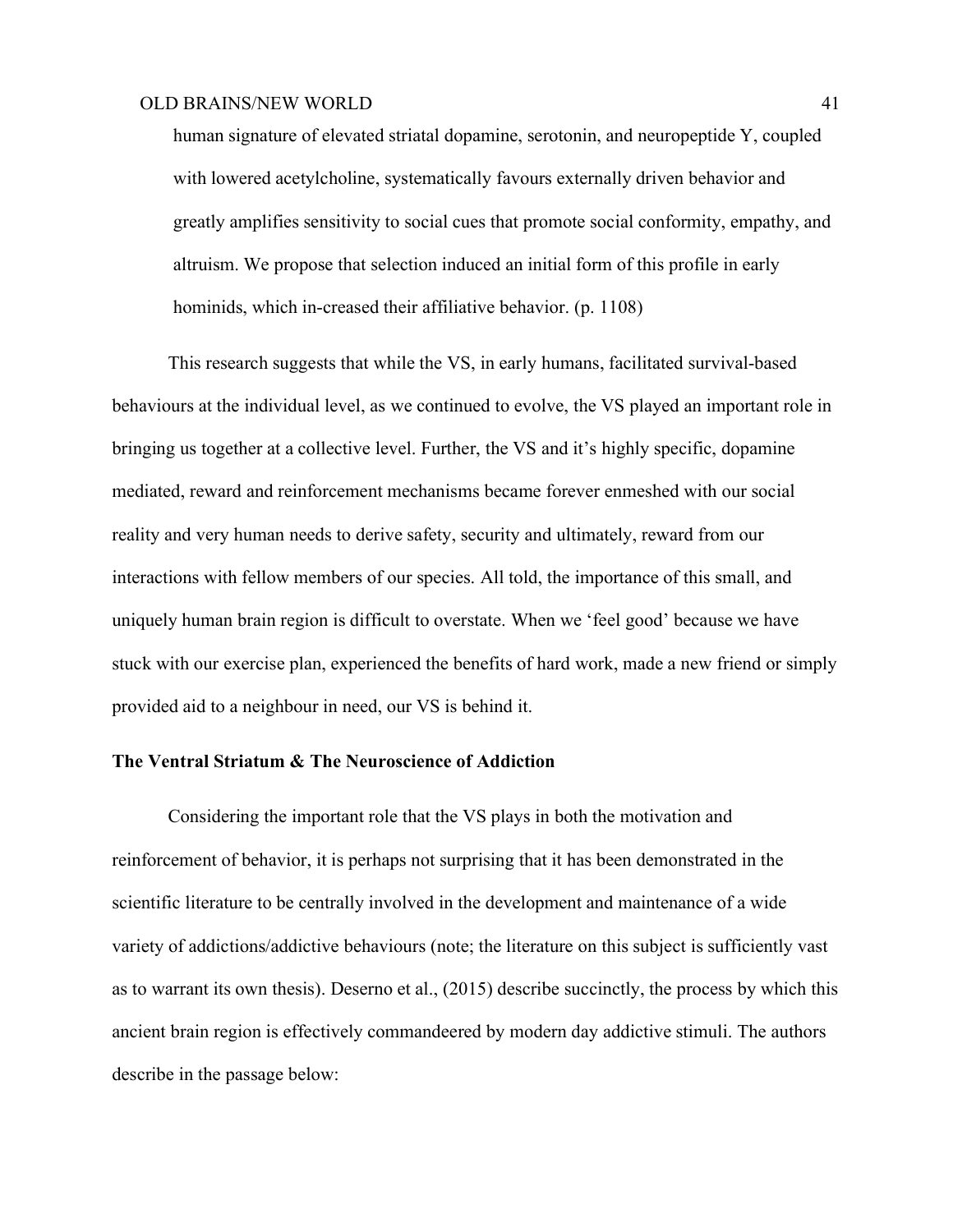Drugs of abuse elicit dopamine release in the ventral striatum, possibly biasing dopamine-driven reinforcement learning towards drug-related reward at the expense of non-drug-related reward. Indeed, in alcohol-dependent patients, reactivity in dopaminergic target areas is shifted from non-drug-related stimuli towards drug-related stimuli. Such 'hijacked' dopamine signals may impair flexible learning from non-drugrelated rewards, and thus promote craving for the drug of abuse. (p. 478)

The research on the implication of the VS in establishment and maintenance of addiction is both vast and broad (i.e., there is a lot of it and it is described in the context of a multitude of addictions). Linnet et al. (2010) demonstrated the involvement of the VS in a study of pathological gamblers and were able to establish that neurological activity and dopamine metabolism were heightened in the VS as gamblers 'chased their losses' (a finding which is consistent with the evolutionary function of the VS to motivate activity via the anticipation of positive outcomes). The involvement of the VS has been demonstrated via functional magnetic resonance imaging, (fMRI) a somewhat novel and highly dynamic brain imaging technology in which electrical changes in the brain's various regions can be observed in real-time, in both alcohol (Deserno et al., 2015) and cocaine (Contreras-Rodriguez et al., 2015) misuse disorders.

# **The Ventral Striatum and Pornography: An Evolving Lens**

The idea that internet-based pornography addiction is comparable to substance addiction is within the literature, somewhat contentious. As a result, the field of neuroscience has been 'late to the game' with respect to the examination of a possible neurobiological basis for pornography addiction with the vast majority of studies having been published in 2015 and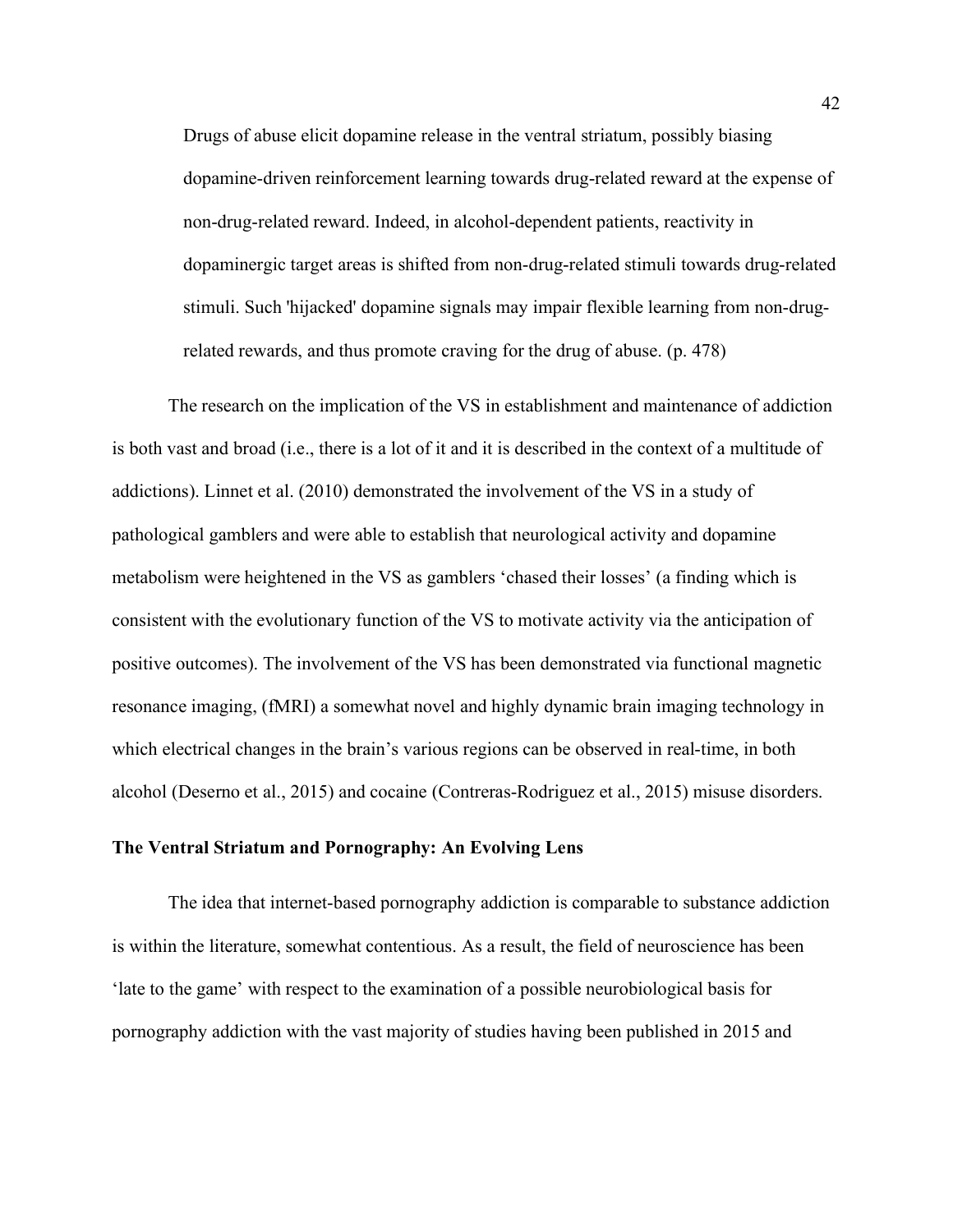beyond. That being said, this area of inquiry appears to be rapidly evolving as there are a number of compelling studies within this burgeoning space.

Brand et al. (2016), in a study of nineteen heterosexual males, were able to demonstrate elevated VS activity when subjects were viewing preferred pornographic content (when compared with a condition in which they viewed non-preferred or neutral content). The authors also determined that VS activity was positively correlated with subject self-report of pornography addiction. These findings, taken together are important as they suggest that the activation of the VS occurs in response to highly specific vs more general sexual stimuli (which is consistent with neurological models of addiction from other domains) and that there may be a magnitude effect, meaning that there is seemingly more activity where there is greater self-report of addiction. Gola et al. (2017) found increased VS activity amongst males with self-reported pornography addiction in a specific experimental condition in which cues predicting erotic images were presented. This finding is salient as it demonstrates that pornography addiction does, in neurobiological terms, very much function like gambling or substance addictions to the extent that the "neural and behavioural mechanisms associated with the anticipatory processing of cues predicting erotic rewards relate to clinically relevant features of pornography addiction" (Gola et al., 2017, p. 2021)**.** Put simply, it is the 'excitement' associated with sexual imagery that is to come that drives brain activity as opposed to the actual viewing of explicit imagery.

# **Pornography Consumption and Behavioural Outcomes Across the Lifespan**

If we accept the proposition that a) pornography is in fact addictive and b) pornography addiction, neurological terms, resembles substance addiction the question following question arises; What are the behavioural outcomes of this addiction and how are those living with it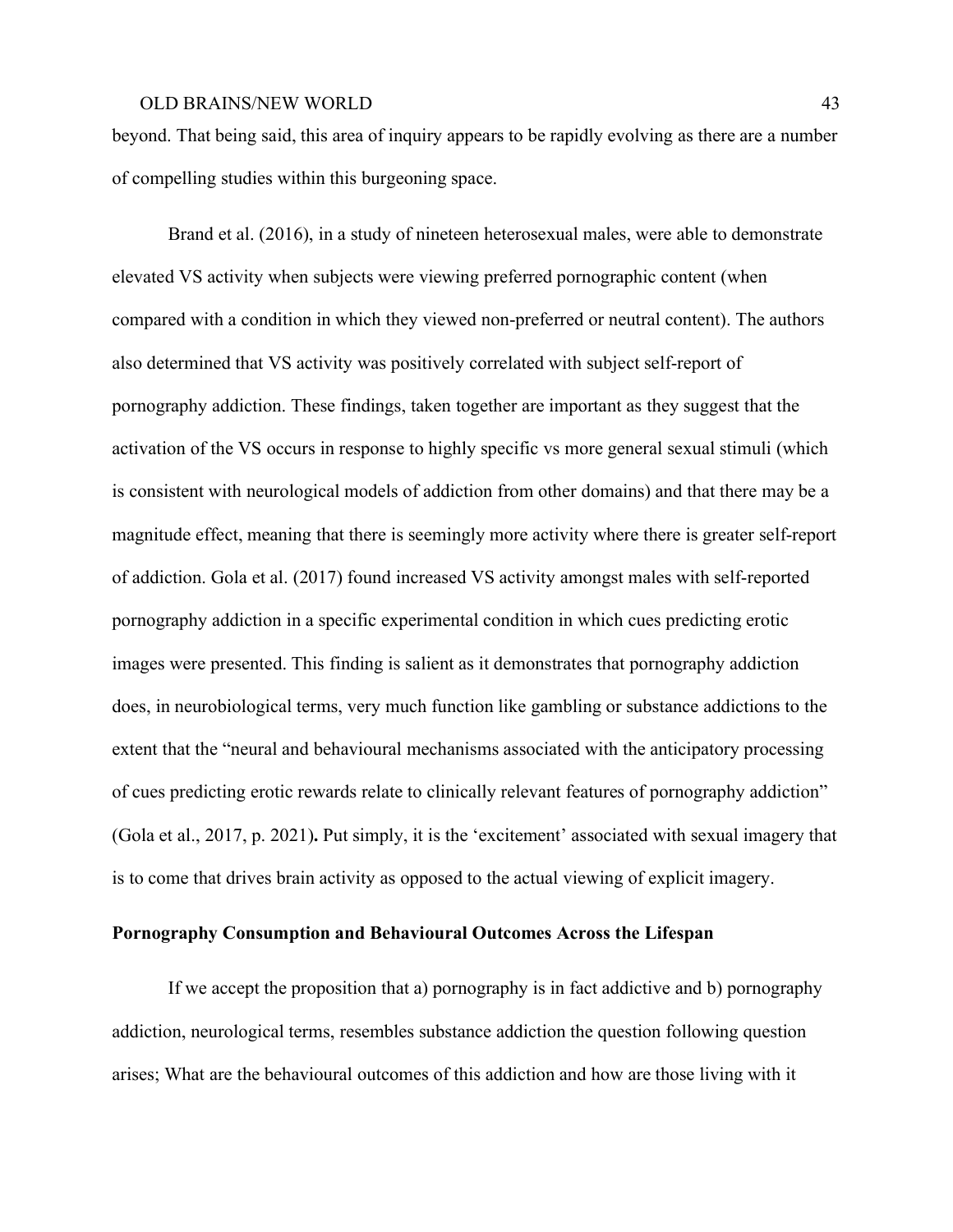adversely impacted? An exploration of the literature suggests that exposure to pornography has a negative impact on adolescent self-assessment of sexuality via comparisons to others (in this case, male pornographic actors serve as a reference group as opposed to same-aged peers). Sun et al. (2016) found that adolescent males that regularly accessed pornography developed a broad range of insecurities which included concerns about their ability to perform sexuality, the size of their penis, premature ejaculation and even their ability to maintain an erection for an adequate period of time. Research by Weber, Quiring and Daschman (2012) concluded that regular exposure to pornography during adolescence is correlated with poor overall body satisfaction as well as beliefs that similar others (*in this case peers*) engage in comparatively more frequent sex and sex that more closely resembles that which is portrayed in pornographic films (*i.e., more partners, more variety of sexual positions and greater female arousal/enjoyment*).

In addition to impacting adolescent attitudes towards themselves, their bodies and their sexual behaviours, exposure to pornography has downstream consequences in the behavioural domain as well, as exposure is directly related to earlier and more pronounced sexual experimentation, unsafe sexual practices amongst teenagers and increased sexual objectification of females (DasGupta, 2017). The available research suggests that pornography presents adolescent males with an airbrushed and orgasm saturated representation of human sexuality that is challenging to attain in reality. Although a great many adolescent boys are not sexually active, this does not preclude them from deeply processing pornographic images as they seek to define their own sexual identity, sense of self-worth and concept of self in relation to others.

The preponderance of research that looks at pornography exposure amongst young men leans heavily on social script theory in order to understand both the process by which young men integrate information from pornographic films into their own identity, as well the downstream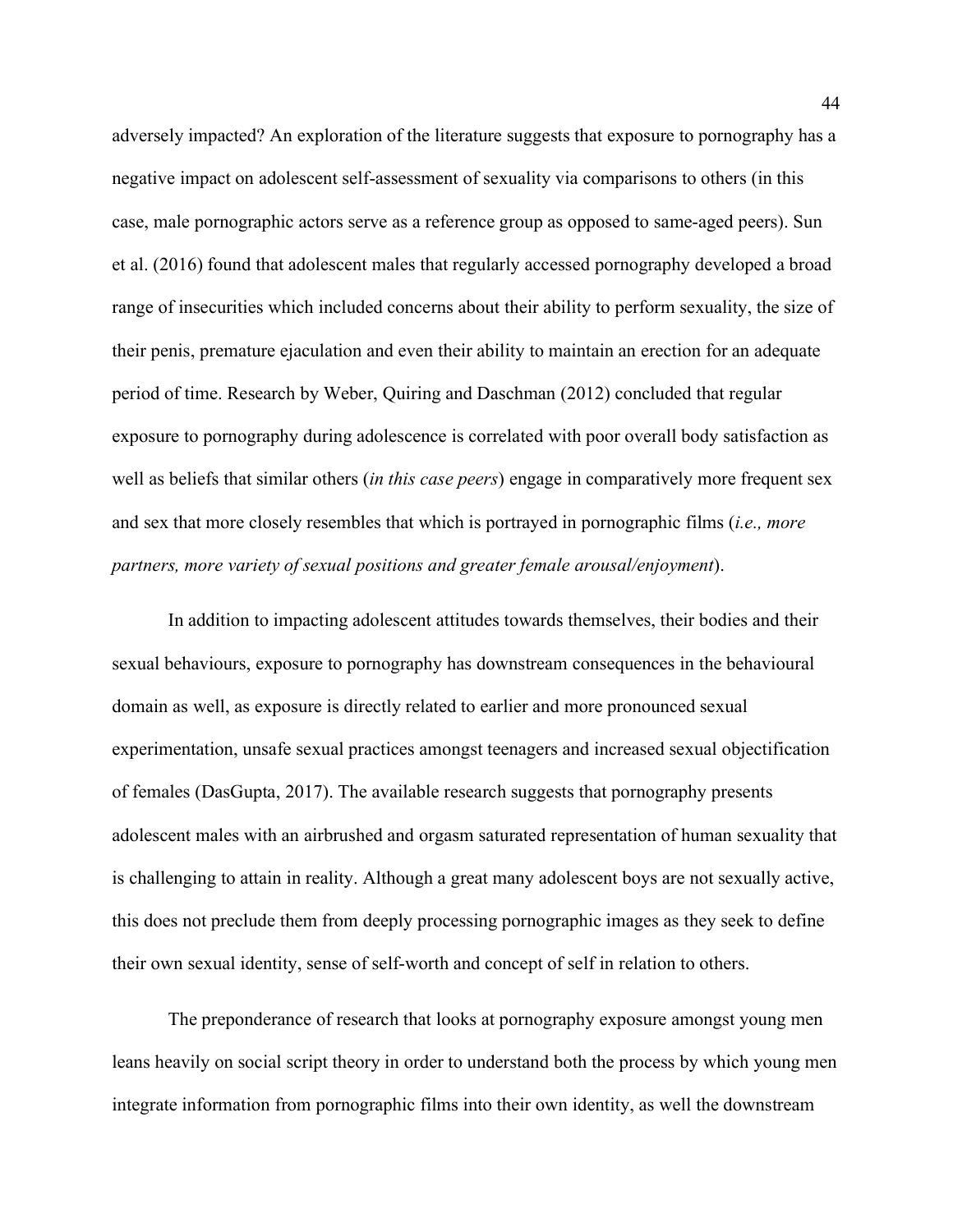behavioural outcomes. Social script theory, first described by Psychologist Silvan Tompkins, posits that most people's social behaviours are guided by patterns that are comparable to written scripts which provide a cognitive template that suggests which events should happen, when they should happen, and how (Simon & Gagnon, 1984). The work of Zhou and Paul (2016) illustrates that social scripting occurs in the context of pornography exposure/identity development as well, as pornography provides users with a sexual template that instructs young men as to what a sexual situation *is* (e.g., a business meeting between two colleagues, house-call from a repairman or an audition for a part in a film ) the events that should or should not happen in said situation (e.g., who initiates sex and how sex transpires), how people should respond in/to the sex situation (i.e., the level of openness and erotic reposes of the female) and finally, what the consequence of the sex situation will be. In subsequent research on pornography and sexual scripting by Sun et al. (2016), the authors state the following:

> We, too, find that pornography is not mere fantasy or an individualized experience for men. Instead, our findings are consistent with a theory suggesting that pornography can become a preferred sexual script for men, thus influencing their real-world expectations…our research indicates that such pornographic preferences are not benign for either the male consumer or his sexual partner(s) (p. 990)

While the process of identity development via pornographic scripts is troubling, it is again, the potential downstream behavioural outcomes exhibited by males that over-integrate pornographic scripts that are most worrisome. These include enhanced sexual aggression toward female partners (Sun et al., 2016), decreased gestures of intimacy such as laughing and kissing (McKee, 2010) an increase in higher-risk sexual behaviours (Das Gupta, 2017) and acquired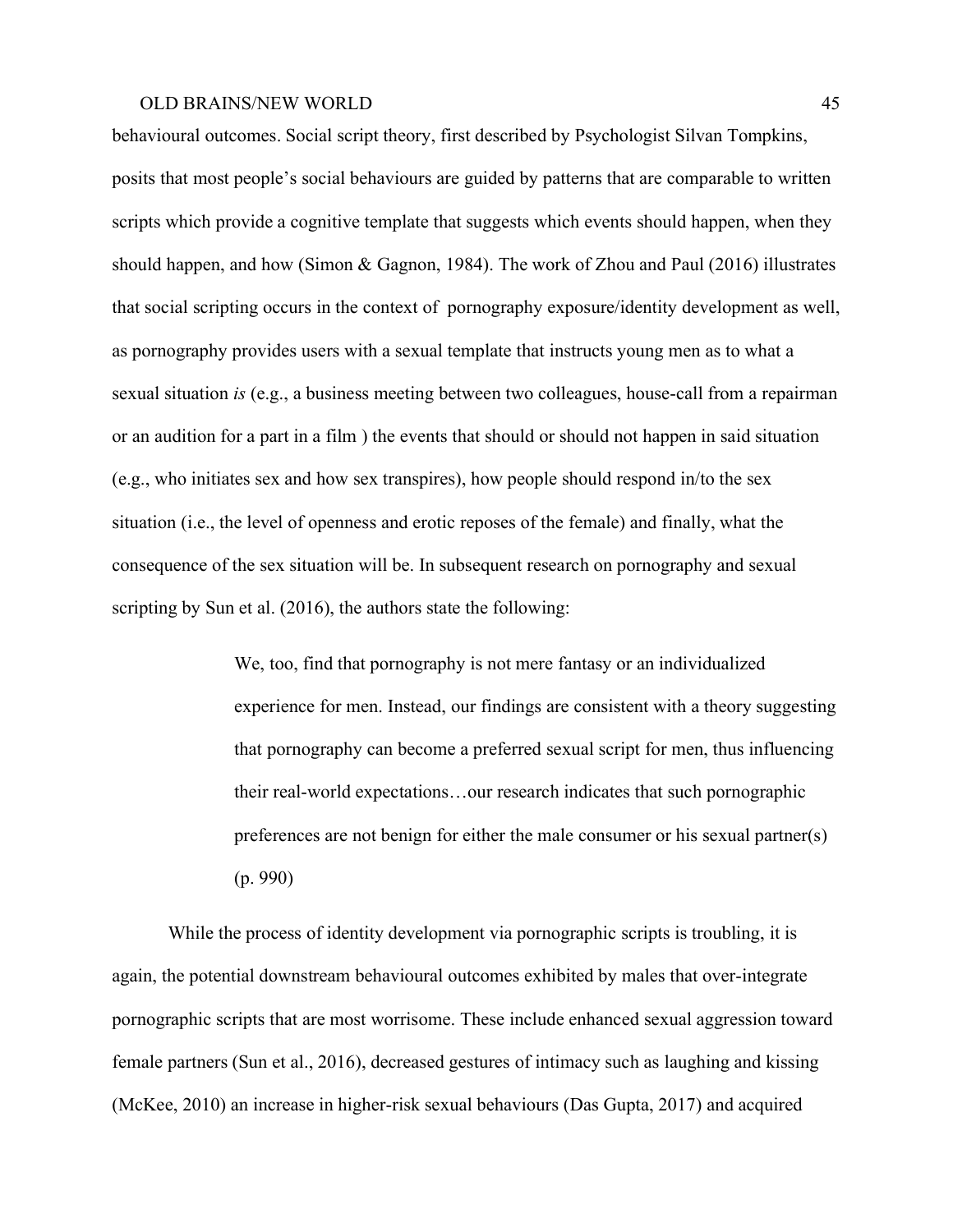sexual dysfunctions (e.g., intimacy, inability to ejaculate) that are the result of a rewiring of the brain's arousal system (Park et al., 2016).

The research surrounding male pornography consumption and isolation is troubling as it draws direct relationships between pornography, and the tendency to withdraw from real-life intimate relationships. Lambert, Negash, Stillman, Olmstead and Fincham (2012) found that pornography consumption has a directly inverse relationship with commitment in males (i.e., the greater the porn consumption the less likely the viewer was to engage in a monogamous relationship). Malcolm and Naufal (2016) expand on this finding by asserting that for many males, pornography serves as a full-out substitute for marriage as it represents a low pressure, low cost and ultimately low-effort alternative to engaging in an actual relationship. While these studies seem to suggest that pornography consumption is a function of a desire for ease and simplicity, other research suggests that it is-in actuality-an acute symptom of a complex and preexisting tendency to struggle in relationships. In pornography and loneliness by Butler et al. (2018) men who identified as regular pornography users gave higher scores on the following survey questions; "*How often do you feel that your relationship with others are not meaningful?* How often do you feel that no one really knows you well? How often do you feel isolated from *others? How often do you feel that people are around you but not with you?"* These responses, as well as the broader study conclusions of the authors point to a complex and bi-directional relationship in which loneliness led to more porn consumption, which in turn led to more loneliness. The authors describe:

> Long term effects of pornography use include increased loneliness and relational isolation and deterioration, potentially setting up a behavioural entrapment. Pornography use that is only temporarily palliative while failing to address root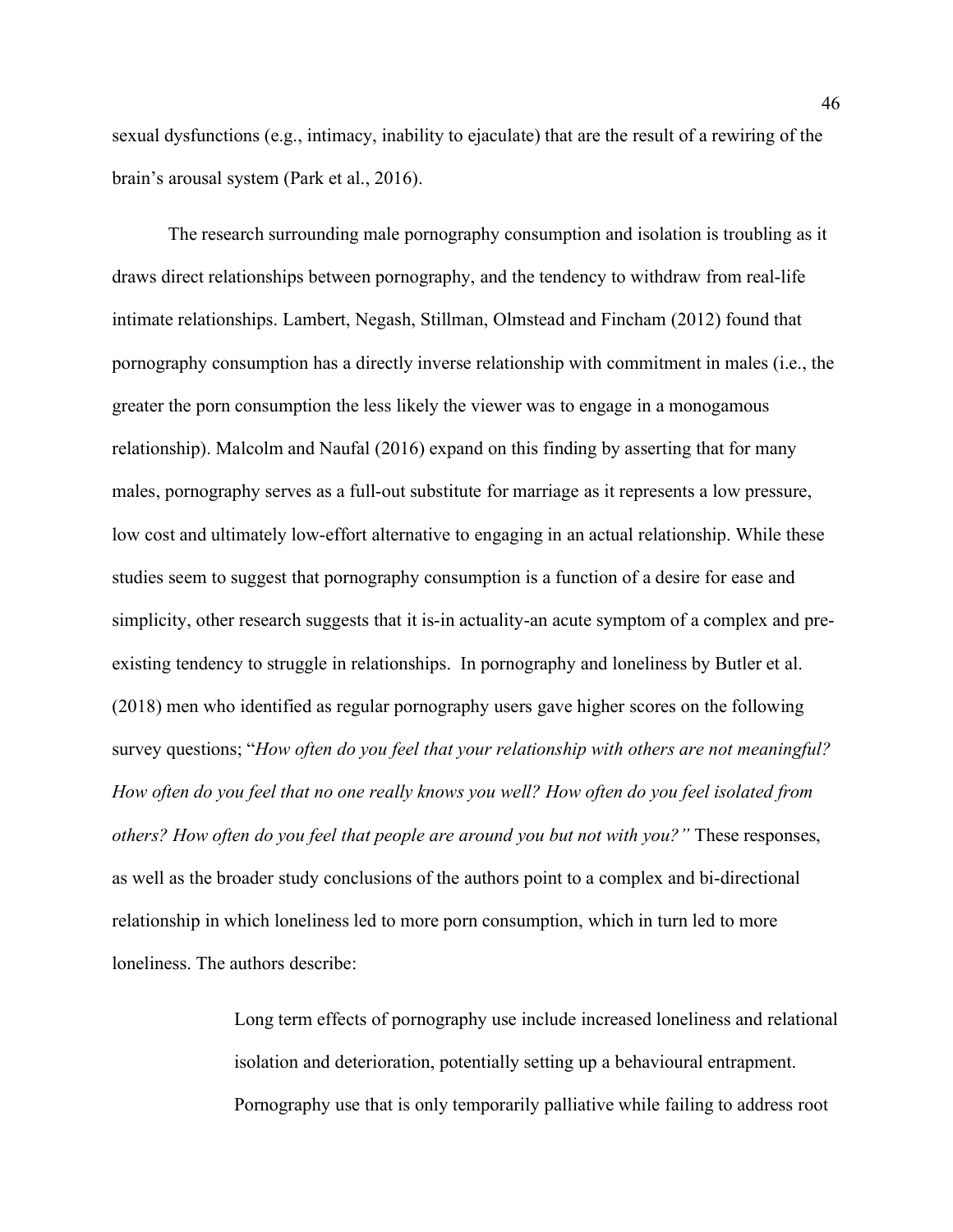causes of loneliness, and which in turn intensifes triggering conditions, qualifies it as a maladaptive coping strategy and creates the possibility of destructive entrapment in a recursive cycle of pornography use and loneliness. (Butler et al. p. 135)

Interestingly, Research by Popovic (2011) suggests that men who regularly use pornography don't in truth wish to experience detachment and isolation, and that in fact, more regular pornography users exhibit a greater craving for intense and authentic intimacy than their peers who are not regular pornography users. Amongst married men (those who have arguably already succeeded in the intimacy vs isolation stage) research indicates that adult males who watched pornography in the past year were more likely to be divorced and/or engaged in extramarital affairs and less likely to be happy in their marriage than their peers (Doran and Price 2014).

# **Implications for Counsellors & Final Reflections**

The implications of the above analysis for counsellors in the field are many. Firstly, familiarity with the recent findings pertaining to the behavioural outcomes of pornography addiction could be useful both diagnostically and from a treatment perspective. Those in our field are (often) trained to understand the various behaviours and emotions associated with the more common and well understood substance addictions (e.g., compulsion, action, guilt, shame) and this training provides us with the ability to normalize these behaviours for our clients as we support them in moving through the inevitable 'stages of change' journey they must undertake as they challenge the role of the addictive agent in their lives. The reviewed literature tells us (thus far) that pornography addiction may cause men to develop unrealistic ideas about their own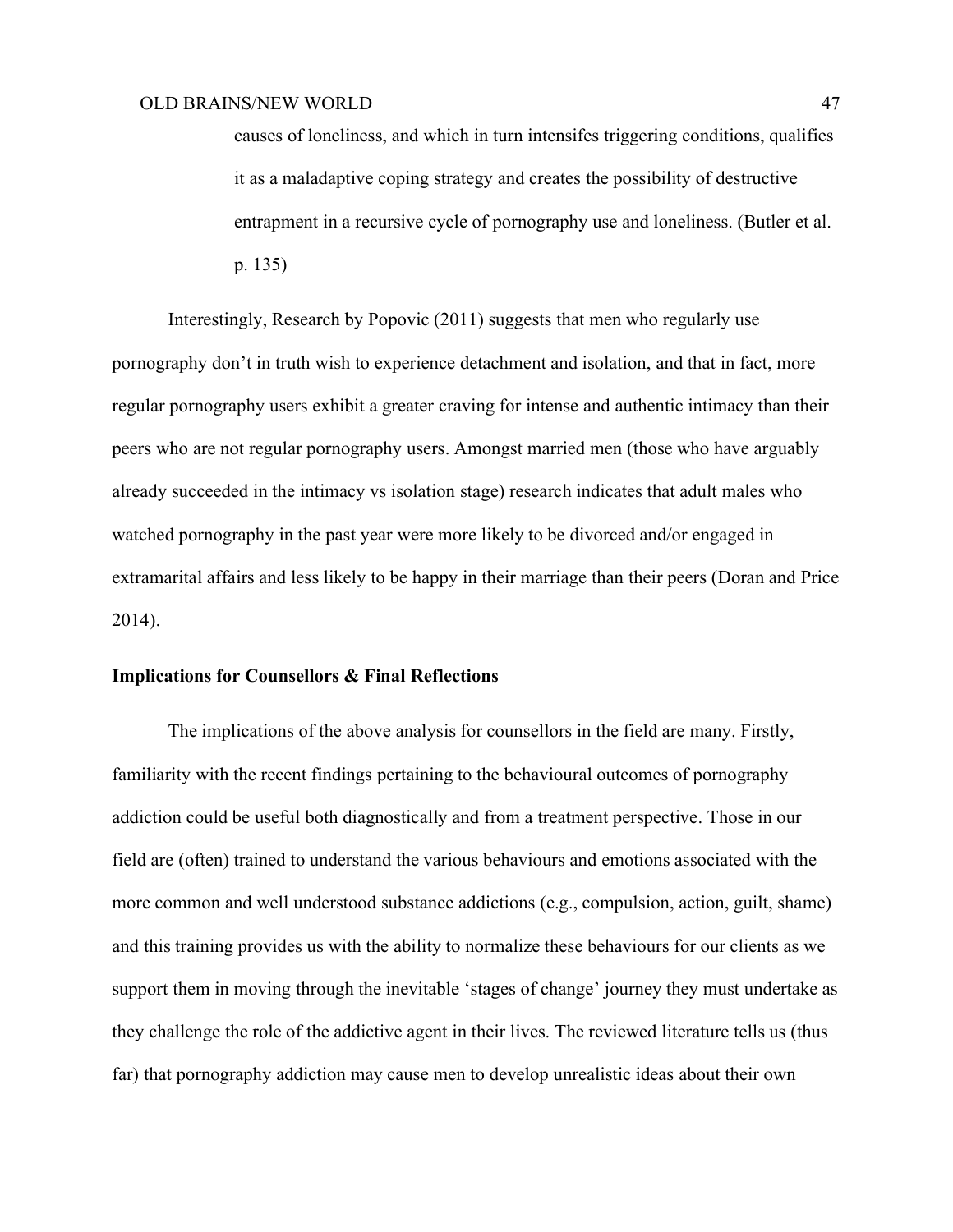bodies and the bodies of their potential partners, integrate unrealistic and sometimes violent 'scripts' pertaining to what constitutes normal or expected conduct. They are also lonelier and less often satisfied with the rewards that real companions can offer, opting instead for the dopamine rush proffered by an endless stream of anonymous companions offering the promise of 'something exciting' around the corner (or alternatively, a few mouse-clicks away). These behaviours, and their associated outcomes at the relationship level could be viewed as the symptoms of the addiction and serve as very helpful 'goalposts' for the supporting therapist.

Understanding the role that the VS plays in the creation and maintenance of pornography addiction is critical as well as it contextualizes both the addiction and its behavioural outcomes in biological terms, effectively making the case that, as far as our evolutionary brain is concerned, there is nothing at all unique about pornography addiction. In fact, when understood via brain imaging techniques, it is the same as most all other addictions and is a disease of anticipation to a greater extent than it is a disease of gratification. Put another way, it is not the viewing of pornography itself that is reinforcing but rather, the anticipation of viewing explicit images that the clinician might choose to attend to. It is through understanding our ancient brain structures, their evolutionarily honed functions and the manner in which these functions have been 'co-opted' that we can understand our modern-day clients at the behavioural level. In the case of the VS, it is this understanding that allows us to aid our clients (individual or couple, gay or straight) in understanding why it is they feel, on a deep level, that their computer is even better than the real thing.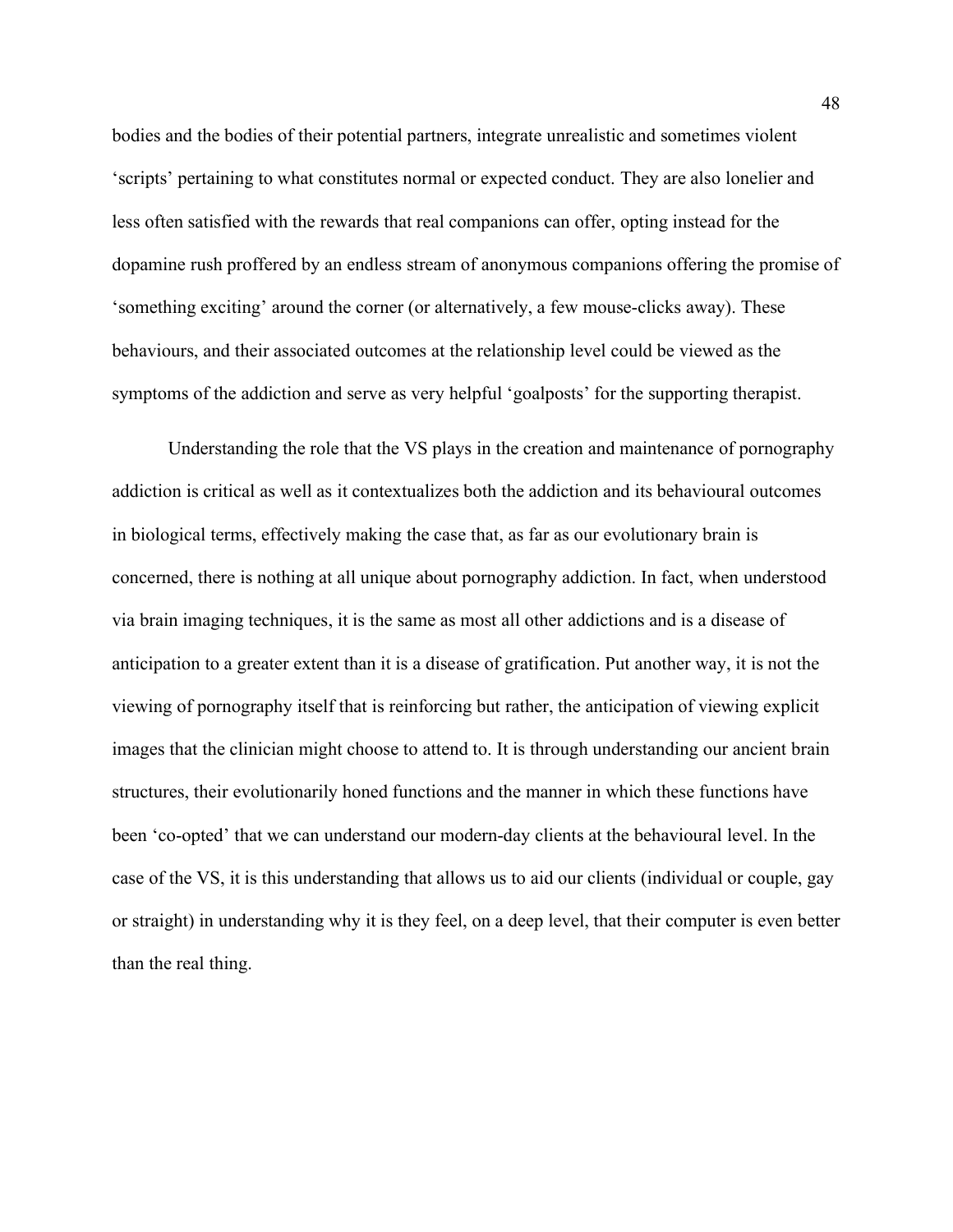**Paper #4: The Ancient "Pathogen-Host" Response: Inflammatory Origins Beget Modern Day Depression**

Depression and inflammation are intertwined, fuelling and feeding off each other. This bidirectional loop, in which depression facilitates inflammatory responses and inflammation promotes depression, has clear health consequences. Heightened inflammation characterizes a number of disorders and systemic diseases, including cardiovascular disease, diabetes, metabolic syndrome, rheumatoid arthritis, asthma, multiple sclerosis, chronic pain, and psoriasis; each of these also features an elevated risk for depression. (Kiecolt-Glaser, J. K., Derry, H. M., & Fagundes, C. P; 2016, p. 1076)

### **Introduction & Orientation to the Paper**

Our inflammatory response has been with us since the beginning; a predictable and very natural response to ancient environmental stressors. When our ancestors' skin was pierced by a sabre-toothed tiger (or unfriendly neighbour), an inflammatory response kicked in and closed their wound before harmful and often life-threatening pathogens entered the bloodstream. While this evolutionary "pathogen-host response" (Miller & Raison, 2016) was key to the survival of ancient humans, something has gone awry where this protective 'mechanism' where modern humans are concerned. In the present context, we are beset by stressors at every turn; Poor drivers, deadlines at work, the bills we have to pay, etc, all of which are stressors that our ancient brains have trouble distinguishing from the life threatening ones that our ancestors were forced to contend with. Enter, the evolutionarily honed inflammatory response, which is deployed by our bodies to facilitate safety, but in the process, wreaks havoc on our physical and mental health on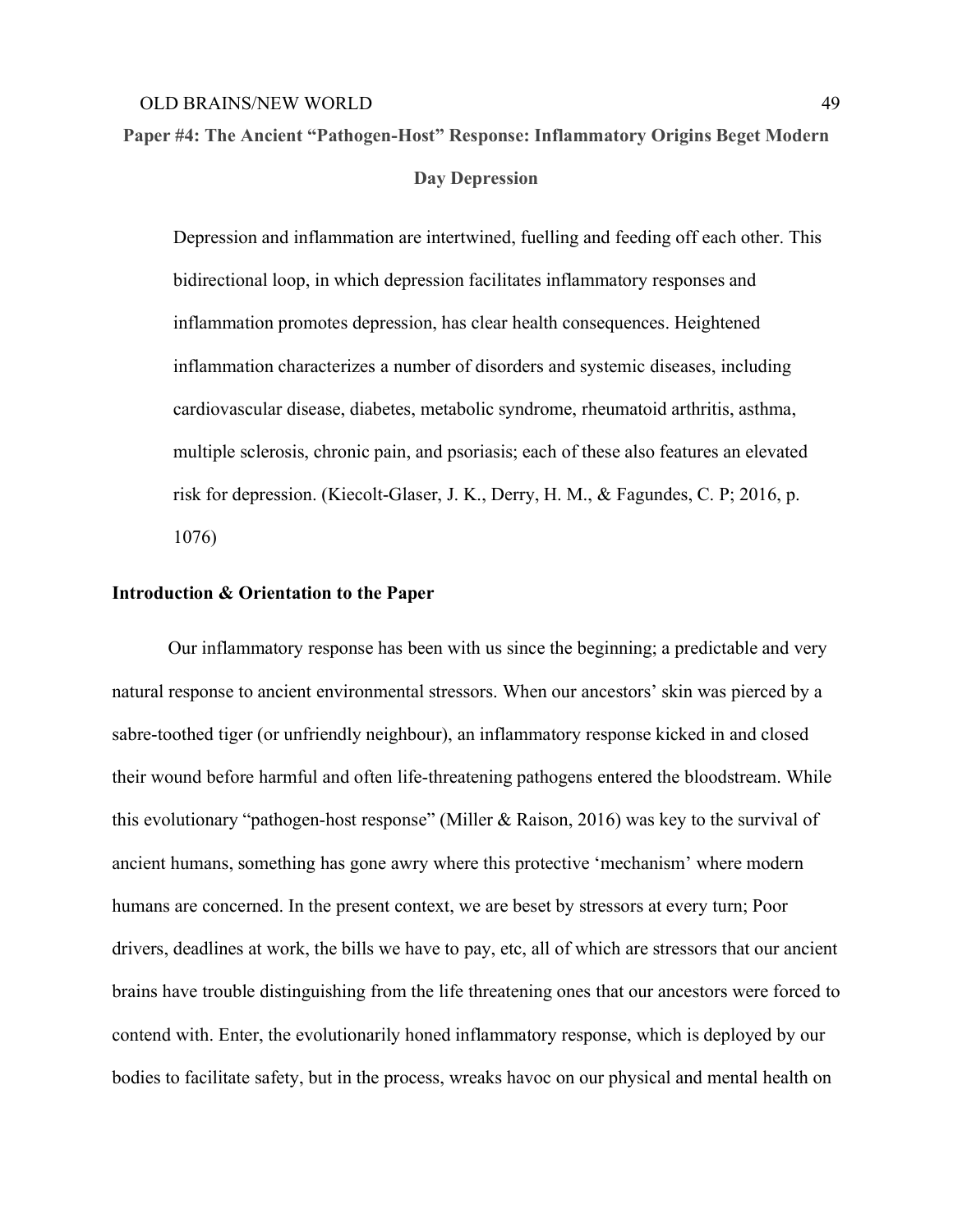a variety of levels. The purpose of this paper is to examine this ancient response and its specific role in the development of mental health pathology amongst modern humans.

The above quote, borrowed from the 2015 journal article titled "Depression Fans the Flames and Feeds on the Heat" describes the clear linkage that exists between inflammation and depression. Despite this established relationship, the vast majority of treatments for depression are focussed on neurotransmitter modulation, an approach which proves ineffective for a significant subset of patients for whom symptoms of depression are driven, to a great extent, by the presence of inflammatory cytokines. The following literature review, which describes a small number of seminal studies in some depth, focuses firstly on the evolutionary role of inflammation and its harmful manifestation in present day humans as well as specific genetic factors that contribute to risk. Secondly, this review examines (briefly) modern pharmacological approaches to the management of inflammation, contrasted with some 'not so modern' behavioural approaches in hopes of providing a limited overview of a multi-pronged approach to treatment.

# **Inflammatory Depression: Our Genetic Legacy**

Authors Miller and Raison, in an article aptly titled "The Role of Inflammation in Depression" (2016) assert that the inflammatory response was helpful to early humankind as it allowed for the organism to continue to attend to their environment in real-time (which was of course, key to survival) while inflammation protected a wound or fought a pathogen. They argue that this response is less adaptive in the modern context in which organismic survival is less of a minute-to-minute proposition. They cite the facts that a) the inflammatory response, replete with a flood of harmful cytokines, is exhibited in modern humans engaging in behaviours that pose no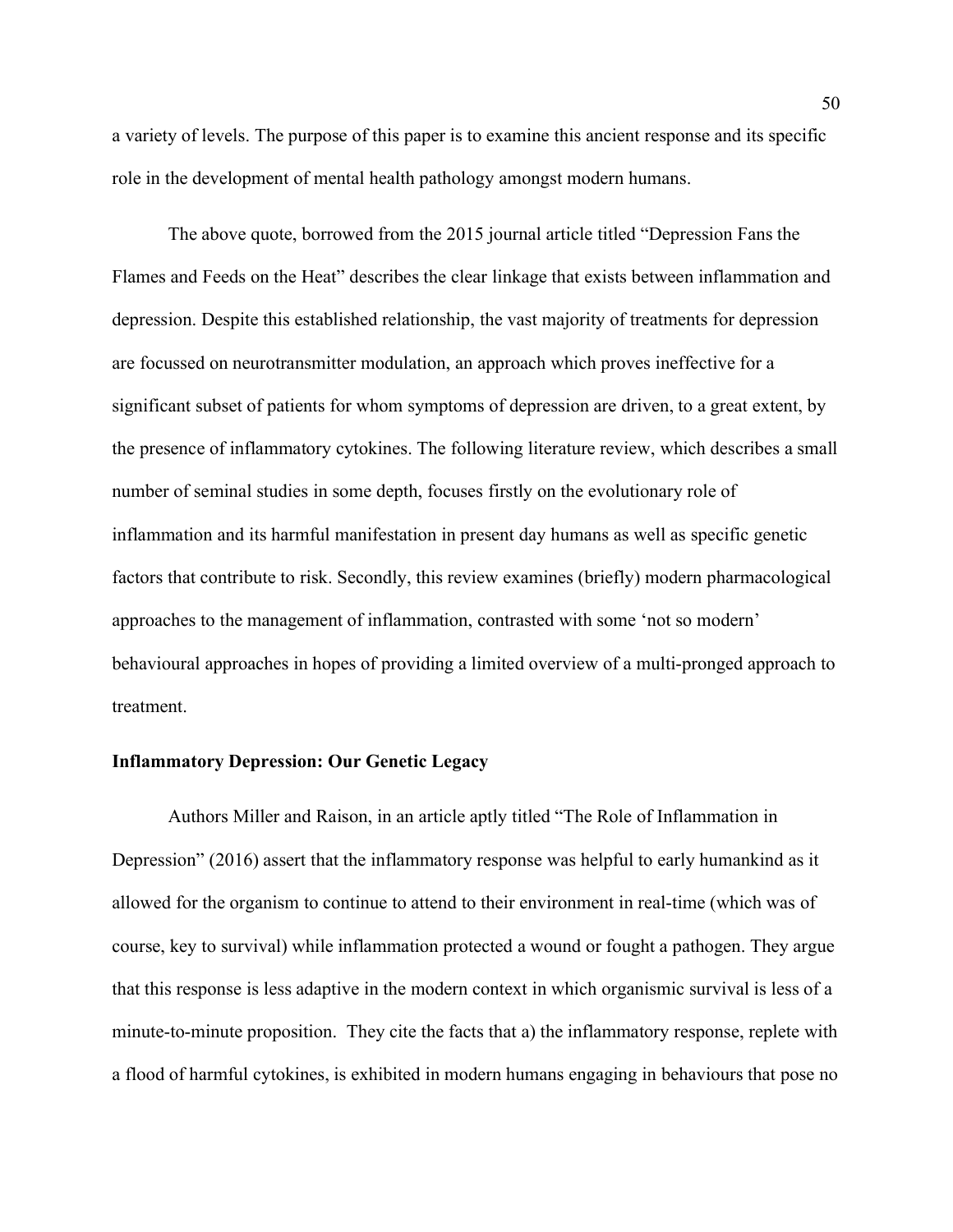real threat to survival (such as public speaking) and b) the probability of depression is proportionally related to the magnitude of the inflammatory response (i.e., the larger the experience of the stressor, the greater its impact). The authors posit that humans have inherited an "inflammatory bias" or genomic susceptibility to inflammation and subsequent depression as a function of the adaptive advantages that this response conferred in a pathogen rich and threat filled environment. In short, modern humanity's battle with depression is in large part attributable to a vestigial mechanism passed down from our early ancestors. Further, the authors identify common behavioural symptoms of depression and anxiety such as anhedonia (leading to withdrawal and retreat) and hyper-vigilance (resulting in hyper attentiveness to one's environment) as evolutionarily adaptive responses to prolonged periods of inflammation.

Barnes, Mondelli and Pariante (2017) synthesize a wide breadth of primary research on the topic of inflammation and depression and looks specifically at genetic susceptibility to inflammation and it's corresponding influence on the presentation, incidence and severity of depression. The authors reviewed 113 separate studies that looked at the relationships between genetics, inflammation and depression and limited study inclusion to those published between 2000 and 2016 in order to synthesize current perspectives. This review begins where the research by Miller and Raison left off by establishing the evolutionary function of inflammation in protecting our ancestors from exposure to pathogens and violent conflict (they compare our present-day inflammatory response to heavy artillery that has been abandoned at the site of a battle that is no longer being waged). Barnes, Mondelli and Pariente add clarity and depth to the evolutionary/geonomic position by describing the genes in which polymorphisms (detailed explanations of specific gene polymorphisms have been omitted from this paper but can be found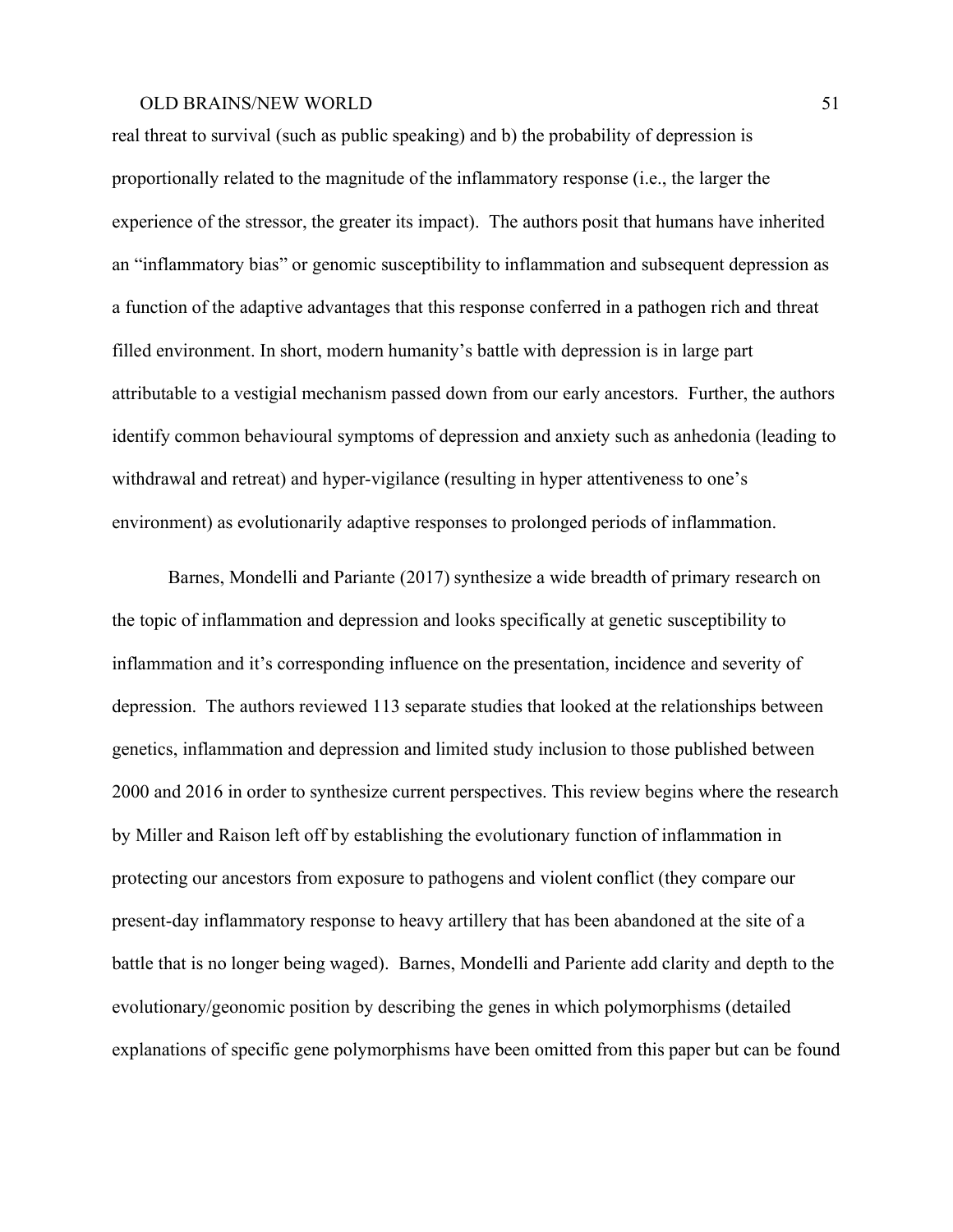in the full review) contribute to depression and the specific impact these genes have on the actual presentation of illness. The table below summarizes key findings presented.

| Gene             | <b>Review Findings on the Effect of Polymorphism</b>                |
|------------------|---------------------------------------------------------------------|
| IL1b             | Earlier onset, greater severity, less response to SSRIs             |
| IL6              | Cluster of fatigue, pain, sleep disturbance and depression          |
| IL10             | Associated with major depressive disorder                           |
| <b>MCPI</b>      | Associated with MDD, BPD and increased suicidality                  |
| <b>TNF</b>       | Major depression within the elderly                                 |
| <b>CRP</b>       | Severe depression, anxiety and adolescent emotional<br>difficulties |
| Phospholipase A2 | Increased experience of somatic symptoms                            |

The authors generate a variety of conclusions and potential implications/applications from their synthesis of the current research on this topic. Firstly, they argue that understanding how genetic variants (polymorphisms) impact the development of depression will allow for advances in the identification (via genetic biomarkers) and pharmacological treatment (via highly tailored interventions) of vulnerable individuals. Secondly, the posit that an enhanced understanding of the role that genetics plays in inflammation could facilitate the development of a new "framework" or "theoretical model" that can draw together the fields of pharmacology, nutrition and behavioural/psychosocial approaches to patient care.

# **Novel Pharmacological Approaches?**

Pharmacological interventions for depression most typically act at the level of the neurotransmitter (as is the case with selective serotonin reuptake inhibitors, or SSRIs) and while they are effective for a great many sufferers of depression, for many 'refractory' depression sufferers, they are not. Could a pharmacological approach that aims to address and mitigate the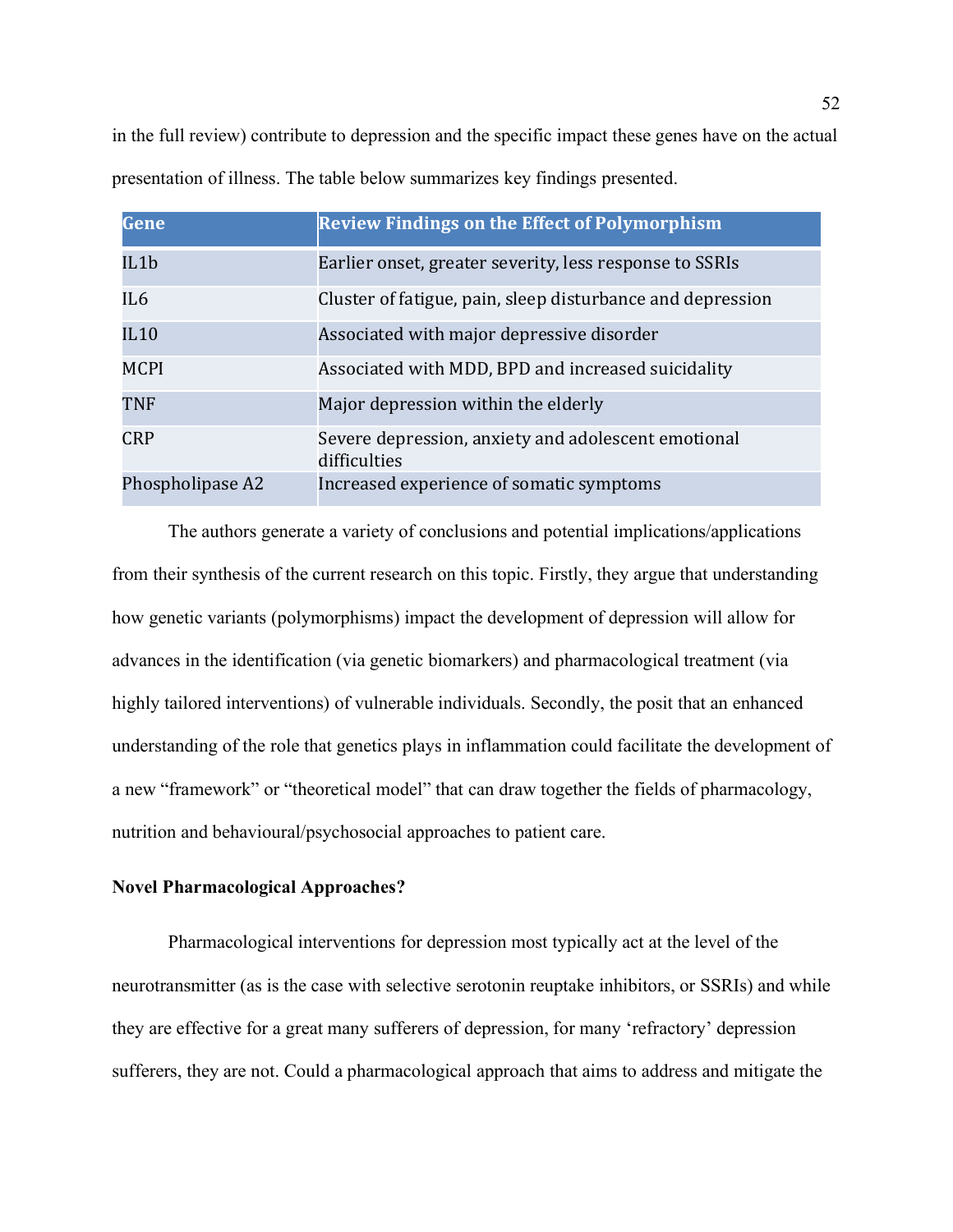ancient, inflammatory roots of depression be of utility? In a 2013 animal study conducted by Maciel et al., the authors sought to examine the effect that the administration of a selection of anti-depressant and anti-inflammatory drugs would have on mice with medically induced, chronic inflammation. Laboratory mice in this study were administered (via unilateral paw injection) with either an inflammatory agent in the experimental group or saline in the control group. A variety of different pharmacological agents were tested on the mice in the experimental condition and their inflammation measured via both biological indicators and behavioural tests. Biological indicators included IL-1b, BDNF (markers of inflammation) and were measured at multiple points throughout the four-week study. Behavioral measures included the tail suspension test (in which the mouse is suspended in the air by its tail and the time it takes for the rat to become immobile measured) and the forced swimming test (in which the mouse is forced to swim and the time to immobility measured). The working model or assumption in the above behavioural tests is that there is a correlation between time to immobility and depression with a lower time to immobility signifying greater depressive symptoms.

While several pharmacological agents were utilized in this study the authors observed a pronounced change in both physiological and behavioural measures in the specific condition in which mice were administered a combination therapy consisting of sub-clinical, oral dosages of both Celoxib and Bupropion. In this condition, depression and inflammation indicators in mice in the experimental condition (FSA injection) mimicked those of mice in the control condition (saline injection only). The authors attribute this outcome to a 'synergistic effect' that occurs when these two agents are administered simultaneously and conclude that this combination approach may effective in preventing or reversing symptoms of depression in those managing chronic inflammatory diseases.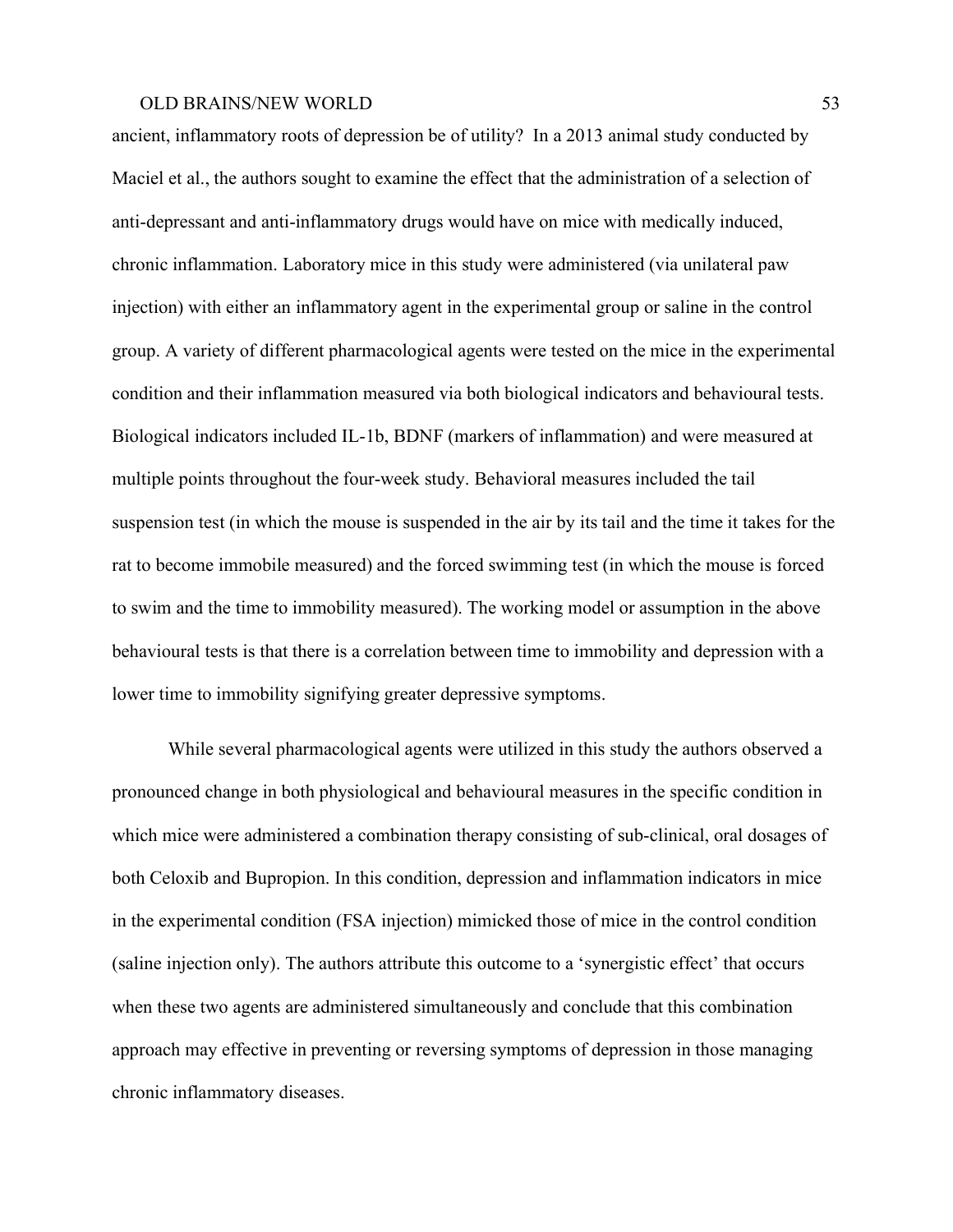#### **Behavioural Interventions Which Address Systemic Inflammation**

What does the contemporary research tell us about non-pharmacological interventions for depression with inflammatory origins? What might those without prescription pads (i.e., clinical counsellors) discuss with their clients while collaborating to develop behavioural strategies to improve well-being? Authors Miller and Raison (2016) offer a shockingly simple intervention for combatting depression which is to simply 'get back to nature'. The authors posit that all humans co-speciated (which, in lay terms simply means to evolve 'alongside of) with the flora and fauna that were abundant in their native genetics environments, and that a proximal relationship to these "old friends" as the authors describe them conferred substantial antiinflammatory benefits. Miller and Raison (2016) describe this relationship in detail below.

Increasing evidence suggests that this pattern of widespread immune dysregulation may result from disruptions in our relationship and/or contact with a variety of co-evolved, non-lethal immunoregulatory microorganisms and parasites, especially commensals and symbiotes in the microbiotas of the gut, skin and nasal and oral cavities, that were ubiquitous in the natural environments in which humans evolved. Although widely disparate, these organisms (often referred to as 'old friends') share a tendency to reduce inflammation and suppress effector immune cells through the induction of IL-10 and transforming growth factor-β (TGFβ) while promoting the development of antiinflammatory immune cell populations, such as alternatively activated (also referred to as 'M2') macrophages and regulatory to various cultural changes, including the loss of expo- sure to microbial diversity with the advent of sanitation practices, modern humans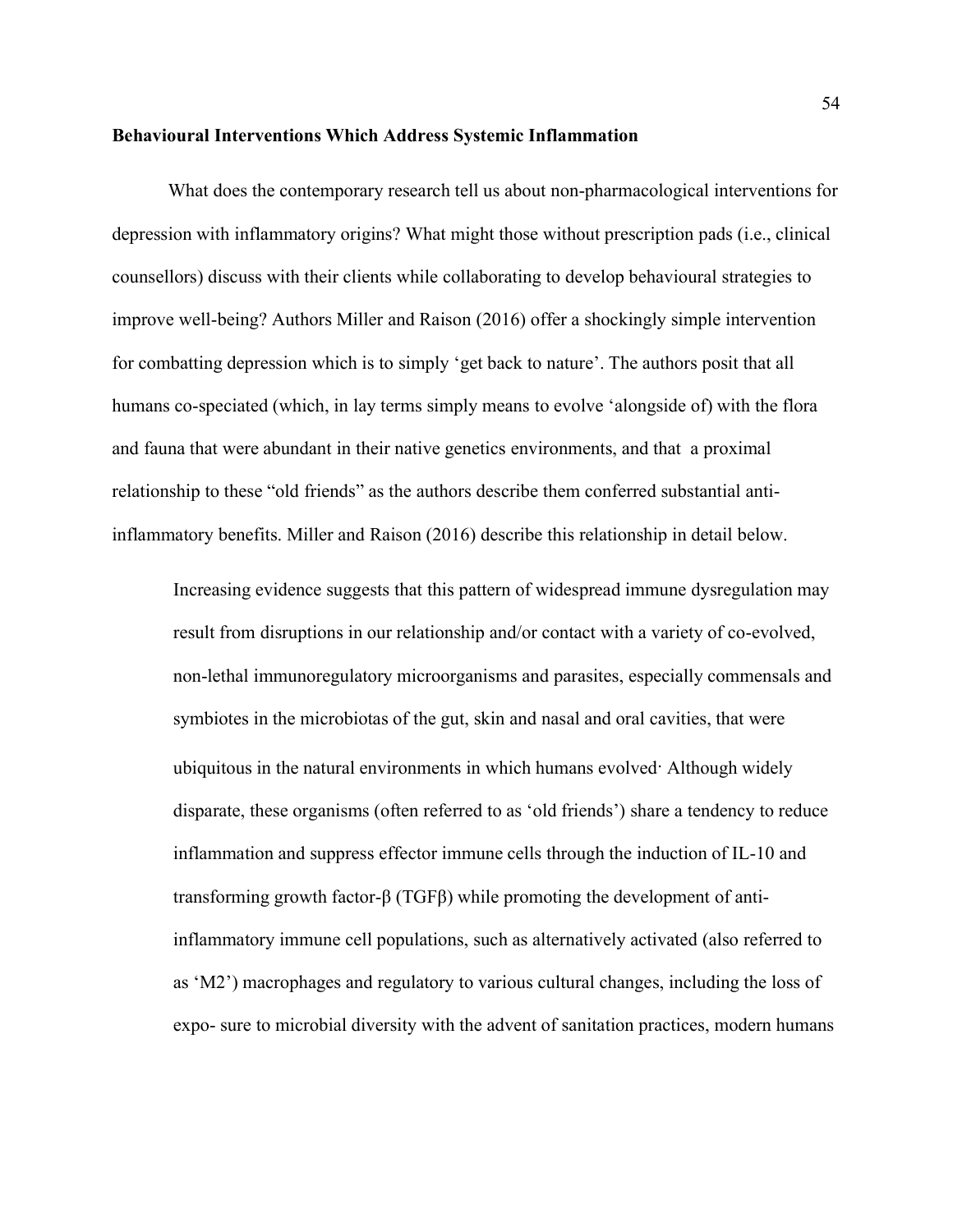now lack this immunoregulatory input — especially during infancy and childhood.(p. 24)

Walsh et al. (2016) examined the impact of a mindfulness-based therapy intervention (MBI) on inflammation (measured through inflammatory markers present in saliva) in a cohort of moderately depressed university-aged women. The authors assessed depression via the "Centre for Epidemiological Studies for Depression Scale" (CES-D) and divided subjects (those with a score greater than 16 on the CES-D) into a four week mindfulness group  $(N=31)$ consisting of mindfulness training, body scan, sitting meditation and yoga *or* a contact control group  $(N = 33)$  in which participants merely filled out questionnaires with the research team. Members of both groups were subjected to a baseline assessment prior to the research intervention in which salivary levels of IL6 and TNF-a (both of which are inflammatory cytokines with specific linkages to depression in the literature) were measured. Salivary IL6 and TNF-a were assessed in both groups at the conclusion of the four-week research period and again in the mindfulness group at three months post-study.

The results of this study were somewhat surprising as the MBI group showed a greater reduction in salivary IL6 and TNF-a (which the authors correlate with a greater reduction in inflammation) while *both* groups showed similar improvements in depression scores (based-on follow-up CES-D scoring). Those with higher baseline depression scores were correlated with greater reductions of inflammatory cytokines in the MBI group compared with the control group. The authors conclude MBI training may be more beneficial to those suffering with more severe depression.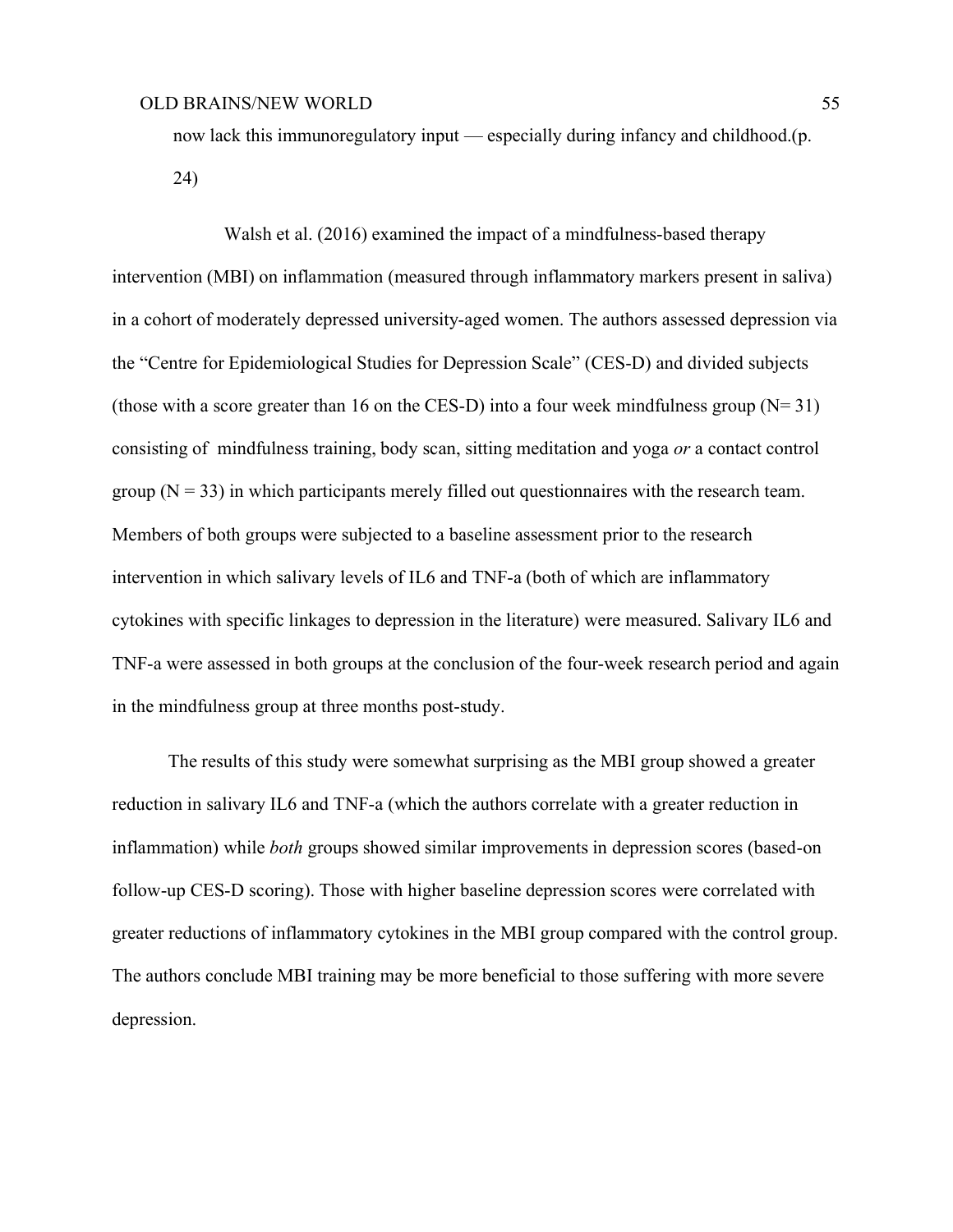Holt-Lunstad et al. (2011) examined the influence of spiritual well being on cardiovascular risk in a sample of 100 adults (both male and female). A wide range of physiological markers correlated with heart disease were measured including blood pressure, CRP (which was the only direct marker of inflammation taken), blood glucose and blood lipids. The Functional Assessment in Chronic Illness Therapy - Spiritual Well-Being Expanded Scale (FACIT-Sp-Ex) was used to assess spiritual well-being. In addition to items that measure spirituality directly, this assessment tool also includes items that look at the variables of meaning, peace, faith, love, gratitude and fulfillment. The authors reported a statistically significant correlation between spiritual well-being and CRP which was independent of stress, depression, alcohol consumption and exercise (possible confounds within this study). The authors call for more studies that examine the multiple components of religiosity and spiritual well-being to further elucidate the mechanistic pathways.

# **Implications for Counsellors & Final Reflections**

The studies summarized in this paper are a sampling of the burgeoning literature around a novel paradigm for understanding depression and implications for treatments that target inflammation. Future directions in pharmacological research on this subject may focus on the optimization of combination therapies which harness knowledge from the disparate fields of Psychiatry and Internal Medicine (e.g. Rheumatology, Cardiology). Advances in genetic science may continue to elucidate the specific inflammatory mechanisms which give rise to depression in vulnerable individuals, allowing future generations of clinicians to develop genetically tailored approaches that prevent inflammatory depression before it begins. Finally, the literature reviewed suggests that many of the solutions to the problem of inflammation may be found in very old, and often forgotten cultural behaviours (e.g., spirituality, meditation) that have been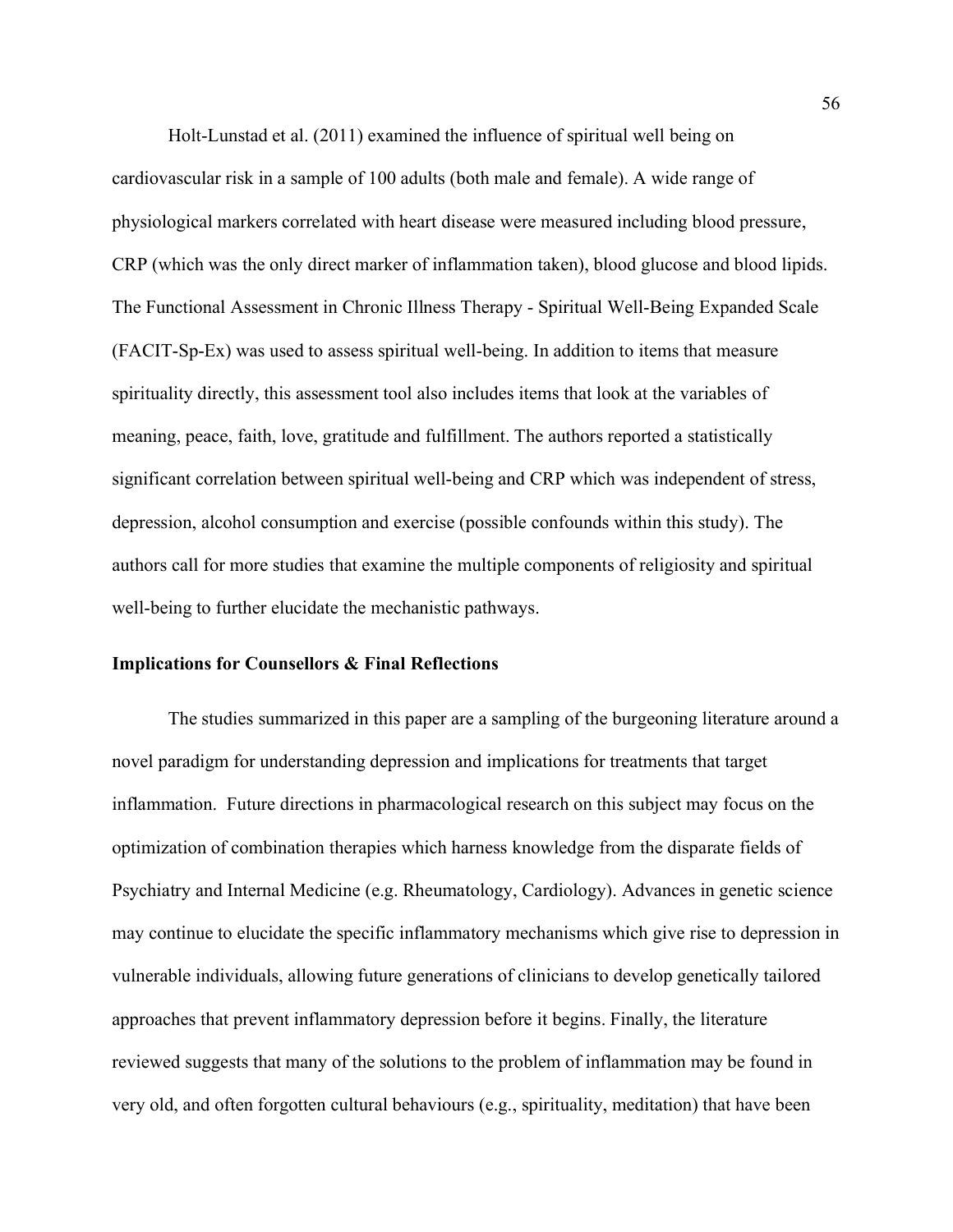with us much longer than modern science. The sum total of all of the information on this topic may well yield a multi-disciplinary approach that is inclusive of multiple fields of medicine, modern genetics, behavioural science and religion. To conclude (and add some perspective), our once protective inflammatory response co-evolved with us over tens of thousands of years and only recently, and in a very modern context, has this mechanism failed us. Perhaps if we, over the next few decades, can understand and address the problem of inflammatory depression, we can claim to be making 'good time'.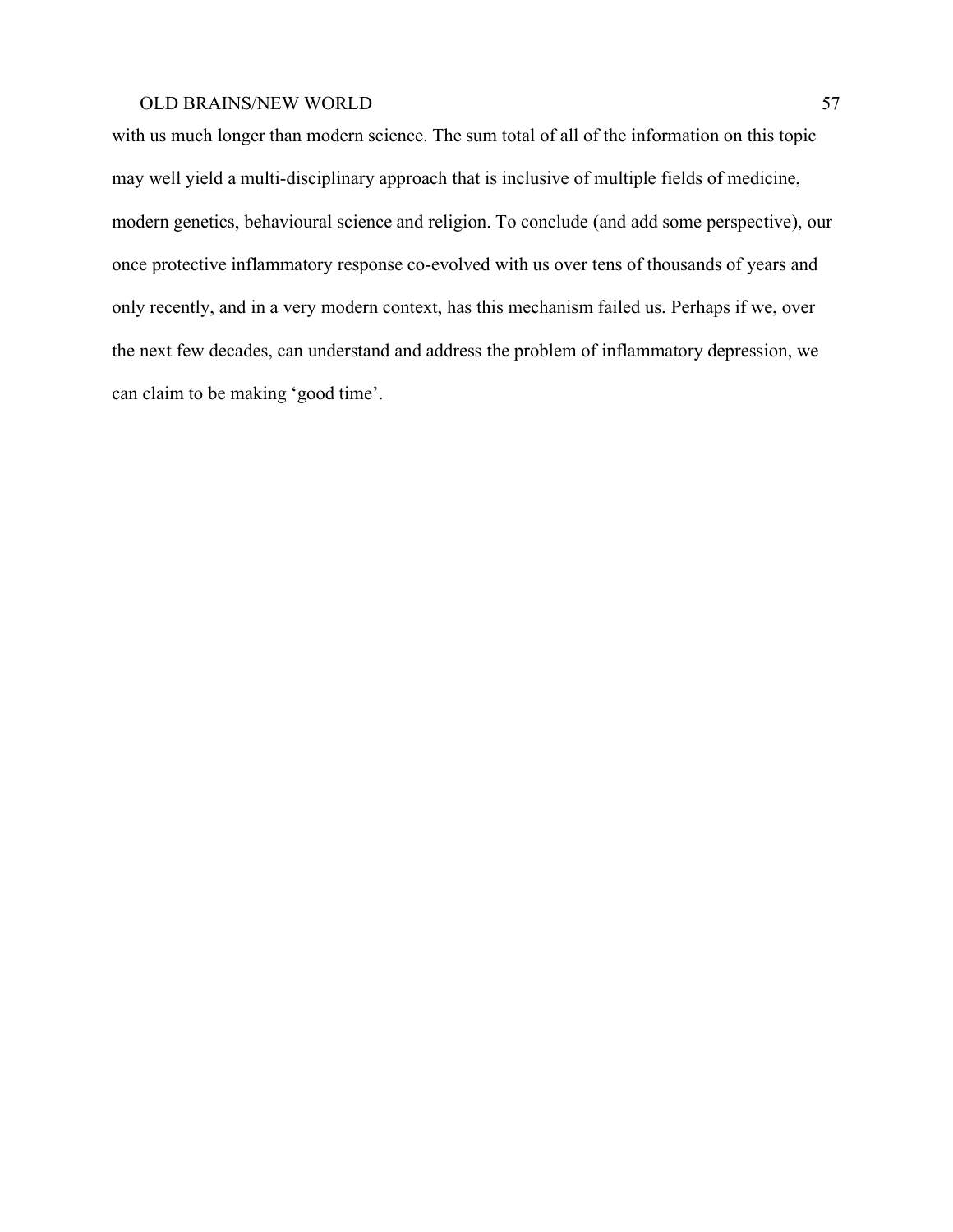# **Paper # 5: "Blue-Light Isn't As Fun As It Used to Be" : Artificial Light, Confused Biological Rhythms and the Production of Disease States**

Thomas Edison's seminal invention of the electric light bulb in 1879 brought unprecedented possibilities, and the American inventor is attributed with once remarking, "The doctor of the future will give no medicine, but will instruct his patient in the care of the human frame, in diet, and in the cause and prevention of disease." Little was he aware that mistimed use of his great gift to the world is now one of several human-imposed environmental changes that predispose us to many diseases by way of circadian rhythm and sleep disruption (Potter et al, p. 584)

# **Introduction & Orientation to the Paper**

One of the hallmarks of modern human society is our desire, and corresponding capacity, to re-shape the natural world so that it better conforms with our preferred reality. In our specieswide quest for the attainment of 'more of everything' we have refused to be limited in our productivity by the cycles of the natural world in which we live; ancient cycles that for eons governed both the sleep-wake and seasonal energetic patterns of our ancestors. As the quote above describes, the development of stable artificial light in 1879 ushered in a new era and in fact, a complete and total new way of being for out species. In a single leap, the dull orange glow of candlelight was replaced by a vivid incandescent pseudo-sun which, in addition to keeping our workspaces alight, sent a powerful message to our ancient brains. "It remains day."

While this technological innovation undoubtedly allowed us to make tremendous progress on a variety of fronts, it is not without consequences. The function of this paper is to examine both the physiological and psychological illnesses that plague post-industrial humanity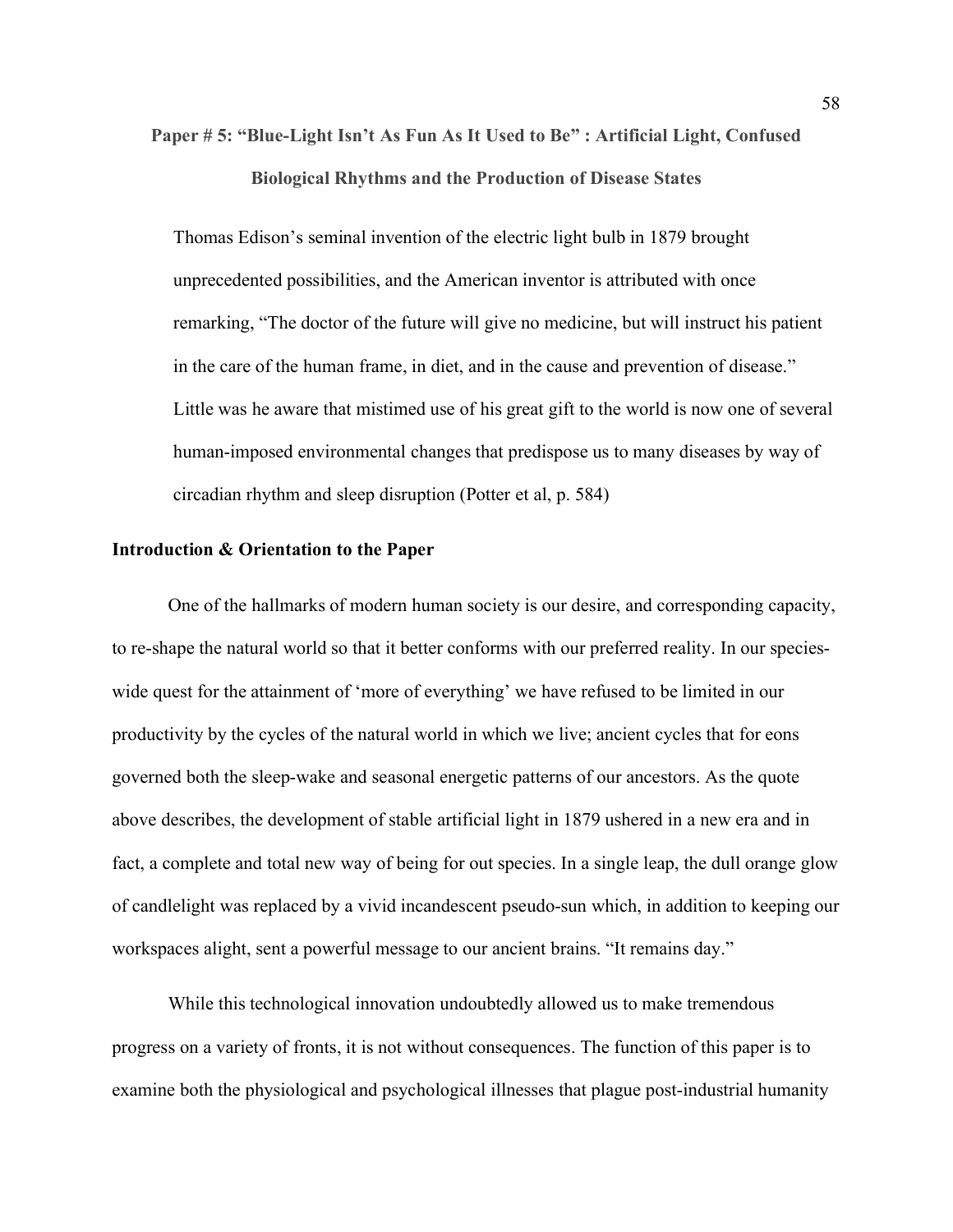as a function of our departure from our natural relationships with time, light, seasons and sleep. Framed as a question, how have we, a species that evolved over tens of thousands of years to have a highly intricate relationship with the sun, responded to a shift in our relationship to light which has been both sudden and virtually ubiquitous? How are our ancient brains and bodies adapting to this rapid 'modern world' shift?

# **The Science of the Circadian Rhythm & Photo-Entrainment**

An exploration of the physiological effects of artificial light first invites an explanation of the sleep wake cycles that have governed our species for millennia. Humans are a diurnal species (the opposite of nocturnal) which, put simply, means that our species evolved to be wakeful and productive when the sun is up, and to sleep when it is not. According to Perelman et al. (2011) this evolutionarily honed sleep/wake pattern conferred many survival advantages for our ancestors (e.g., hunting and gathering during the day, being active white predators might be viewable). Photo-entrainment is the specific process by which the organism effectively synchronizes its diurnal sleep/wake schedule with its external environment, which-in plain terms-allows the organism to intrinsically 'sense' the time, which in turn gives rise to the grounding biological rhythm that catalyses a host of other important physiological processes (Bedrosian and Nelson, 2013).

Specifically, photo-entrainment is "mediated by intrinsically photosensitive retinal ganglion cells that project light information to the suprachiasmatic nucleus (SCN) region of the hypothalamus" (Bedrosian and Nelson, p. 751). The SCN is widely understood to be the 'molecular clock' amongst almost all species of mammals and is completely dependant on both light and dark input in order to establish and maintain sleep/wake rhythm. In either the complete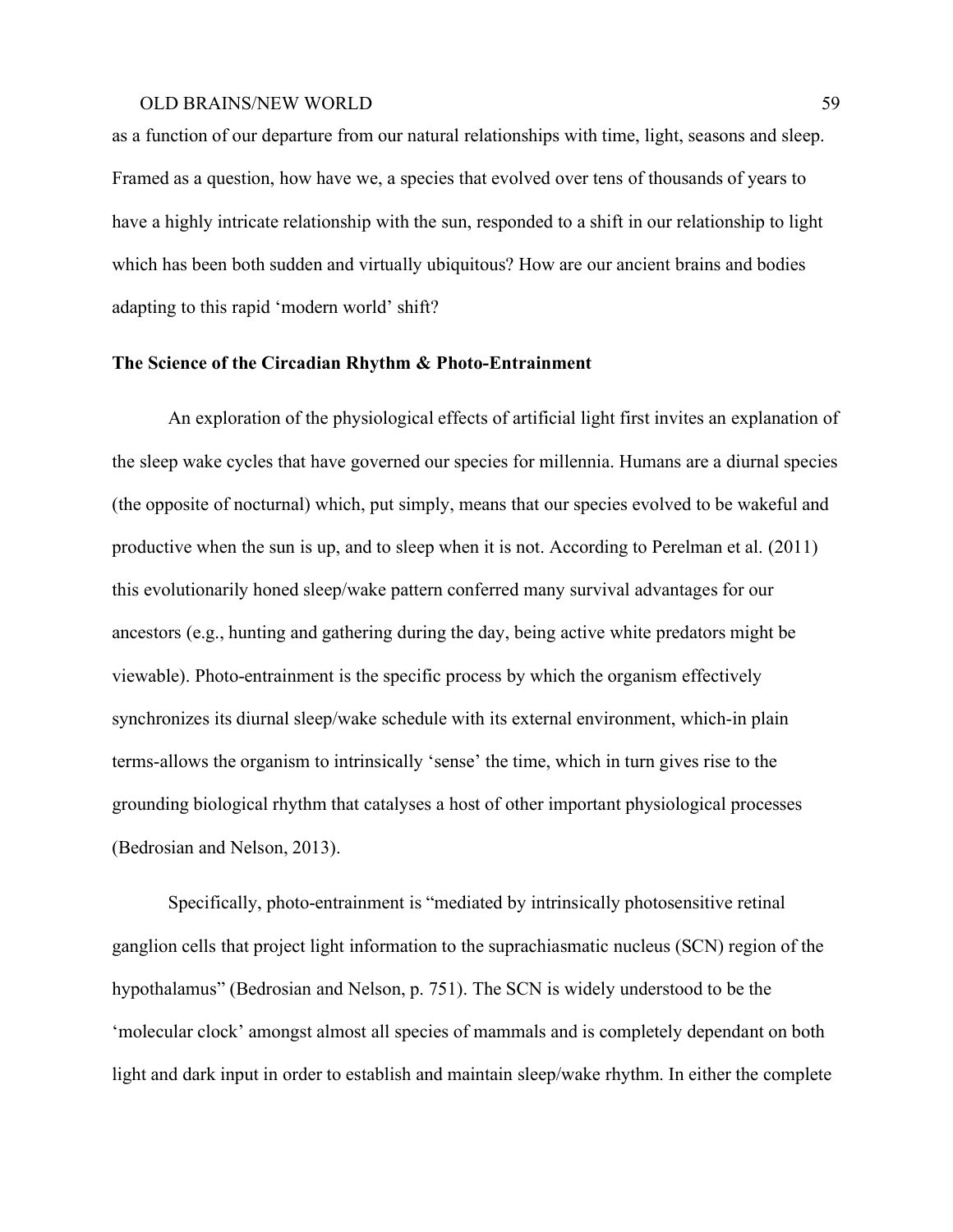absence of light or alternatively in prolonged and unnatural exposure to light (which is of course the phenomenon up for discussion within this paper) this internal clock becomes confused.

### **Altered Rhythms: A Problem of Both 'What' and 'When'**

While it is established that the disruption of our circadian rhythms is a 'brain level' phenomenon (albeit, one which is mediated by retinal input), the question that arises from the above description of the specific physiology involved is 'how is artificial light, (and specifically, light at night or LAN), in the modern industrial era essentially hijacking our ancient sleep/wake physiology'? As it turns out, the answer to the above question contains both 'when' and 'what' variables. The 'when' refers to the secretion of melatonin, the neurochemical that is responsible for the onset of 'sleepiness' and which is rhythmically secreted from the Pineal gland, a small pinecone shaped structure at the very core of our ancient brains. The production of melatonin has a direct and proportional relationship to light exposure which can be understood simply as 'more light equals greater suppression of melatonin' whereas light deprivation produces the opposite (Busceimi et al., 2005) . For our ancient ancestors, the role of light in their lives was remarkably simple (i.e..when the sun retreated from the sky, they had no access to a light source which would mimic natural light) and correspondingly, their melatonin metabolism was as well. In summary, the timing of, or exactly 'when' we as humans encounter large doses of natural light (or, for the purposes of this paper, light which our brain interprets as natural light which can be generated by a variety of sources including televisions, cell-phones, laptop devices overhead lights) matters greatly as it is this, and only this, which triggers either melatonin production or suppression, a biological occurrence which effectively catalysis our diurnal sleep wake pattens (Busciemi et al., 2005).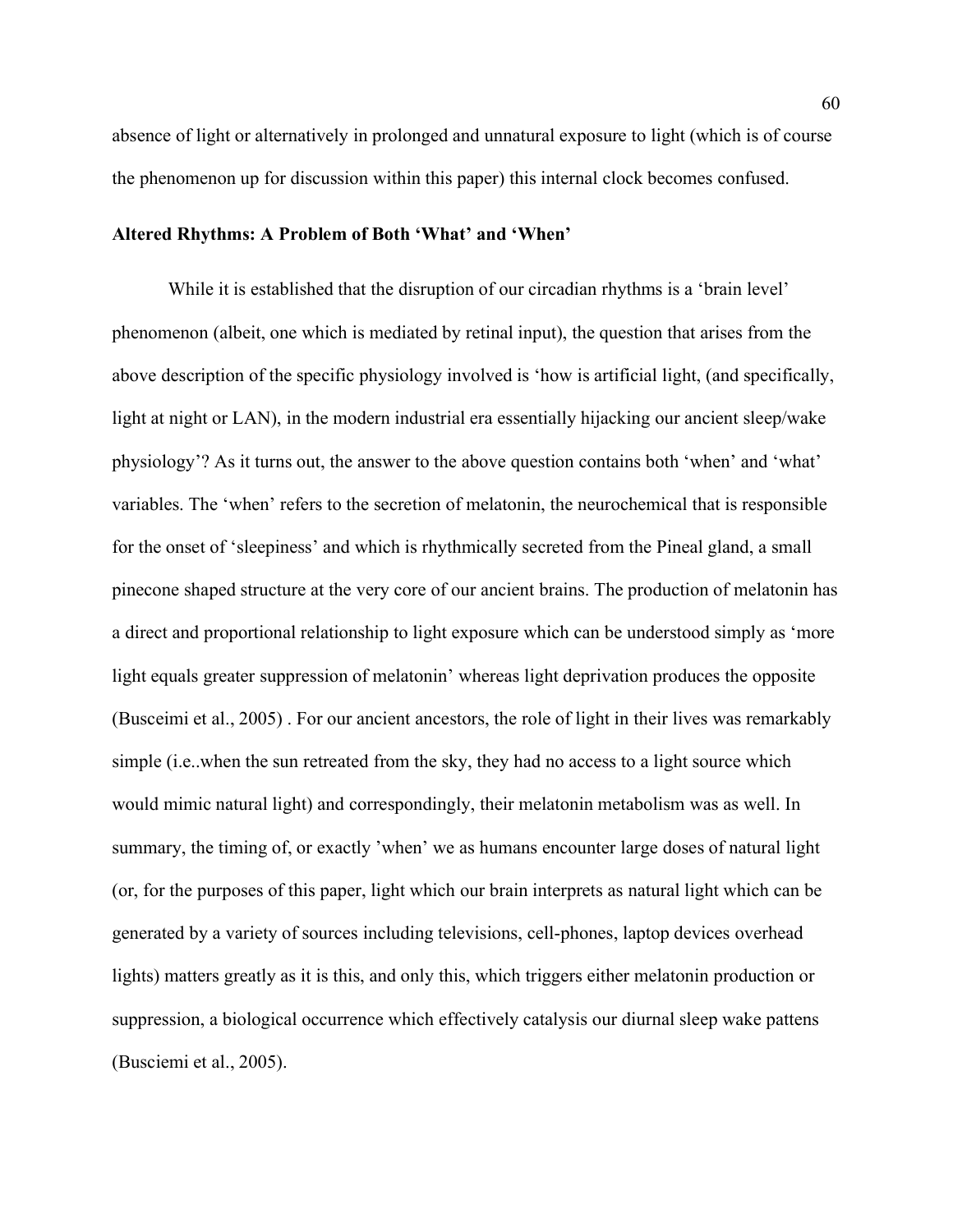The 'what' within the overall equation refers to the type, or specifically the wavelength of light that is so abundant in the modern world. While the flicker of candlelight or the flame from a fire may have kept our ancestors awake, in no way did it commandeer our melatonin metabolism by effectively mimicking the light of the sun in the fashion that contemporary lighting does. Modern light sources increasingly emit a 'blue' wavelength of light which maximally activates the photosensitive cells in the retina, thereby impacting melatonin metabolism. Pauley (2004), in a paper in which the author characterizes fluorescent lighting as a public health issue, explains:

Because, much of the daytime work force in the industrialized world is exposed to dim office lighting instead of bright sunlight, and because at night we are often exposed to bright lights with blue wavelengths instead of natural darkness, some researchers believe that adequate human circadian entrainment does not take place. Without a normal cycle of MLT inhibition and production responding to cycles of light and dark, human health may be negatively affected (p.590)

To summarize, modern humans, particularly those of use living in highly industrialized environments, are exposed to the wrong type of light (what) and often at the wrong time of day (when); a convergence of factors which is too great for our ancient brains to override. The logical question that follows is; what are the consequences of this so-called public health issue? What are the specific physical and psychological effects of circadian rhythm disruption and how are these effects distributed across the global population?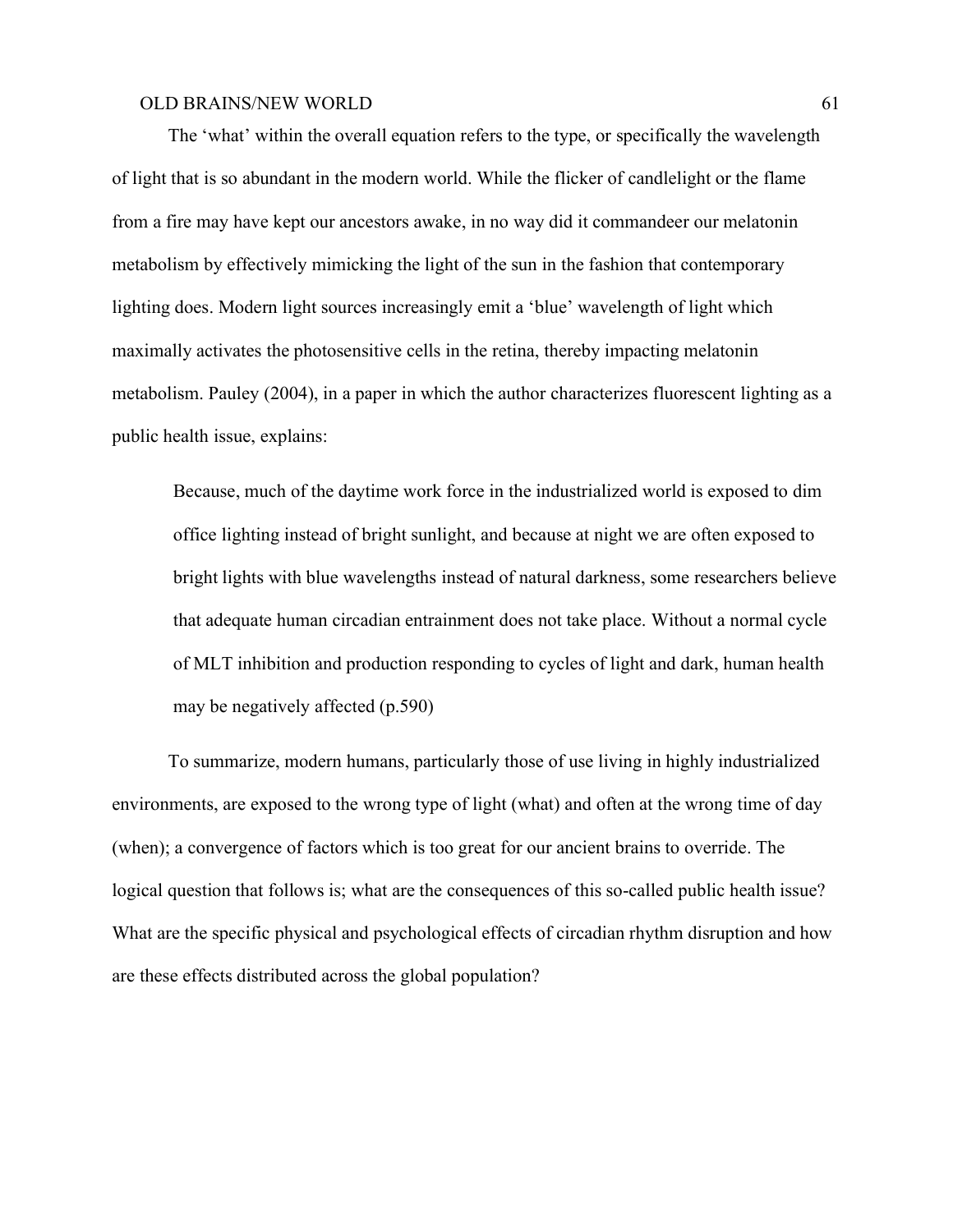#### **Influence of the Modern Light Environment on Physical and Mental Health**

Within the literature, circadian rhythm disruption has been linked to a wide variety of physical and mental health disorders. Ekhel-Mehan (2013) reported that exposure to LAN directly alters feeding behaviours and has direct influence on both insulin metabolism and body mass. The authors also found that, amongst a sample of shift-workers, LAN (and corresponding circadian rhythm disruption) was associated with increased risk of obesity, type 2 diabetes, high blood pressure and coronary artery disease. He, et al. (2011) established a relationship between circadian rhythm disruption and the development of breast cancer amongst European shift workers, and further, demonstrated a linear relationship between years of shift work and disease prevalence at a population level.

With respect to mental health presentations specifically (which is, of course, the jurisdiction of those in the counselling professions) circadian rhythm disruption has been linked to a number of common conditions. According to Walker at al. (2020) there is a clinical relationship between both the presentation and severity of major depressive disorder and circadian disruption. The authors describe below:

Clinical studies demonstrate that the severity of MDD is correlated with the degree of misalignment of circadian rhythms. Further, examination of circadian patterns of gene expression within postmortem brains of patients with MDD demonstrate reduced amplitude, shifted peaks, and altered phase relationship between genes, particularly in canonical clock genes. (p. 5)

Circadian rhythm disruption has been directly associated with the development of anxiety disorders in animal models (Tapia-Osorio, 2013) and indirectly linked with the induction of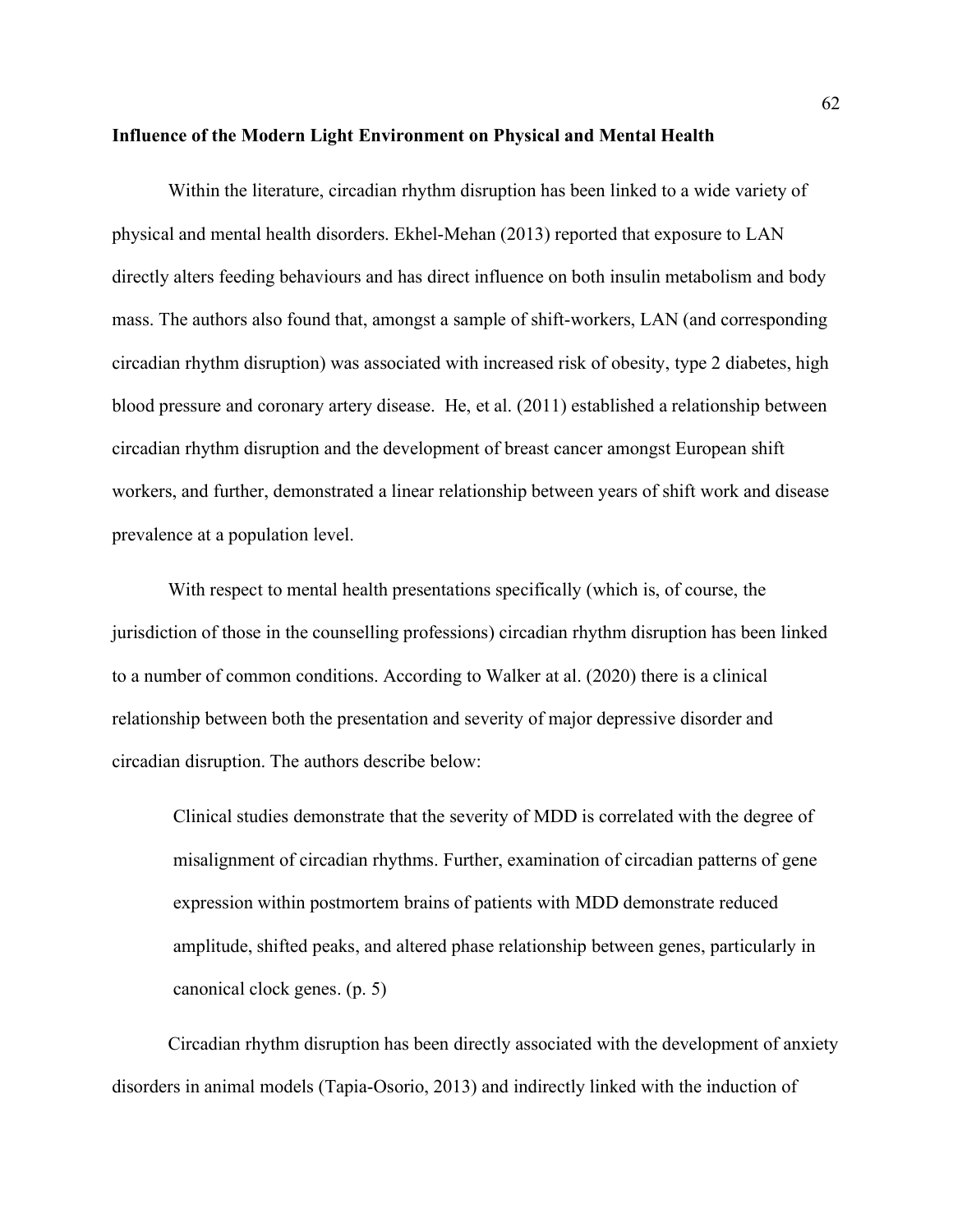bipolar episodes amongst those travelling between time zones (Young, 1995). What is perhaps most striking about the available body of literature describing the psychological effects of circadian rhythm disruption, particularly that which is the result of blue wavelength light exposure, is the consistent call for additional investigation. It is quite clear (to this author at least) that this is an area of inquiry that is in its infancy in some regard. Perhaps this is a function of the fact that, despite artificial lighting having been a staple of our existence for over 100 years, the widespread use of compact fluorescents (i.e., blue lights) is relatively novel.

### **Geography and Urbanity as Key Drivers**

Unlike the vast majority of modern-day illnesses, socio-demographic status is not protective (and may in fact be predictive) where the consequences of circadian rhythm disruption are concerned. Cinzano et al. (2016) estimate that 99% of the population of the developed world is exposed to LAN on a nightly basis, and it stands to reason that exposure is amplified amongst those living in densely concentrated urban areas (rich and poor alike). Secondly, where geography is concerned, there is evidence that populations in northern latitudes have greater year-round exposure to artificial light as a function of necessary infrastructure (i.e., more blue wavelength light exists in these areas as a matter of necessity in the wintertime when the days are short) (Monsivais et al., 2017). These findings taken together are quite interesting as they fly in the face of generations of 'social determinants of health' research which serves to support the fact that the poor, not the rich, bear the burden of both mental and physical illness in unequal proportion. The emerging research on LAN and circadian rhythm disruption moves in the exact opposite direction, suggesting that both urbanity and distance from the equator, both of which are often associated with development and wealth, are positively correlated variables. This is an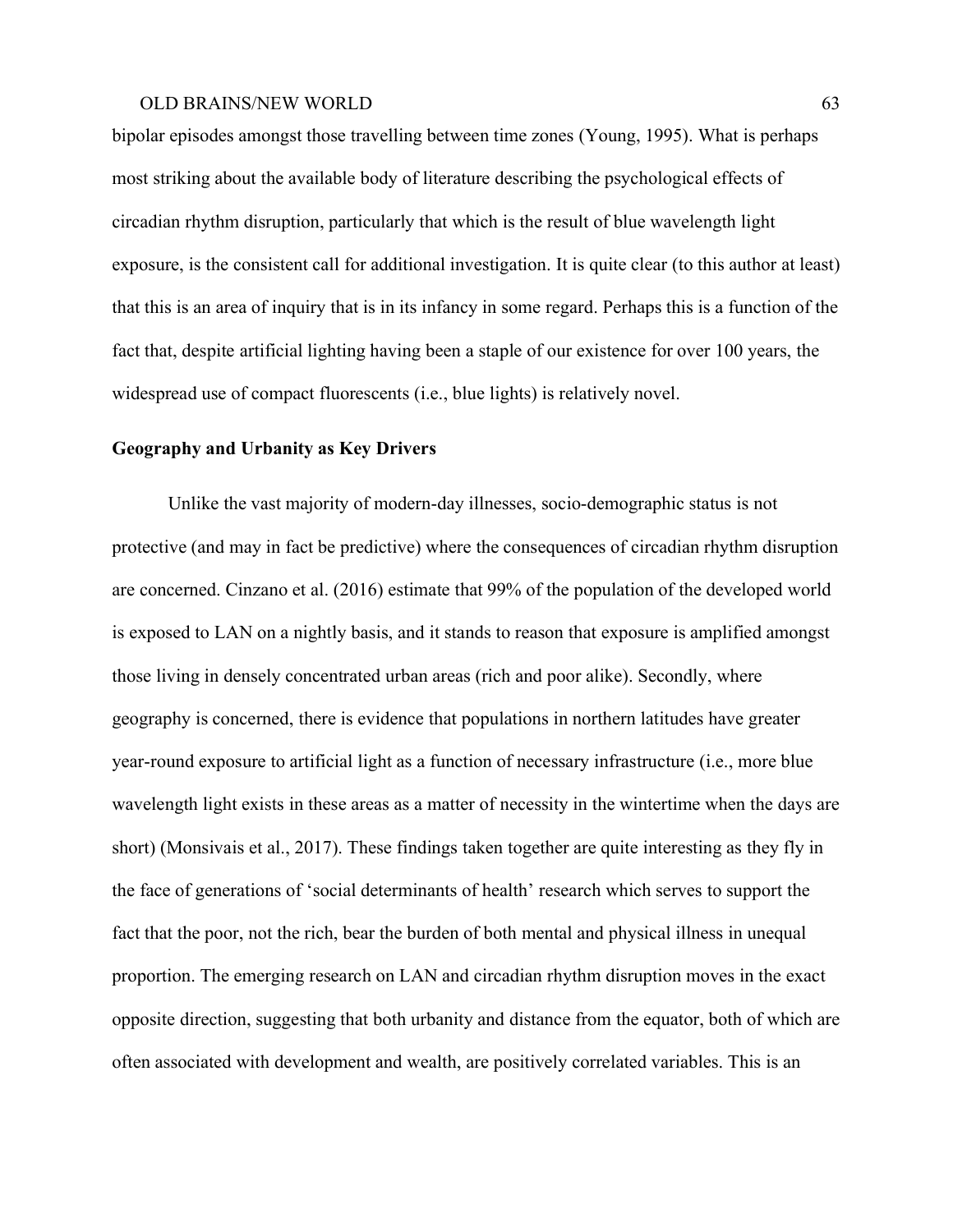interesting finding for those of us providing counselling services in the Lower Mainland of B.C. and supporting clients for whom the abovementioned mental health conditions persist.

#### **Implications for Counsellors & Final Reflections**

While the various presentations of anxiety and depression are not new to the field of counselling and psychotherapy, much of the novel evidence in this emerging domain of research may very well not be. The question what to do with the findings generated via this new paradigm comes to the fore for counsellors and medical professionals alike. In a 2016 systematic review on the subject titled "Circadian Rhythm and Sleep Disruption: Causes, Metabolic Consequences, and Countermeasures" Potter et al., offer a number of practical solutions for health care professionals who might be interfacing with clients impacted by disrupted sleep and therefore in a position to provide psycho-educational resources on this topic (interestingly, this is the only publication the author could locate that offered such insights). Pragmatic behavioural interventions include sleep extension (which is merely 'science-ese' for spending more time in your bed), improved sleep hygiene (which mostly pertains to the maintenance of highly regular sleep patterns) and regular exercise. Additionally, it is well within the control of the individual to evaluate and potentially reconsider their relationship with 'screens' in general, at least where use in the home is concerned. While these interventions are easily understandable and are perhaps even within the domain of common sense, the authors also provide some additional suggestions which may be less intuitive. Time restricted feeding (TRF), a process in which all calories are consumed within an eight hour window, thereby leaving the remaining 16 hours of the day for a cycle of fasting, is associated with the correction of gene clock rhythms due to the fact that "the molecular clock is intertwined with the metabolic state of the cellular environment" (p. 608).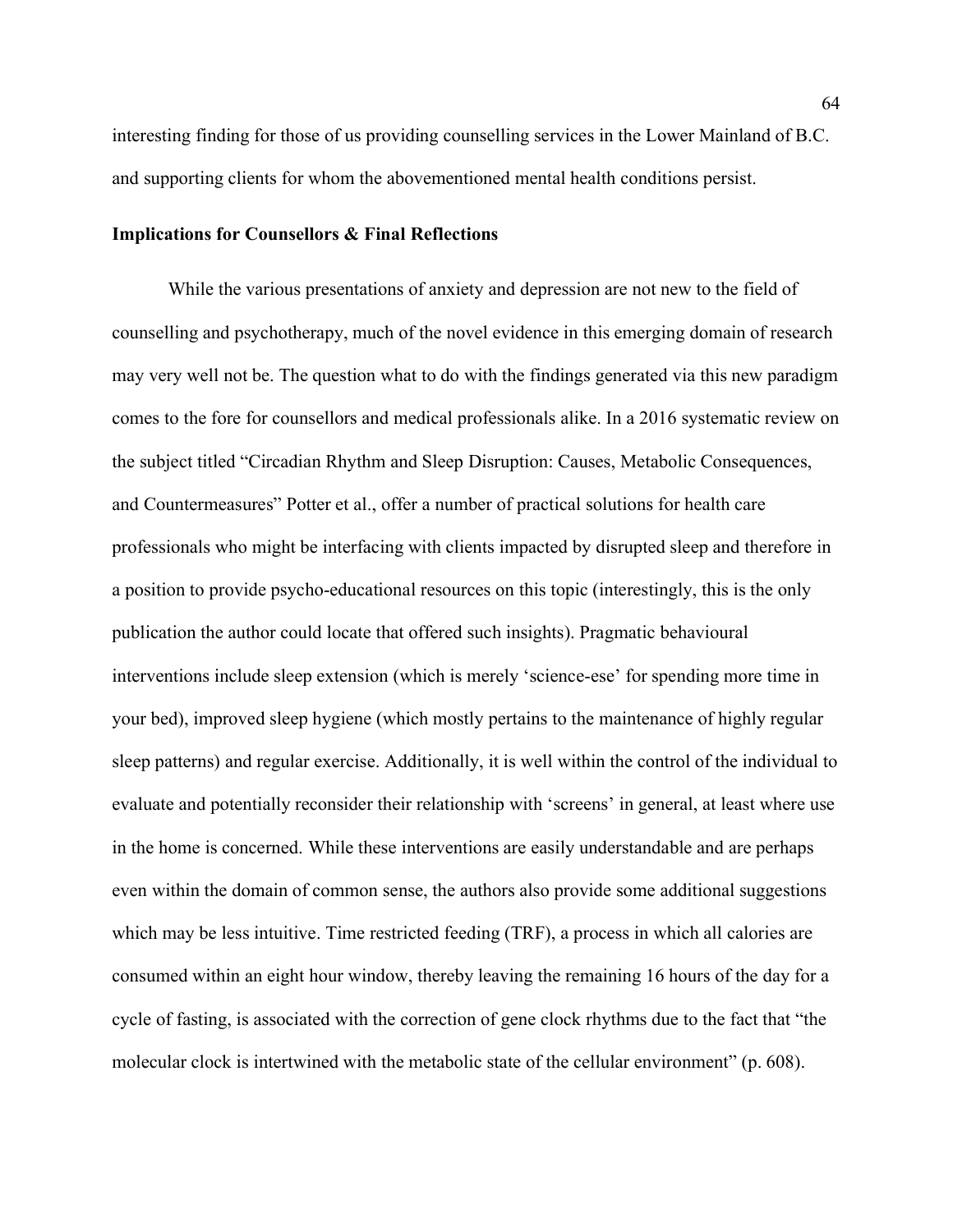Exogenous consumption of melatonin is also cited as a simple, non-pharmacological intervention which is proven effective in restoring healthy sleep/wake cycles.

While the above interventions are both a) readily implementable at the individual level and, b) appropriate for discussion within the counselling space where and when clients are seeking behavioural strategies to manage their sleep, challenges at the broader societal level will inevitably remain. The sheer ubiquity of objects emitting 'blue-light' in the home, and perhaps more to-the-point, in the workplace and society at-large represents and very real and quite difficult to reverse challenge to our collective sleep/wake status. It may be wise for those in the counselling professions to distinguish that which is within our clients' realm of control and that which is not and direct client conversations towards the former in hopes of creating client agency and efficacy in a world that seemingly never sleeps.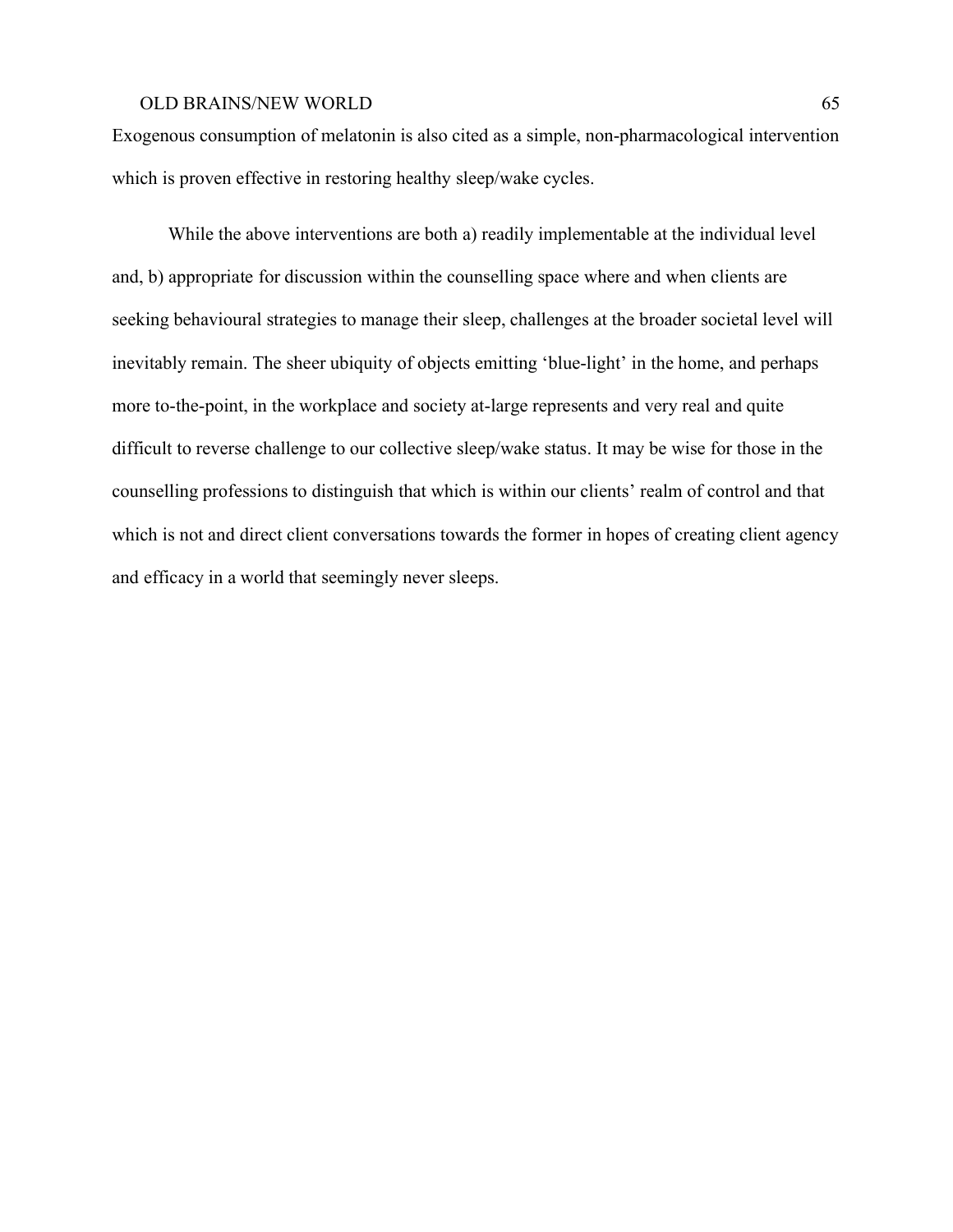#### **Conclusion**

The five chapters above, when taken together, make a compelling case that our human brains and nervous systems are facing significant challenges in adapting to our immediate environment, and that these challenges can often manifest themselves in the types of clinical presentations and symptomatology that are so often seen in the counselling space (e.g., interpersonal distress, nervous system dysregulation, depression, anxiety, addiction, etc…). It is worth noting that the chapter topics selected by the author within this thesis represent only a fraction of the overall subject space. That is, there are innumerable additional topics, most of which are significant areas of clinical research in their own right, that demonstrate with equal force, the fact that our old brains struggle, and even suffer, in this new world.

The collected chapters above make the case that human evolution has unfolded in direct response to conditions which in very few ways resemble life in highly urbanized, post-industrial societies, and that, on a physiological level, we are by no means perfectly suited for our environment. As the chapters within this thesis illustrate, our current brain and nervous system physiology is the direct by-product of a complex ecological 'web' of systemic relationships that have included our sun, the flora and fauna present in our native genetic environment and other members of our own species. Over hundreds of thousands of years it was these relationships that, via the processes of evolution and cospeciation, shaped us. The end product of this highly intricate process is a somewhat ironic or even cruel paradox; The client sitting across from you is all-at-once a remarkable member of a species that has adapted to survive *and* an individual whose highly specialized brain and nervous system is failing to cope.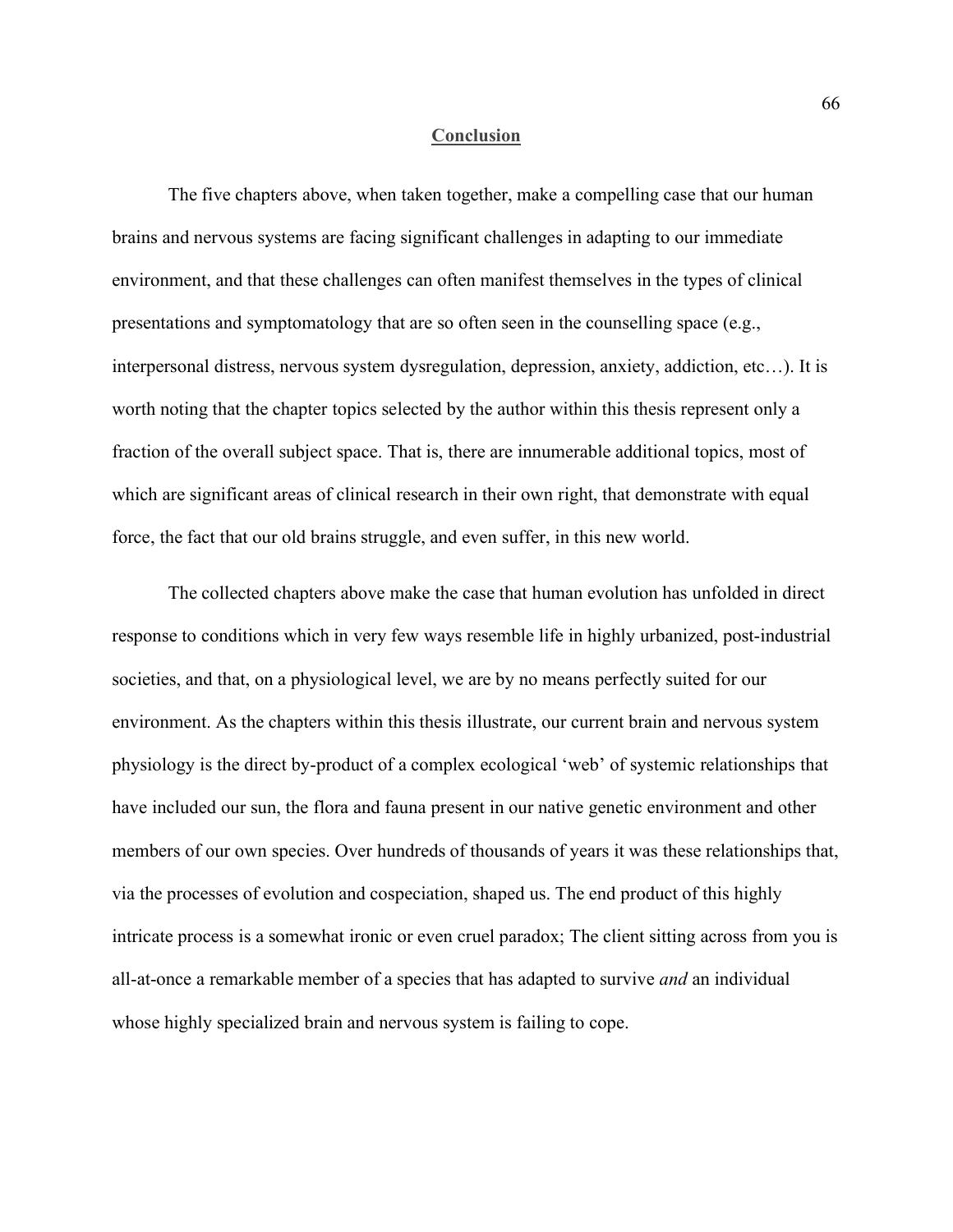# **References**

- Acikalin, M. Y., & Shiv, B. (2016). Cardiac vagal tone and risky decision making. Advances in Consumer Research, 44, 82.
- Amber Elizabeth Lynn Gray. (2017). Polyvagal-informed Dance/Movement therapy for trauma: A global perspective. American Journal of Dance Therapy, 39(1), 43-46.
- Barnes, J., Mondelli, V., & Pariante, C. M. (2017). Genetic contributions of inflammation to depression. Neuropsychopharmacology, 42(1), 81-98.

Bath, H. (2005). Our amazing brains. *Reclaiming Children and Youth, 14*(3), 146.

- Bedrosian, T. A., & Nelson, R. J. (2013). Influence of the modern light environment on mood. *Molecular Psychiatry, 18*(7), 751-75
- Behrendt, R. (2012). Neuroanatomy of social behaviour: An evolutionary and psychoanalytic perspective (1st ed.). London: Karnac Books.
- Bloom, Z. D., Gutierrez, D., Lambie, G. W., & Ali, S. (2016). Counselors' comfort with sexuality, attitudes towards pornography, and propensity to assess and treat client issues related to pornography use. Journal of Mental Health Counseling, 38(4), 327-345.
- Bogenschutz, M. P., Forcehimes, A. A., Pommy, J. A., Wilcox, C. E., Barbosa, P., & Strassman, R. J. (2015). Psilocybin-assisted treatment for alcohol dependence: A proof-ofconcept study. Journal of Psychopharmacology, 29(3), 289-299
- Brand, M., Snagowski, J., Laier, C., & Maderwald, S. (2016). Ventral striatum activity when watching preferred pornographic pictures is correlated with symptoms of internet pornography addiction. Neuroimage, 129, 224-232.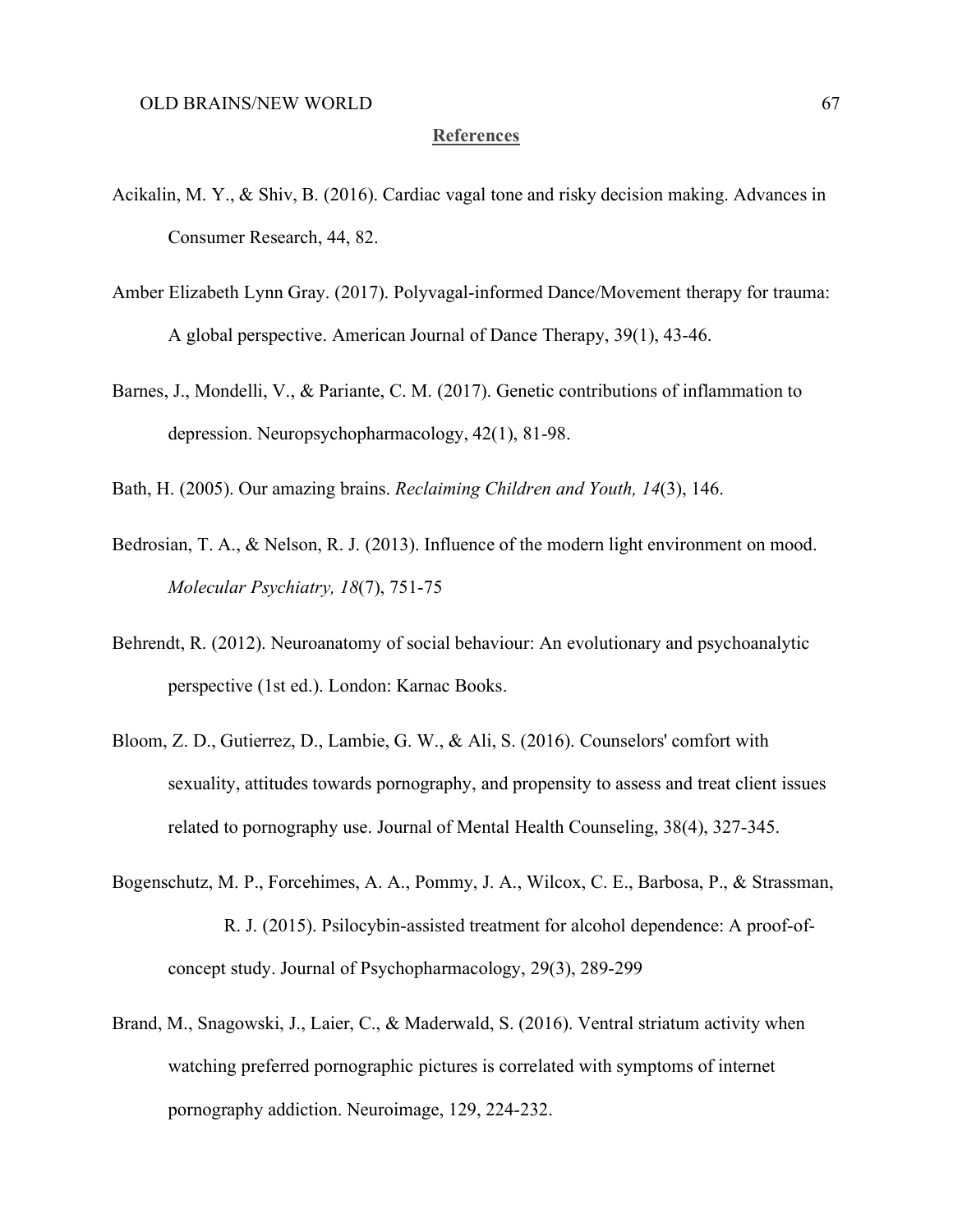- Buscemi, N., Vandermeer, B., Hooton, N., Pandya, R., Tjosvold, L., Hartling, L., . . . Vohra, S. (2005). The efficacy and safety of exogenous melatonin for primary sleep disorders a meta-analysis. Journal of General Internal Medicine, 20(12), 1151-1158
- Butler, M. H., Pereyra, S. A., Draper, T. W., Leonhardt, N. D., & Skinner, K. B. (2018). Pornography use and loneliness: A bidirectional recursive model and pilot investigation. Journal of Sex & Marital Therapy, 44(2), 127
- Carhart-Harris, R. L., Bolstridge, M., Day, C. M. J., Rucker, J., Watts, R., Erritzoe, D. E., . . . Nutt, D. J. (2018). Psilocybin with psychological support for treatment-resistant depression: Six-month follow-up. Psychopharmacology, 235(2), 399-408
- Carnagarin, R., Kiuchi, M. G., Ho, J. K., Matthews, V. B., & Schlaich, M. P. (2018;2019;). Sympathetic nervous system activation and its modulation: Role in atrial fibrillation. *Frontiers in Neuroscience, 12*, 1058
- Cicirelli, V. G. (2006). Fear of death in mid-old age. Journal of Gerontology, 61, 75–81. Cinzano P, Falchi F, Elvidge CD. The first World Atlas of the artificial night sky brightness. Mon Not R Astron Soc 2001; 328: 689–707.
- Cinzano, P., Duriscoe, D., Kyba, C. C. M., Elvidge, C. D., Baugh, K., . . . Furgoni, R. (2016). The new world atlas of artificial night sky brightness. *Science Advances, 2*(6)

Contreras‐Rodríguez, O., Albein‐Urios, N., Perales, J. C., Martínez‐Gonzalez, J. M., Vilar‐

López, R., Fernández‐Serrano, M. J., . . . Verdejo‐García, A. (2015). Cocaine‐specific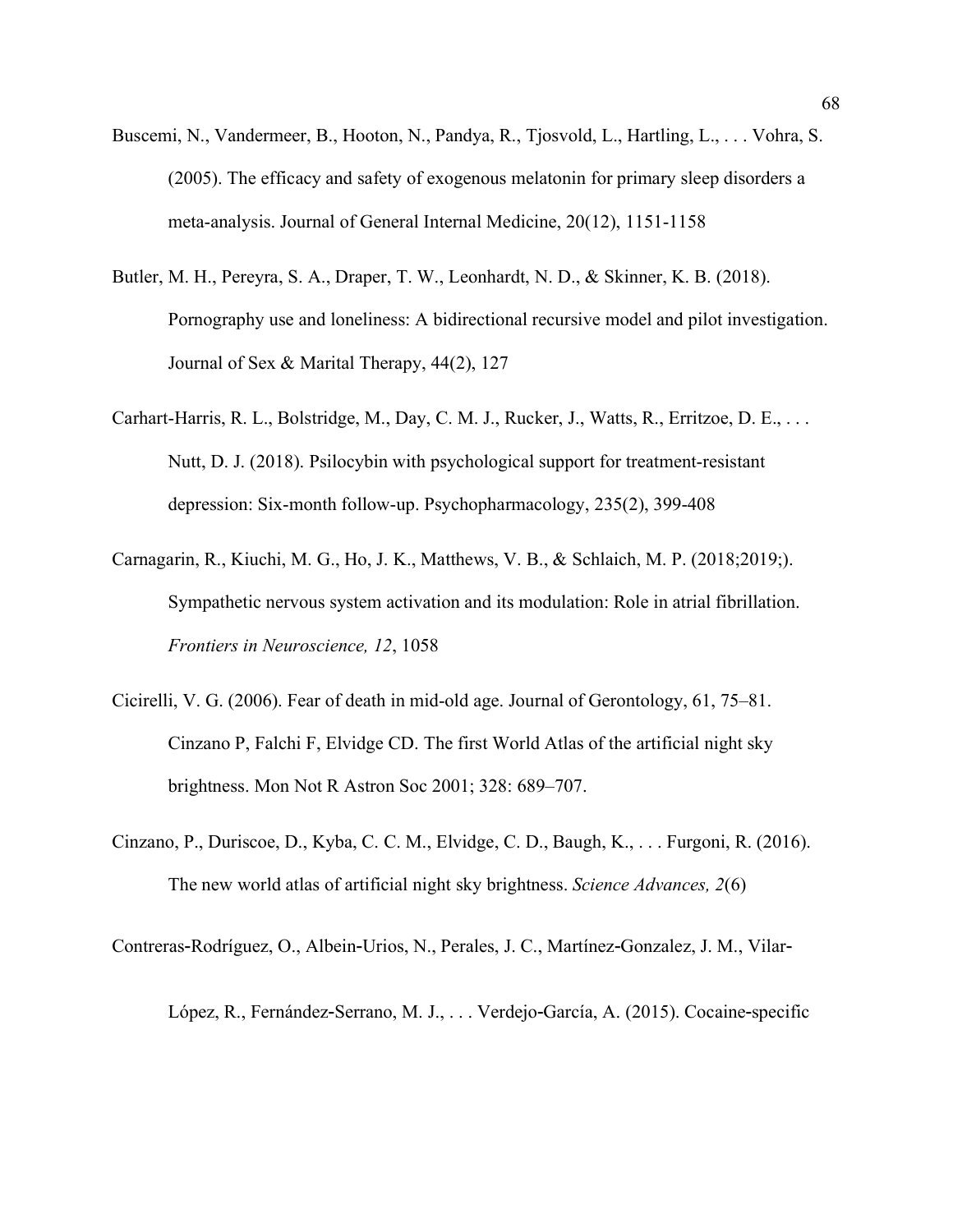neuroplasticity in the ventral striatum network is linked to delay discounting and drug relapse. Addiction, 110(12), 1953-1962

- DasGupta, B. (2017). Effect of pornography on sexual beliefs and behaviors. North American Journal of Psychology, 19(2), 371.
- Deserno, L., Beck, A., Huys, Q. J. M., Lorenz, R. C., Buchert, R., Buchholz, H., . . . Heinz, A. (2015). Chronic alcohol intake abolishes the relationship between dopamine synthesis capacity and learning signals in the ventral striatum. European Journal of Neuroscience, 41(4), 477-486.
- Doran, K., & Price, J. (2014). Pornography and marriage. Journal of Family and Economic Issues, 35(4), 489-498.
- Eckel-Mahan K, Sassone-Corsi P. Metabolism and the circadian clock converge. Physiol Rev 2013;93:107–35.
- Eison AS, Mullins UL (1996). "Regulation of central 5-HT2A receptors: a review of in vivo studies". Behavioural Brain Research. 73 (1–2): 177–81
- Flores, P. J., & Porges, S. W. (2017). Group psychotherapy as a neural exercise: Bridging polyvagal theory and attachment theory. International Journal of Group Psychotherapy, 67(2), 202-222
- Gola, M., Wordecha, M., Sescousse, G. T., Lew-Starowicz, M., Kossowski, B., Wypych, M., . . . Marchewka, A. (2017). Can pornography be addictive? an fMRI study of men seeking treatment for problematic pornography use. Neuropsychopharmacology (New York), 42(10), 2021-2031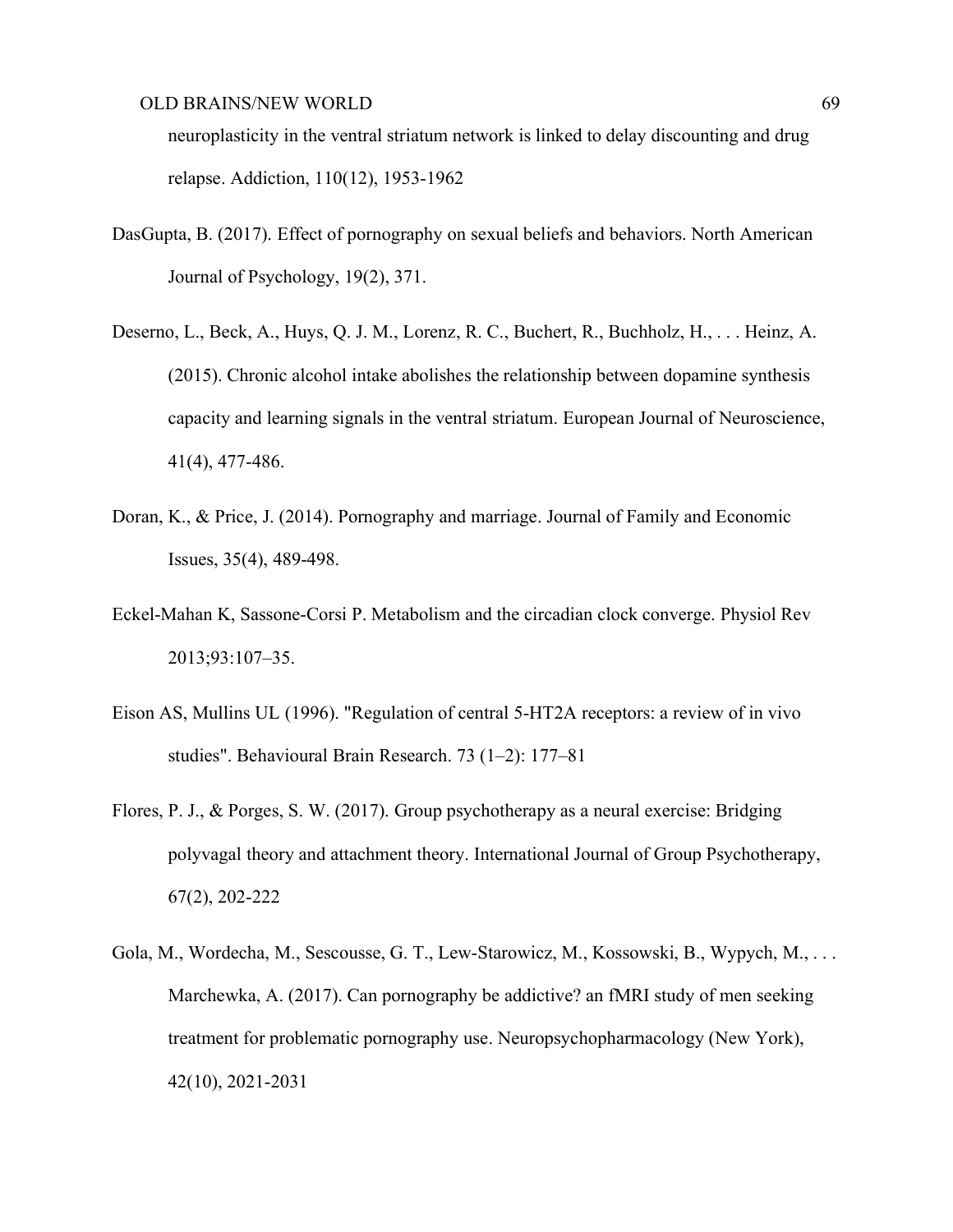- Gray, A. E. L. (2017). Polyvagal-informed Dance/Movement therapy for trauma: A global perspective. *American Journal of Dance Therapy, 39*(1), 43-46.
- Gresch PJ, Smith RL, Barrett RJ, et al. (2005) Behavioral tolerance tolysergic acid diethylamide is associated with reduced serotonin- 2a receptor signaling in rat cortex. Neuropsychopharmacology 30: 1693–1702.
- Griffiths RR, Johnson MW, Carducci MA, et al. Psilocybin produces substantial and sustained decreases in depression and anxiety in patients with life-threatening cancer: A randomized double-blind trial. J Psychopharmacol 2016;30:1181-1197.
- He C, Anand ST, Ebell MH, Vena JE, Robb SW. Circadian disrupt- ing exposures and breast cancer risk: a meta-analysis. Int Arch Occup Environ Health 2015;88:533–47
- Hendricks, P. S. (2014). Back to the future: A return to psychedelic treatment models for addiction. Journal of Psychopharmacology, 28(11), 981-982.
- Hendricks, P. S. (2014). Back to the future: A return to psychedelic treatment models for addiction. Journal of Psychopharmacology, 28(11), 981-982.
- Holt-Lunstad, J., Steffen, P. R., Sandberg, J., & Jensen, B. (2011). Understanding the connection between spiritual well-being and physical health: An examination of ambulatory blood pressure, inflammation, blood lipids and fasting glucose. Journal of Behavioral Medicine, 34(6), 477-488.
- Hyman, S. E., & Malenka, R. C. (2001). Addiction and the brain: The neurobiology of compulsion and its persistence. Nature Reviews Neuroscience, 2(10), 695-703.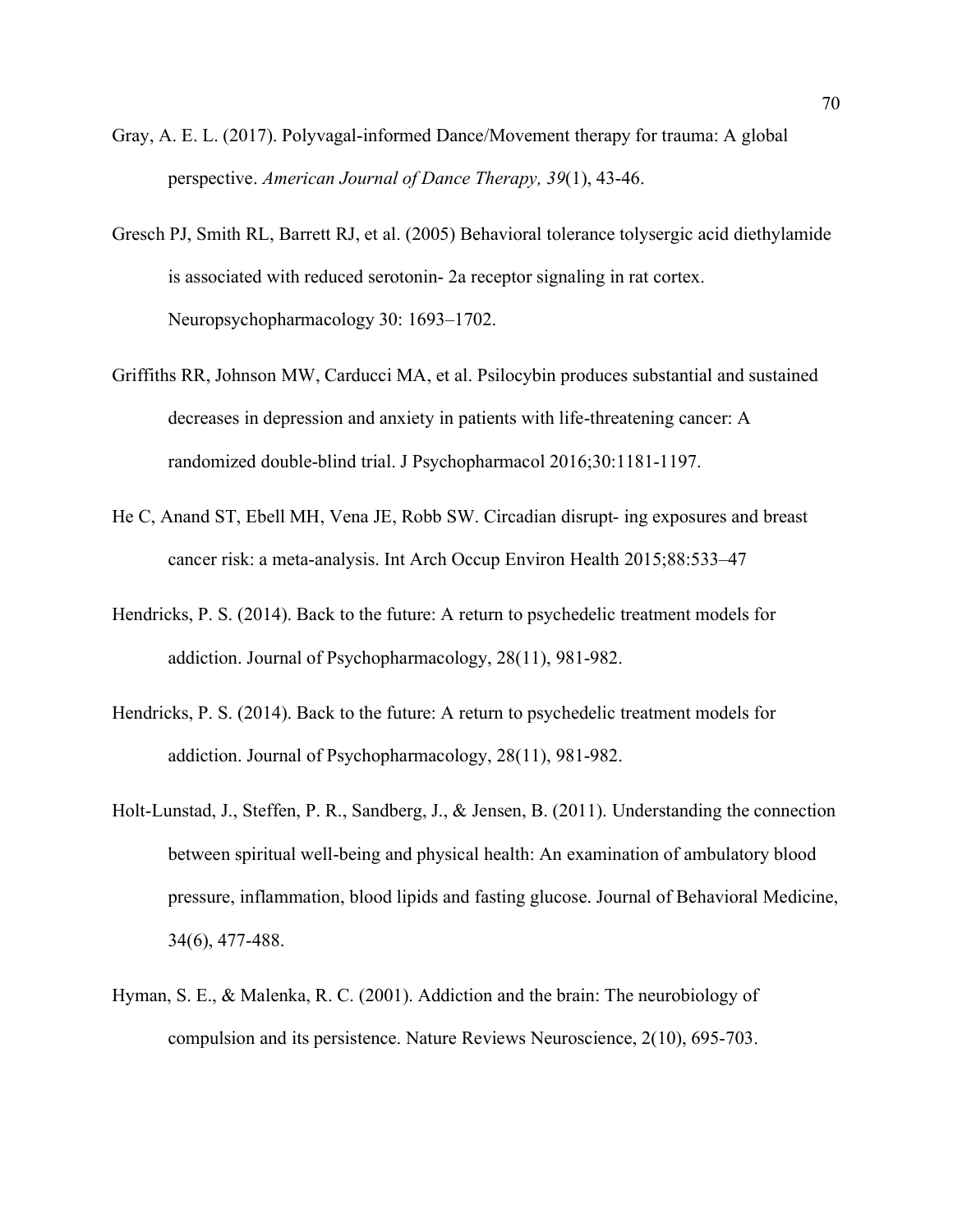- Johnson, M. W., Garcia-Romeu, A., Cosimano, M. P., & Griffiths, R. R. (2014). Pilot study of the 5-HT2AR agonist psilocybin in the treatment of tobacco addiction. Journal of Psychopharmacology, 28(11), 983-992.
- Johnson, M. W., & Griffiths, R. R. (2017). Potential therapeutic effects of psilocybin. Neurotherapeutics, 14(3), 734-740.
- Kiecolt-Glaser, J. K., Derry, H. M., & Fagundes, C. P. (2015). Inflammation: Depression fans the flames and feasts on the heat. *American Journal of Psychiatry, 172*(11), 1075-1091
- Kubler-Ross, (1997).The wheel of life: A memoir of living and dying. New York: Simon & Schuster
- Lambert, N. M., Negash, S., Stillman, T. F., Olmstead, S. B., & Fincham, F. D. (2012). A love that doesn't last: Pornography consumption and weakened commitment to one's romantic partner. Journal of Social and Clinical Psychology, 31(4), 410-438.
- Lehto, R. H., & Stein, K. F. (2009). Death anxiety: An analysis of an evolving concept. Research and Theory for Nursing Practice, 23(1), 23-41
- Linnet, J., Peterson, E., Doudet, D. J., Gjedde, A., & Møller, A. (2010). Dopamine release in ventral striatum of pathological gamblers losing money. Acta Psychiatrica Scandinavica, 122(4), 326-333
- Maciel, I. S., Silva, R. B. M., Morrone, F. B., Calixto, J. B., & Campos, M. M. (2013). Synergistic effects of celecoxib and bupropion in a model of chronic inflammationrelated depression in mice. PloS One, 8(9)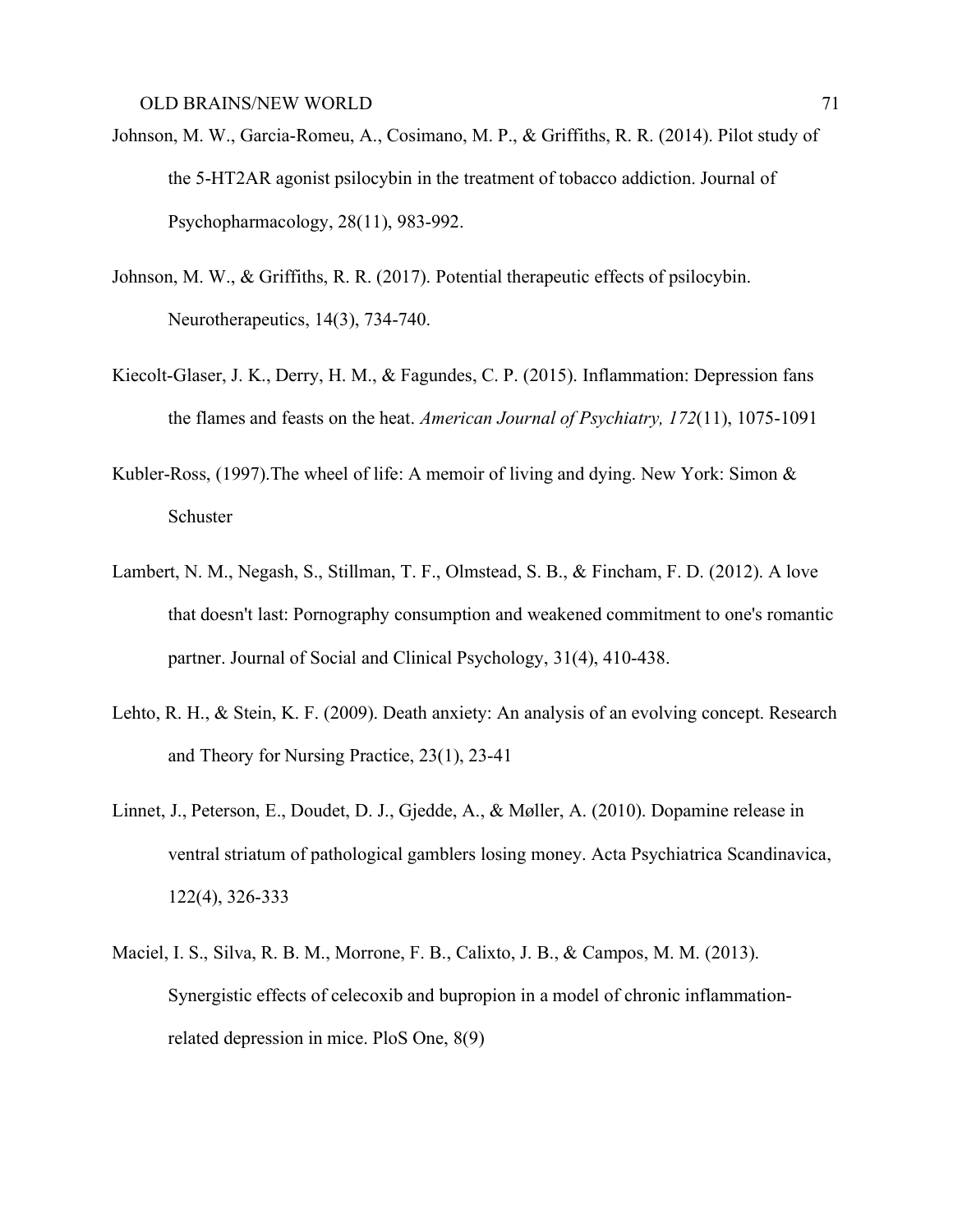- Malcolm, M., & Naufal, G. (2016). Are pornography and marriage substitutes for young men? Eastern Economic Journal, 42(3), 317-334.
- McKee, A. (2010). Does pornography harm young people? Australian Journal of Communication, 37(1), 17-36.
- Miller, A. H., & Raison, C. L. (2016). The role of inflammation in depression: From evolutionary imperative to modern treatment target. Nature Reviews. Immunology, 16(1), 22.
- Miller, J. G., Kahle, S., & Hastings, P. D. (2017). Moderate baseline vagal tone predicts greater prosociality in children. Developmental Psychology, 53(2), 274-289.
- Monsivais, D., Bhattacharya, K., Ghosh, A., Dunbar, R. I. M., & Kaski, K. (2017). Seasonal and geographical impact on human resting periods. Scientific Reports, 7(1), 10717-10
- Pahnke WN. Psychedelic drugs and mystical experience. *Int Psychiatry Clin*. 1969;5(4):149-162.
- Park, B. Y., Wilson, G., Berger, J., Christman, M., Reina, B., Bishop, F., . . . Doan, A. P. (2016). Is internet pornography causing sexual dysfunctions? A review with clinical reports. Behavioral Sciences, 6(3), 17-n/a.
- Pauley SM. Lighting for the human circadian clock: recent research indicates that lighting has become a public health issue. Med Hypotheses 2004; 63: 588–596.
- Perelman, P., Johnson, W. E., Roos, C., Seuánez, H. N., Horvath, J. E., Moreira, M. A. M., Pecon-Slattery, J. (2011). A molecular phylogeny of living primates. PLoS Genetics, 7(3),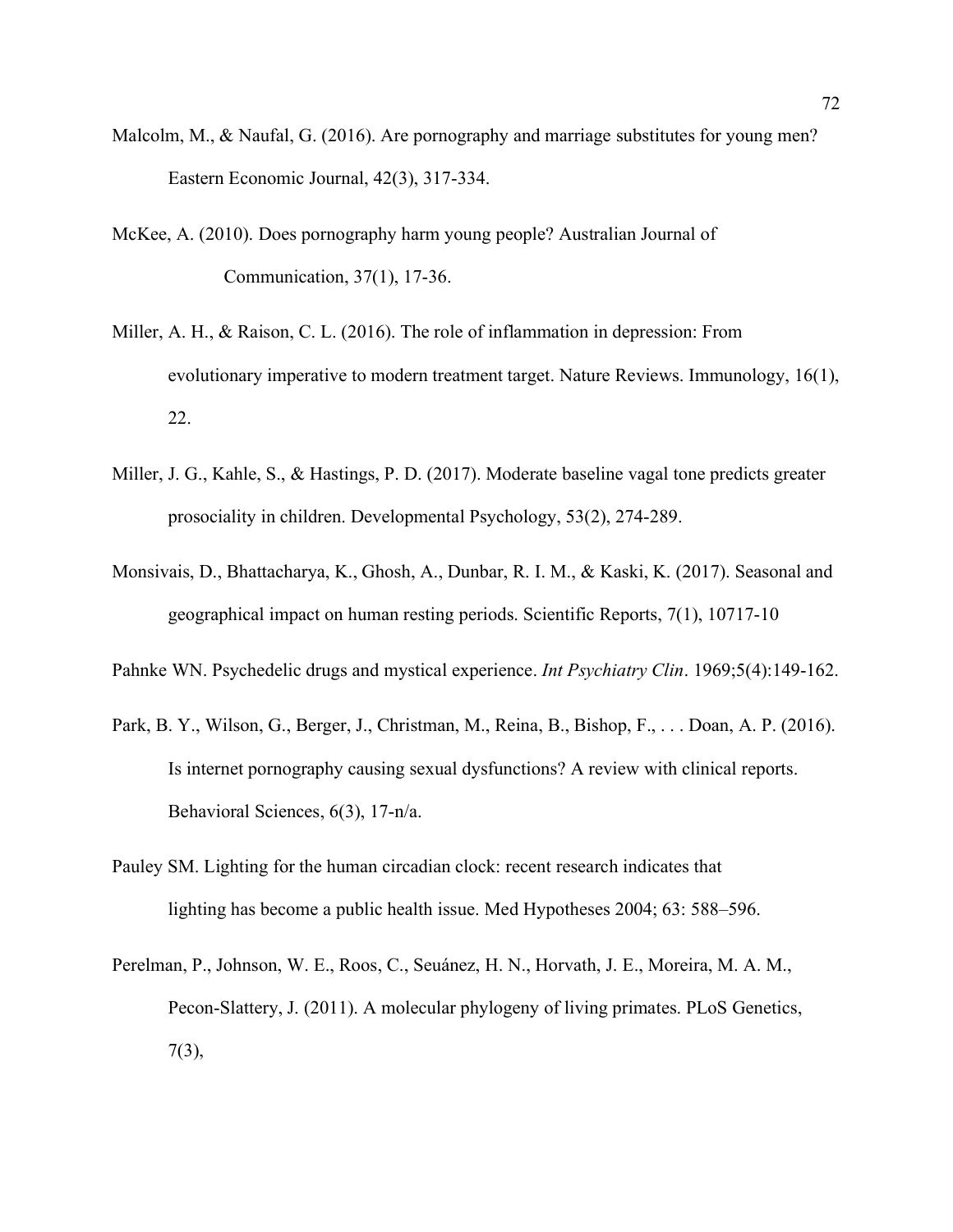- Perez, L. M., & Sundheim, C. J. (2018). Mother-infant psychotherapy informed by polyvagal theory. Journal of Infant, Child, and Adolescent Psychotherapy, 17(3), 145-153.
- Popovic, M. (2011). Pornography use and closeness with others in men. Archives of Sexual Behavior, 40(2), 449-456.
- Porges, S. W., Doussard-Roosevelt, J. A., & Maiti, A. K. (1994). Vagal tone and the physiological regulation of emotion. Monographs of the Society for Research in Child Development, 59(2/3), 167-186.
- Potter, G. D. M., Skene, D. J., Arendt, J., Cade, J. E., Grant, P. J., & Hardie, L. J. (2016). Circadian rhythm and sleep disruption: Causes, metabolic consequences, and countermeasures. Endocrine Reviews, 37(6), 584-608
- Raghanti, M. A., Edler, M. K., Stephenson, A. R., Munger, E. L., Jacobs, B., Hof, P. R., . . . Lovejoy, C. O. (2018). A neurochemical hypothesis for the origin of hominids. *Proceedings of the National Academy of Sciences - PNAS, 115*(6), E1108-E1116.
- Reiner, A. (1990). The triune brain in evolution. role in paleocerebral functions. paul D. MacLean. plenum, new york, 1990. xxiv, 672 pp
- Ross, S., Bossis, A., Guss, J., Agin-Liebes, G., Malone, T., Cohen, B., . . . Schmidt, B. L. (2016). Rapid and sustained symptom reduction following psilocybin treatment for anxiety and depression in patients with life-threatening cancer: A randomized controlled trial. Journal of Psychopharmacology, 30(12), 1165-1180
- Ruffle, J.K. (2014). Molecular neurobiology of addictions: What's all the ^)FosB about? American Journal of Drug and Alcohol Abuse, 40(6), 428-437.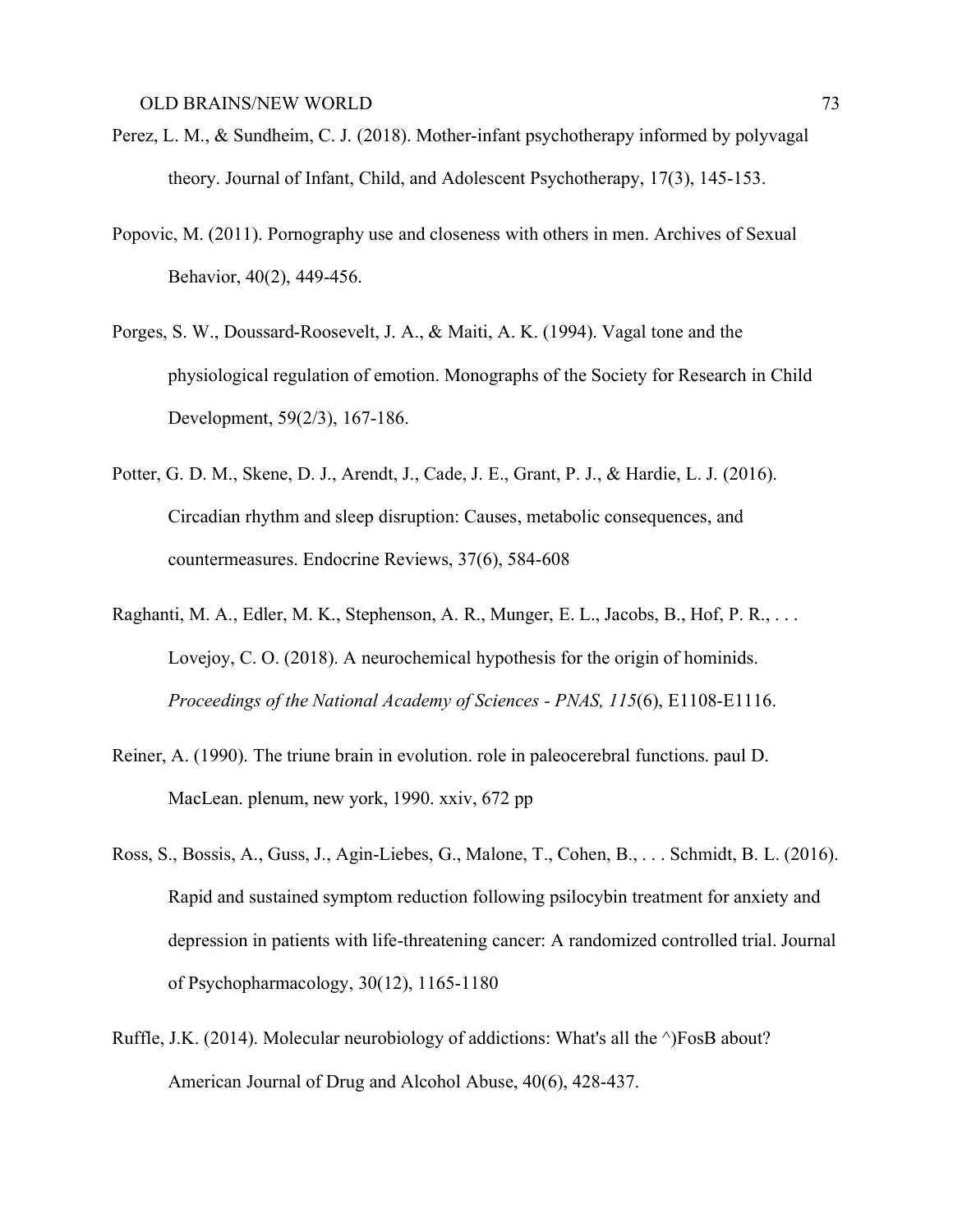- Scott, B. G., & Weems, C. F. (2014). Resting vagal tone and vagal response to stress: Associations with anxiety, aggression, and perceived anxiety control among youths. Psychophysiology, 51(8), 718-727
- Simmel, G. (1950). The Metropolis and Mental Life. In K. H. Wolff (Ed.), The Sociology of Georg Simmel (pp. 409-424). New York: The Free Press.
- Simon, W., & Gagnon, J. H. (1984). Sexual scripts. Society, 22, 53–60. Štulhofer, A., Buško, V., & Landripet, I. (2010). Pornography, sexual socialization, and satisfaction among young men. Archives of Sexual Behavior, 39(1), 168-178.
- Stevens RG, Hansen J, Costa G, Haus E, Kauppinen T, Aronson KJ et al. Considerations of circadian impact for defining 'shift work' in cancer studies: IARC Working Group Report. Occup Environ Med 2011; 68: 154–162.
- Sturge-Apple, M. L., Suor, J. H., Davies, P. T., Cicchetti, D., Skibo, M. A., & Rogosch, F. A. (2016). Vagal tone and children's delay of gratification: Differential sensitivity in resource-poor and resource-rich environments. Psychological Science, 27(6), 885
- Sun, C., Bridges, A., Johnson, J. A., & Ezzell, M. B. (2016). Pornography and the male sexual script: An analysis of consumption and sexual relations. Archives of Sexual Behavior, 45(4), 983-994.
- Tapia-Osorio, A., Salgado-Delgado, R., Angeles-Castellanos, M. & Escobar, C. Disruption of circadian rhythms due to chronic constant light leads to depressive and anxiety-like behaviors in the rat. Behav. Brain Res. 252, 1–9 (2013).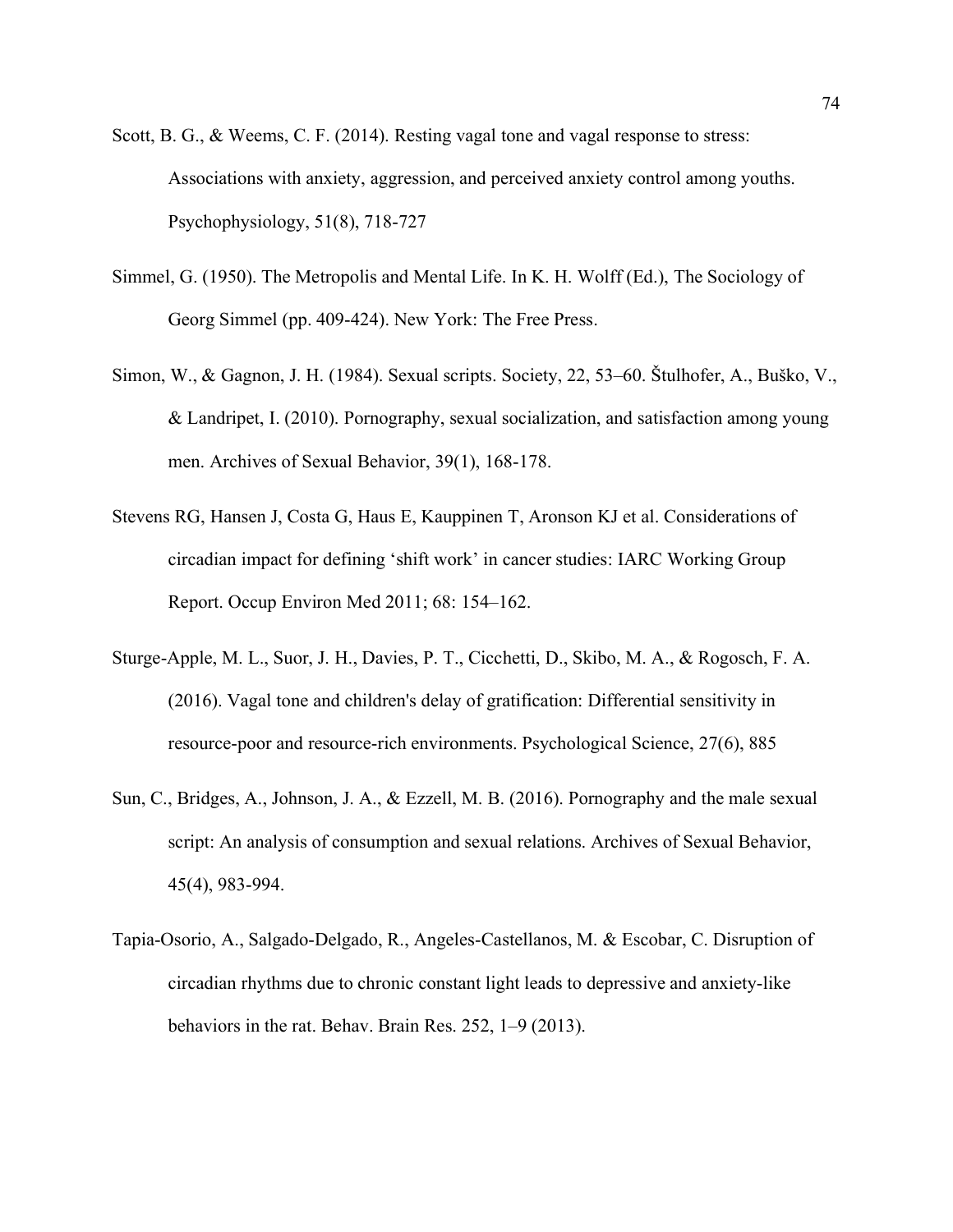- Van der Kolk, Bessel A. (2013). The evolution of psychotherapy. the body keeps score : Integration of mind, brain, and body in the treatment of trauma. Phoenix, AZ: Milton H. Erickson Foundation.
- Walker, 2., William H, Walton, J. C., DeVries, A. C., & Nelson, R. J. (2020). Circadian rhythm disruption and mental health. Translational Psychiatry, 10(1), 28-13.
- Wallmyr, G., & Welin, C. (2006). Young people, pornography, and sexuality: Sources and attitudes. The Journal of School Nursing, 22(5), 290–295.
- Walsh, E., Eisenlohr-Moul, T., & Baer, R. (2016). Brief mindfulness training reduces salivary IL-6 and TNF- $\alpha$  in young women with depressive symptomatology. Journal of Consulting and Clinical Psychology, 84(10), 887-897.
- Weber, M., Quiring, O., & Daschmann, G. (2012). Peers, parents and pornography: Exploring adolescents' exposure to sexually explicit material and its developmental correlates. Sexuality & Culture, 16(4), 408-427.
- Wink, P. (2006). Who is afraid of death? religiousness, spirituality, and death anxiety in late adulthood. Journal of Religion, Spirituality & Aging, 18(2-3), 93-110.
- Yalom, I. D., ילום, א, א, יאלום, א, א, Ялом, И., & Í À lom, I. (2002). The gift of therapy: An open letter to a new generation of therapists and their patients (1st ed.). New York: HarperCollins.
- Young, D. M. Psychiatric morbidity in travelers to Honolulu, Hawaii. Compr. Psychiatry 36, 224–228 (1995).